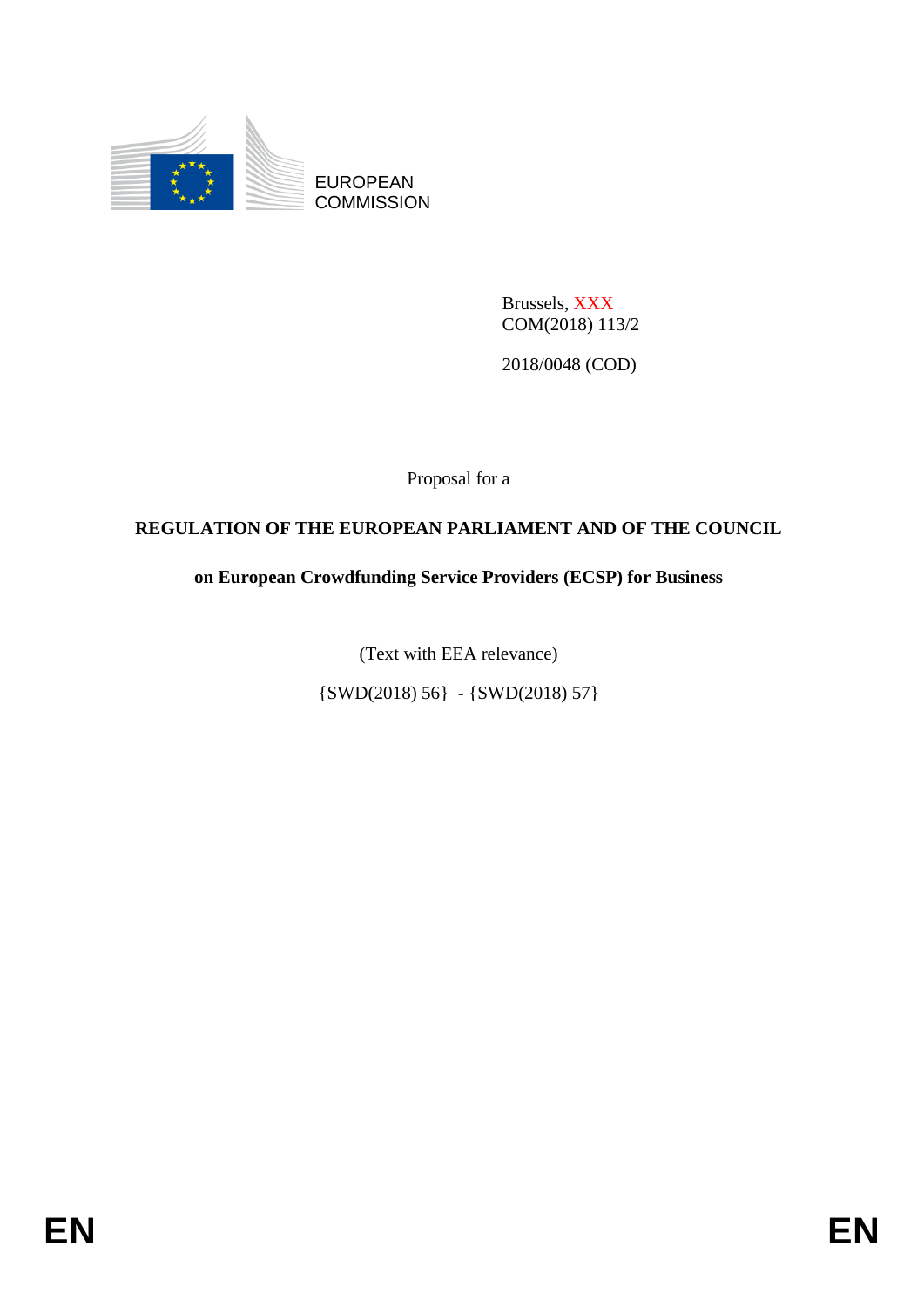# **EXPLANATORY MEMORANDUM**

## **1. CONTEXT OF THE PROPOSAL**

#### **• Reasons for and objectives of the proposal**

The Commission has today adopted a package of measures to deepen the Capital Markets Union, together with the Communication "Completing Capital Markets Union by 2019 – time to accelerate delivery". The package includes this proposal, as well as a proposal for an enabling EU framework on covered bonds, a proposal to facilitate the cross-border distribution of investment funds, a proposal on the law applicable to the third-party effects of assignments of claims and a Communication on the applicable law to the proprietary effects of transactions in securities.

This initiative is part of the Commission's priority of establishing a Capital Market Union (CMU), which aims to broaden access to finance for innovative companies, start-ups and other unlisted firms.<sup>1</sup>

Today, access to finance remains difficult for these firms, particularly when they move from a start-up into the expansion phase, due to structural information asymmetries. Over-reliance on short-term unsecured bank lending is often expensive. In addition, bank lending volumes to both start-ups and SMEs have been severely affected by the 2008 financial crisis and still struggle to reach pre-crisis levels, making the lack of funds an important contribution to startups' failures. These issues are significantly enhanced in Member States with less developed capital markets and banking system.

As a new form of technology-enabled financial service, crowdfunding carries the potential to help better match investors with business projects in need of funding. Crowdfunding platforms act as intermediaries between investors and businesses, allowing investors to more easily identify and support projects they are interested in. Crowdfunding can become an important source of non-bank financing and thus further the CMU overarching goals of supporting a more sustainable financial integration and private investments for the benefit of job creation and economic growth. Crowdfunding is increasingly establishing itself as an important part of the funding escalator for start-ups and early stage companies, usually financed by family, friends and own funds up to later development rounds where venture capital or even private equity funds start taking interest. Crowdfunding can thus provide an alternative to unsecured bank lending, which are currently the main sources of external finance for SMEs, especially during the initial period of activity.

The Commission Services have been monitoring crowdfunding market developments for some years. A Communication published in  $2014^2$  and a staff working document published in May  $2016<sup>3</sup>$  concluded that there was no strong case for EU level policy intervention at that juncture. Meanwhile, the Commission Services committed to monitor this market and, since

<sup>1</sup> <sup>1</sup> The European Parliament resolution of 9 July 2015 on Building a Capital Markets Union also states that "the CMU should create an appropriate regulatory environment that enhances cross-border access to information on the companies looking for credit, quasi-equity and equity structures, in order to promote growth of non-bank financing models, including crowdfunding and peer-to-peer lending". European Parliament resolution of 9 July 2015 on Building a Capital Markets Union (2015/2634(RSP)), par. 47. Available at http://www.europarl.europa.eu/sides/getDoc.do?pubRef=-//EP//NONSGML+TA+P8-TA-2015-0268+0+DOC+PDF+V0//E

<sup>&</sup>lt;sup>2</sup> Communication from the Commission to the European Parliament, the Council, the European Economic and Social Committee and the Committee of the Regions, Unleashing the potential of Crowdfunding in the European Union, COM(2014) 172 final, 27.3.2014.

<sup>3</sup> SWD(2016) 154 final, available here: https://ec.europa.eu/transparency/regdoc/rep/10102/2016/EN/10102-2016-154-EN-F1-1.PDF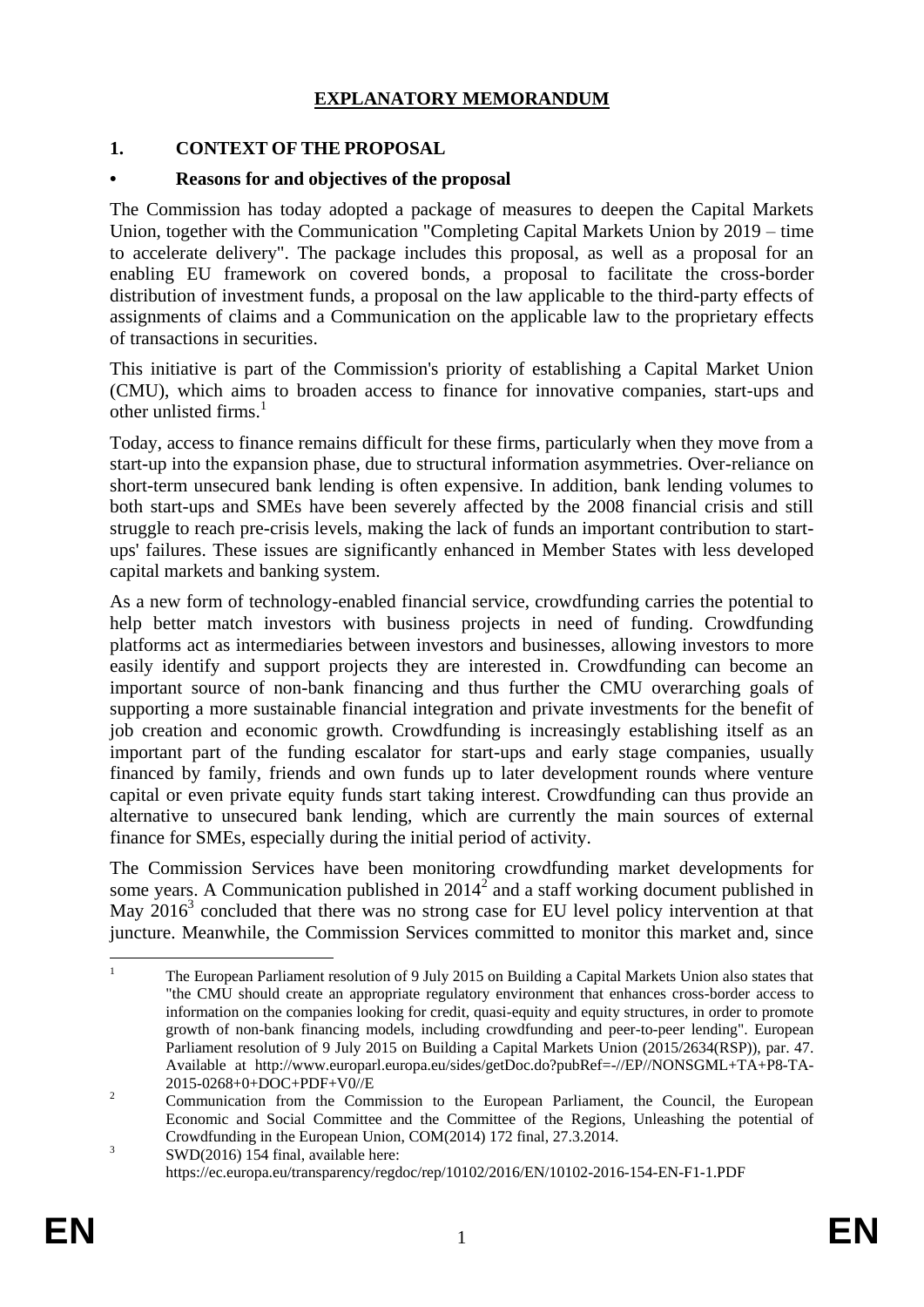then, have gathered significant evidence on barriers to cross-border activity and the development of the internal market through stakeholder consultations and external studies. Moreover, the continued concentration of the European crowdfunding sector in a few Member States has underlined the need to make this funding method available more widely for the benefit of fund seekers and investors in all Member States.

This proposal establishes a European label for investment- and lending-based crowdfunding platforms that enables cross-border activity and seeks to address risks in a proportionate manner. The proposal seeks to facilitate the scaling up of crowdfunding services across the internal market thereby increasing access to finance for entrepreneurs, start-ups, scale-ups and SMEs in general. This is why donation and reward based crowdfunding are excluded from the scope of this initiative. The inclusion of those business models would be disproportionate as they do not deal with financial products and the information asymmetries that these products create. Moreover, EU consumer protection legislation already applies to reward-based crowdfunding with strict rules to safeguard consumers.

This proposal does not apply to those services provided to project owners qualifying as consumers as defined in Article 3(a) of Directive 2008/48/EC. Therefore, the proposal does not include consumers lending for consumption purposes as this is not business lending and it partially fall within to the scope of existing EU legislations, specifically: (i) when a consumer is receiving a loan for personal consumption and operating outside of professional capacity this activity falls within the remit of the Consumer Credit Directive; and (ii) in case of a consumer receiving a loan to purchase an immovable property, this activity falls within the remit of the Mortgage Credit Directive.

This proposal also seeks to empower investors with the necessary information on crowdfunding, including the information on the underlying risks. To support investors' trust in these innovative services, this proposal also requires crowdfunding service providers to have the necessary safeguards in place to minimise the likelihood of risks materialising.

# **• Consistency with existing policy provisions in the policy area**

Provision of crowdfunding services has not been subject so far to a targeted EU action. Crowdfunding service providers have been adapting their business models to very different national frameworks and are subject to the implementation of existing EU and national regimes by national competent authorities. The dynamic nature of business models and different interpretations across Member States of existing EU legislation has led to a large variety of regulatory frameworks for crowdfunding service providers ranging from no regulation to strict application of investor protection rules. Some Member States have to date introduced national bespoke regimes for crowdfunding, while others require crowdfunding platforms to get licensed and operate under existing EU frameworks, such as the Markets in Financial Instruments Directive (MiFID II), the Payment Services Directive (PSD) and the Alternative Investment Fund Managers Directive (AIFMD).

This proposal for a European crowdfunding legal framework does not intend to interfere with national bespoke regimes or existing licenses, including those under the MiFID II, the PSD or the AIFMD, but rather to provide crowdfunding service providers with the possibility to apply for an EU label that empowers them to scale up their operations throughout the Union under certain conditions.

# **• Consistency with other Union policies**

The proposal aims to broaden access to finance for innovative companies, SMEs and other unlisted firms, in line with the Commission's priority of establishing a CMU. By allowing platforms to scale up their operations across the European market the proposal seeks to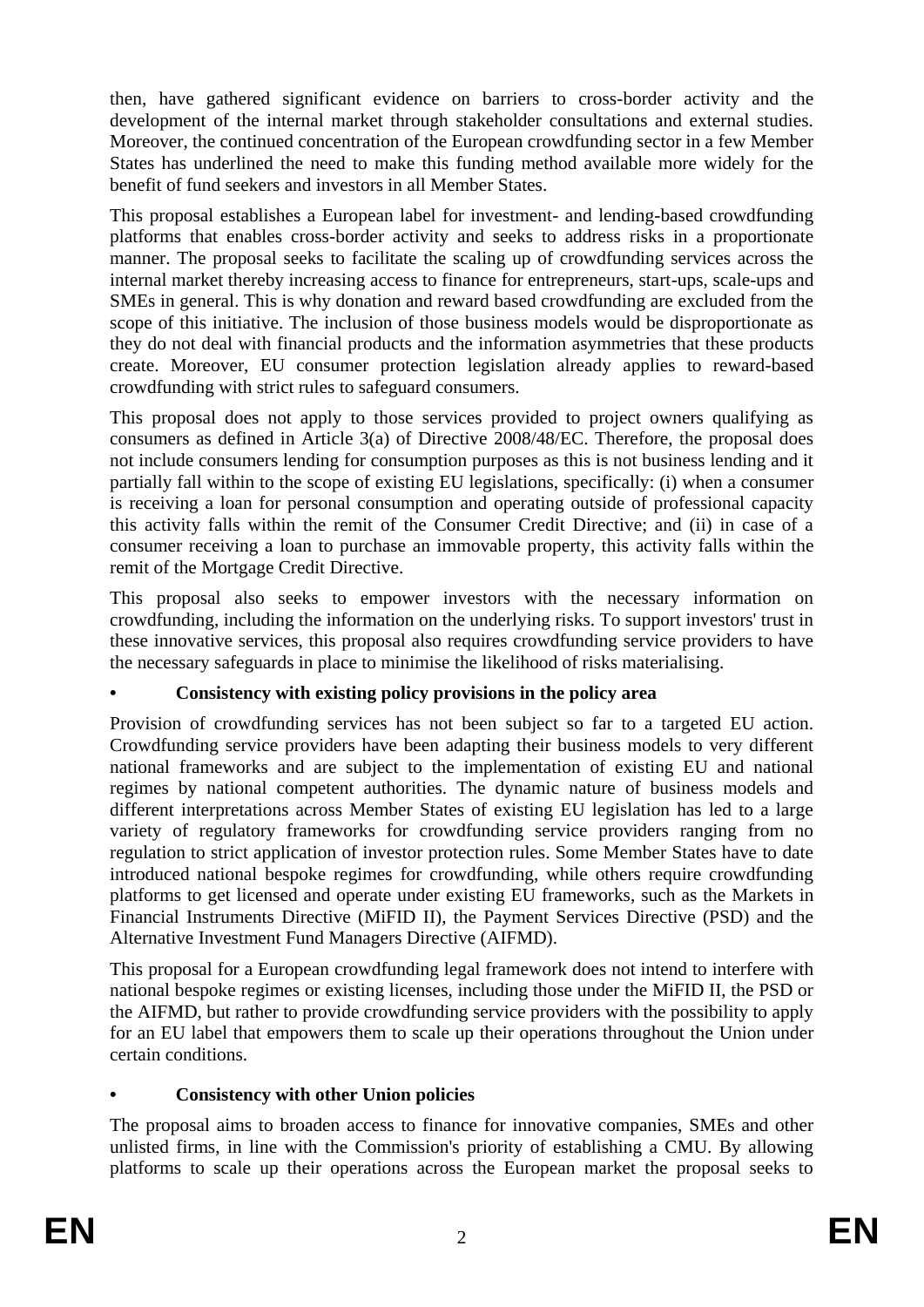provide start-ups and SMEs with access to alternative sources of capital in line with other initiatives that have sought to facilitate access to finance for these entities, such as the framework for European Venture Capital Funds.

The initiative is also part of the European Commission's FinTech Action Plan, designed to better understand and enable technology to support the financial services sector. In effect, the financial services sector is the largest user of digital technologies and represents a major driver in the digital transformation of our society. These new technologies are changing the way consumers and firms access services, as well as improving the ability to understand and measure risks. The Commission aims to opt for a more innovation-oriented approach to FinTech by facilitating a regulatory environment where innovative financial services, products and solutions can be rolled out across the EU in a safe, financially stable environment for investors and firms alike.

# **2. LEGAL BASIS, SUBSIDIARITY AND PROPORTIONALITY**

# **• Legal basis**

The legal basis for this proposal is Article 114 of the Treaty on the Functioning of the European Union (TFEU), which allows the adoption of measures for the approximation of national provisions having as their object the establishment and functioning of the internal market.

Currently crowdfunding cannot reap the benefit of the internal market due to the absence of a dedicated and coherent regulatory and supervisory regime. While some Member States apply the current financial services framework to crowdfunding service providers, others allow them to stay outside the regulatory regime whilst operating under exemptions, as relevant to the specific business model. Meanwhile, an increasing number of Member States are implementing bespoke national frameworks to cater specifically for crowdfunding activities.

The divergent frameworks, rules and interpretations of business models applied to crowdfunding service providers throughout the Union thus hinders the potential scaling up of crowdfunding activity at EU level. Large differences in regulatory standards and divergent legislative scopes adopted by Member States pose a barrier for crowdfunding platforms scaling their operations across the EU as their business models would have to be adjusted according to each jurisdiction, frequently require multiple national authorisations or registrations and compliance with divergent national laws, among others in the field of marketing and consumer protection. This results in high costs, legal complexity and uncertainty for crowdfunding service providers is responsible for causing unnecessary market fragmentation as well as a lack of economies of scale and inconsistent approaches to transparency and financial risks. These divergences represent an obstacle to the establishment and smooth functioning of the internal market.

This situation restricts crowdfunding platforms' capacity to penetrate other EU markets beyond the national market and limits crowdfunding service providers' financial incentives only to larger EU countries with sufficient market size. This, in turn, restricts the capacity to develop an integrated EU internal market for crowdfunding services.

At the same time, investors have limited accessibility and ability to diversify risk in the same way due to the lack of a internal market. There are important and innovative sectors, like technology, whereby the geographical proximity is not a key factor to invest, hence the reliance on an international investor base. International investors struggle to emerge on European crowdfunding platforms due to the cross-border barriers highlighted above, despite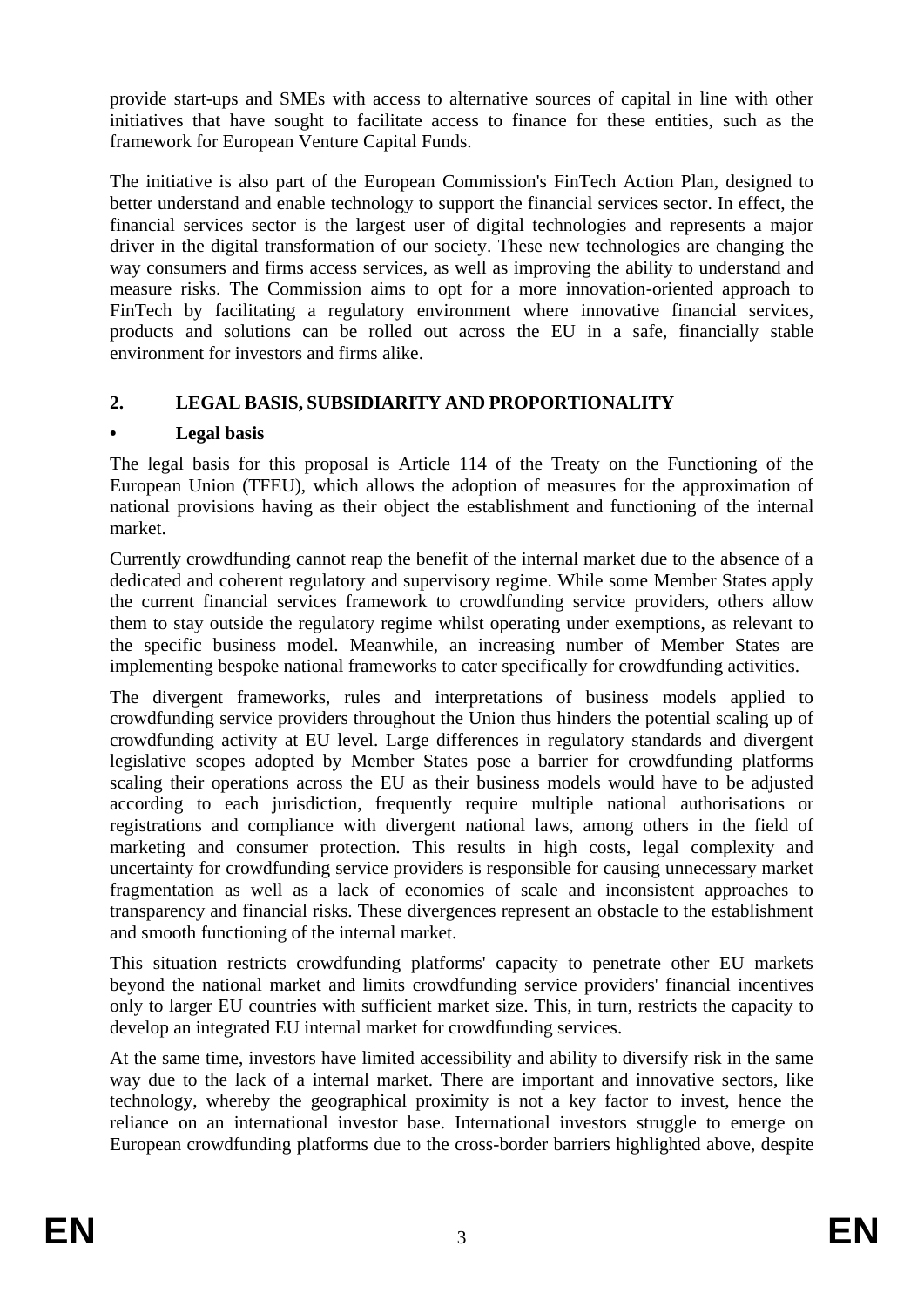the fast growth of domestic markets. As a result, the difficulty for investors to engage crossborder generates additional search costs and restricts the free flow of capital within the Union.

It has been observed that a number of firms resort to incorporating a legal entity and raising funds in countries with developed crowdfunding markets. While this could also be influenced by other factors, such as the local financial ecosystem, it means that small businesses in sectors with low mobility of production factors would not be able to access these funding opportunities, unless an efficient domestic crowdfunding market already exists. Hence, the inability of platforms and investors to move cross-border may inhibit access to finance for companies in a large set of sectors.

These divergences also create an uneven playing field for platform providers depending on their location, by fragmenting funding models along national lines, thus erecting additional barriers to a internal market in crowdfunding services. Key drivers include different interpretations and treatment of crowdfunding service providers, as well as the additional mistrust that this creates for investors in a cross-border setting as regards uncertainty and high search costs. More importantly, such divergent interpretations and treatment of the crowdfunding services create substantial legal uncertainty for retail investors, who remain discouraged from crowdfunding services in the light of weak or uncertain protection of their rights, legal recourse and lack of transparency in terms of pricing and charges associated to investments in the projects.

Through the introduction of uniform conditions of operation for firms within the EU, the proposal overcomes the differences in national legal frameworks which led to market fragmentation at EU level, reducing significantly the complexity, financial and administrative burdens for all key stakeholders, i.e. crowdfunding platforms, project owners and investors. At the same, it ensures a level playing field among all the service providers using the same EU label.

# **• Subsidiarity**

Under Article 4 TFEU, EU action for completing the internal market must be appraised in the light of the subsidiarity principle set out in Article 5(3) of the Treaty on European Union (TEU). It must be assessed whether the objectives of the proposal could not be achieved by the Member States in the framework of their national legal systems and, by reason of their scale and effects, are better achieved at EU level.

The varying approaches taken by the Member States and their different interpretations of crowdfunding activity have been increasingly amplifying the outlined issues. As bespoke national regimes are the major hurdle for platforms and result in further market fragmentation, the objectives cannot be reached through individual action by the Member States.

The Commission Services have been monitoring the market for a number of years and have recognised increasing divergence and amplification of problems that warrant EU-level intervention. Evidence collection through studies and public consultations has shown strong support for action. There is no coordination effort undertaken so far among Member States on rules for lending services by non-deposit-taking institutions and the application of MiFID rules to investment-based crowdfunding platforms remains insufficiently uniform to enable cross-border activity. Action taken by the Member States can only remedy their own market, which would not be sufficient to reduce the negative impact on the functioning of the internal market.

This situation restricts access to early stage capital markets financing only to bigger EU countries and investors have limited accessibility and ability to diversify risk in the same way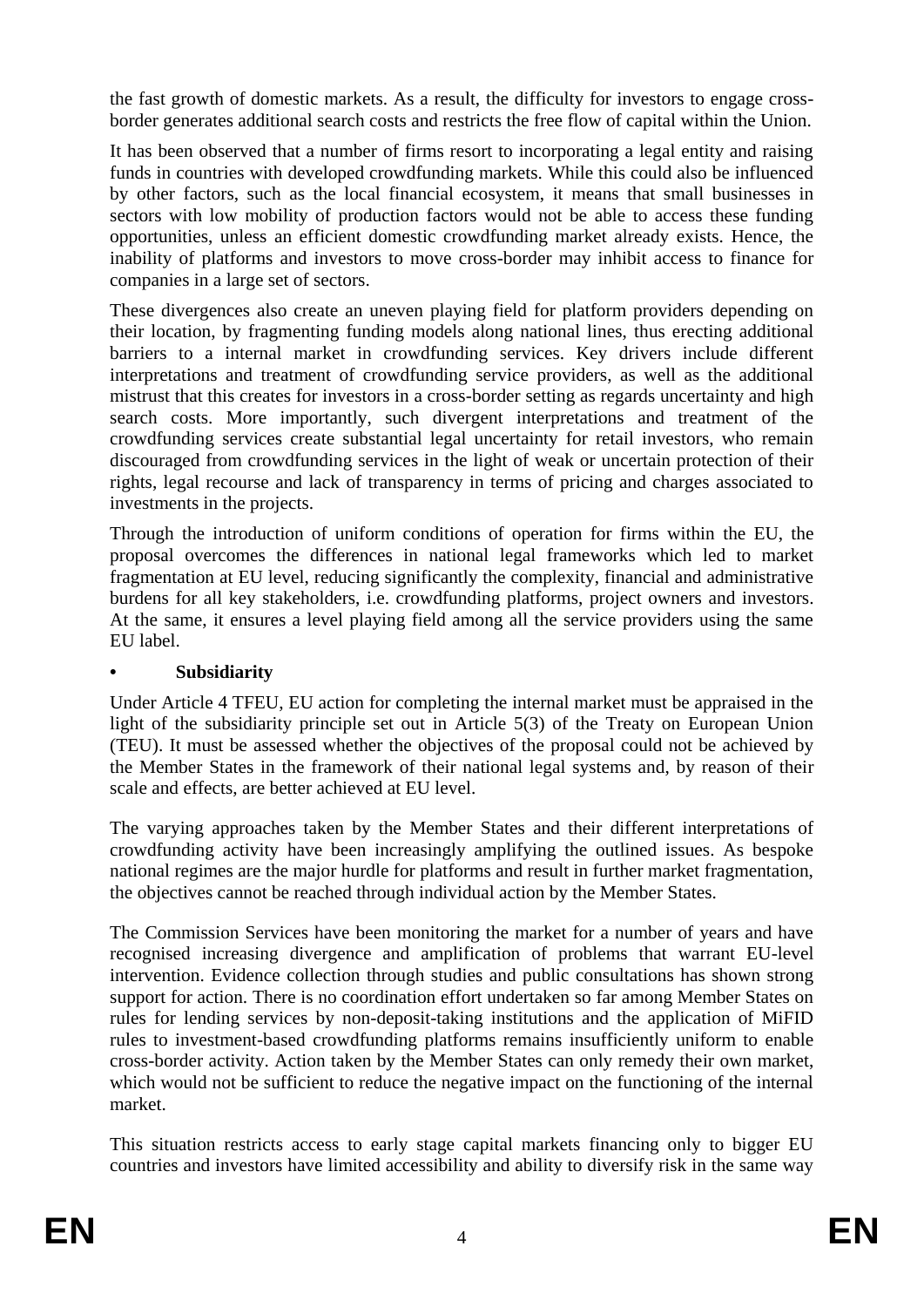irrespective of where they are geographically located. Providing an EU-level framework would ensure the possibility to passport crowdfunding activities throughout the internal market. This would result in more competition between crowdfunding service providers and would allow Member States with small internal markets to develop alternative funding sources. It would also provide start-ups and SMEs with more capital and allow investors access to an alternative asset-class.

# **• Proportionality**

Under the principle of proportionality, the content and form of EU action should not exceed what is necessary to achieve the objectives of the Treaties.

Today, crowdfunding service providers wishing to offer their services in other Member States are allowed to do so, in so far as they obtain a local license and comply with that Member State's national crowdfunding regime. In practice, this means that a crowdfunding service provider has to comply simultaneously with several national regimes as well as adapt its business model if it wishes to offer services cross-border. This significantly hinders crowdfunding service providers' ability to scale their offering at EU level.

Provision of crowdfunding services focuses on smaller capital raising activities for projects, early stage start-ups and SMEs. However, in some Member States, providers have to apply the existing sectorial legislation, such as MiFID II and MiFIR. Those rules might be disproportionate for small activities. Furthermore, these rules may not be fit for purpose. Crowdfunding encompasses many different business models, which might not all be addressed, and could therefore have unpredictable regulatory spill-over effects. As a result, it may not be possible to capture, in a proportionate way, a growing number of platforms mixing different business models, which may involve lending and investment-based dealings.

A stand-alone voluntary European crowdfunding regime under the label of a European Crowdfunding Service Provider, which platforms would choose when wishing to conduct cross-border business would leave the tailored national crowdfunding frameworks unchanged, whilst providing an opportunity for platforms that want to scale their operations at a European level and wishing to conduct cross-border business. This would determine a rather swift and sizeable reduction of market entry costs (regulatory and supervisory costs) for crowdfunding platforms operating (or intending to operate) cross-border, since they would only be authorised once. At the same time, the regime would be more proportionate than in the case of the MiFID rules. The proposed regime oriented towards the provision of services would also allow for flexibility in capturing platform activities combining multiple business models, as it provides a single regime that applies to both investment-based and lending-based models (reducing regulatory uncertainty). The approach would also ensure that the regime is futureproof in light of rapid development within the sector and the use of different instruments.

The preferred option would be also coherent with the legislative framework, as it allows coexistence of established financial frameworks with this regime, with a carve out in line with the parameter of EUR 1 million set in another key piece of EU law, and notably Regulation (EU) No 2017/1129 on the prospectus to be published when securities are offered to the public or admitted to trading on a regulated market.<sup>4</sup> This approach would minimise risks of regulatory arbitrage, while enabling cross-border activities in line with a solid investor protection and financial stability framework.

<u>.</u>

OJ L 168, 30.6.2017, p. 12.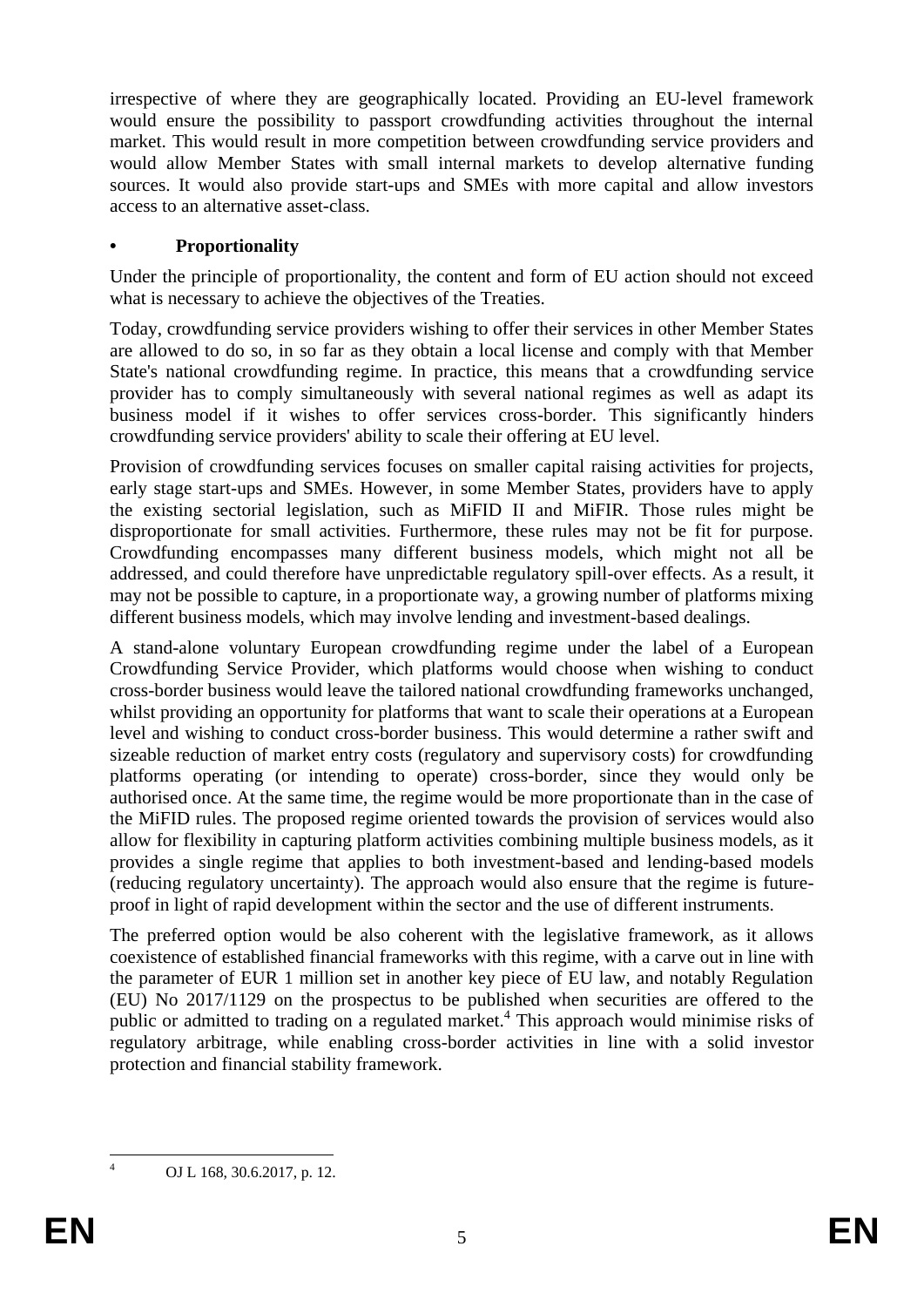# **• Choice of the instrument**

Article 114 TFEU allows the adoption of acts in the form of a regulation or directive. A regulation was selected here as an "EU label" must be directly applicable in all Member States in order to be effective.

Second, as the proposed Regulation establishes harmonised requirements for crowdfunding platforms wishing to apply for a respective authorisation, it must not be subject to specific national rules. Therefore, in this case a Regulation is more appropriate than a Directive. However, any features that fall outside the scope of the proposal would be subject to national rules, including those transposing the provisions of the applicable EU Directives.

# **3. RESULTS OF EX-POST EVALUATIONS, STAKEHOLDER CONSULTATIONS AND IMPACT ASSESSMENTS**

# **• Stakeholder consultations**

Responses to the Commission's public consultations on Crowdfunding in 2013, the CMU Green Paper in 2014, the CMU Mid-Term Review in 2017 and the FinTech consultation in 2017 have provided qualitative evidence to support development of an impact assessment. Respondents to the CMU Green Paper consultation identified a number of barriers to the development of appropriately regulated crowdfunding platforms: regulatory barriers, poor availability and quality of information, and other barriers such as a lack of secondary markets and taxation barriers. Some respondents considered that EU intervention would facilitate cross-border transactions at lower costs. Many respondents to the CMU Mid-Term Review consultation made similar statements arguing in favour of the development of a proper legal framework for crowdfunding across the EU to ensure appropriate investor and consumer protection, so as to create a market of sufficient size.

The Commission carried out a public consultation on 'Fintech: a more competitive and innovative European financial sector'. The public consultation received a total of 226 responses covering individuals, industry (from a significant variety of market participants), national and European regulators and supervisors, users and trade unions. A summary of the contributions together with a detailed summary of individual responses to the public consultation were published on 12 September 2017. Respondents generally considered that national regulatory regimes for crowdfunding in Europe have a direct impact on the development of the crowdfunding sector. This belief was shared across the board by all types of respondents (private individuals, private organisations, public authorities and international organisations). Almost half of the respondents who expressed an opinion on the matter believed that national regulatory regimes hindered cross-border crowdfunding activity and that harmonisation at the EU level was required. These also pointed out that the European market was fragmented due to divergences in the regimes adopted by different Member States. Furthermore, some argued that hindering cross-border activity by juxtaposing national regulations impeded real competition, and made it difficult and more costly for platforms to scale up and reach the necessary size to be profitable in the longer term.

In addition, the Commission services have conducted a series of workshops consulting with Member States, trade bodies and their members. Three regulatory workshops on crowdfunding with Member States were held in December 2014, February 2016 and November 2017, in the framework of the Expert Group of the European Securities Committee (EGESC). Experts pointed to a number of issues that could be addressed in order to avoid legal barriers and promote crowdfunding activity in the EU, such as information sharing, data gathering, establishing a common taxonomy, supporting passporting, and more convergent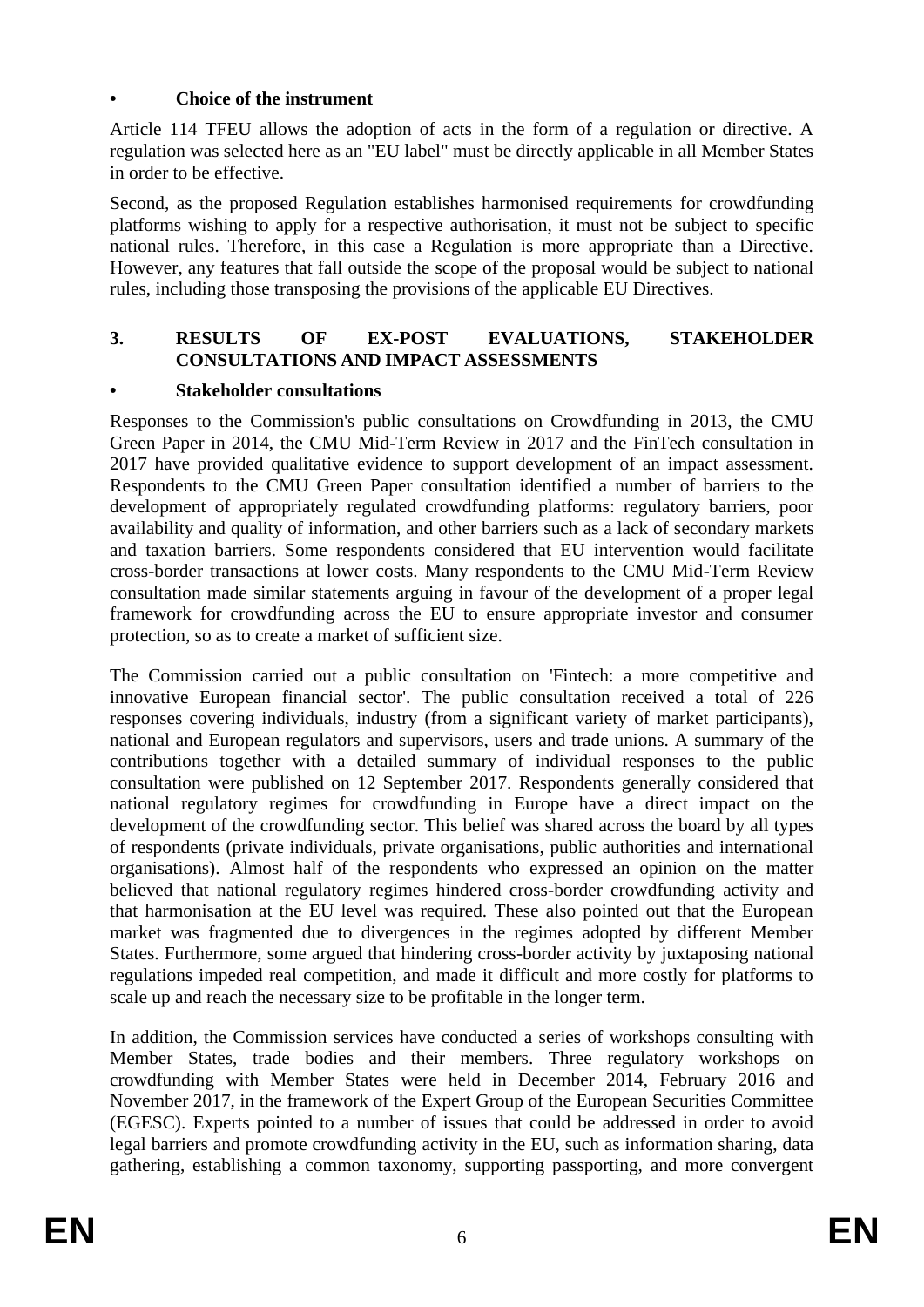information disclosure requirements for securities issues below the prospectus threshold. The Commission services have also set up a European Crowdfunding Stakeholder Forum (ECSF) in 2015 as the expert group of representatives of associations of concerned stakeholder groups and national authorities. Finally, a workshop was held on cross-border crowdfunding in June 2017 on the study "Identifying market and regulatory obstacles to the cross-border development of crowdfunding in the EU".

# **• Collection and use of expertise**

The proposal draws on an extensive amount of desk research, external studies, targeted consultations, interviews, focus groups, workshops and other. The material used had been gathered since the Commission Services started monitoring the market in 2013. This includes meetings with stakeholders, studies carried out on behalf of the Commission and by industry stakeholders, staff working documents, opinions and advice by the supervising authorities, studies as well as academic research papers. A study was commissioned that focused on identifying the barriers to the cross-border provision of crowdfunding services.

# **• Impact assessment**

This proposal is accompanied by an impact assessment that was submitted on  $18<sup>th</sup>$  November 2017 and approved by the Regulatory Scrutiny Board (RSB) on 15<sup>th</sup> December 2017.

The RSB requested to amend the draft impact assessment to clarify (i) the rationale and urgency of the initiative and how the Commission position has evolved in recent years, together with explaining more the focus on the very early financing needs of innovative entrepreneurs, small businesses and start-up; (ii) the extent to which the proposal is forwardlooking and capable of integrating future developments (iii) the importance of regulatory fragmentation in comparison to the barriers not addressed by the proposal; (iv) additional evidence on the demand for cross-border activity; (v) the interaction between the proposal and the existing EU sectorial and national legislation, and (vi) the justification for the choice of the relevant supervisor and the impact of the proposal on the European Securities and Markets Authority. The Impact Assessment has been amended accordingly.

The impact assessment concluded that EU crowdfunding markets for business finance are largely underdeveloped compared to other major economies but - and most importantly unable to properly operate cross-border. Due to fragmented and conflicting regulatory regimes, crowdfunding platforms are unable to scale and freely provide their services on a pan-European level. Likewise, investors refrain from engaging cross-border due to a lack of trust in those platforms and their fragmented regulatory frameworks applicable to the service provision. In order to address these problems, the impact assessment identified and examined four policy options:

- (1) Baseline No EU action.
- (2) Option 1 Building on reputational capital: minimum standards with best practices
- (3) Option 2 A product-based approach: bringing crowdfunding within the existing EU single rulebook
- (4) Option 3 A complementary service-based solution: a regime for 'European Crowdfunding Service Providers'

The first, baseline option analysed market developments in the case that no-EU action was taken. Without action, crowdfunding platforms will be even less able to scale up cross-border and the increasing conflicts between national regimes could create loopholes for investor protection and the integrity of the market.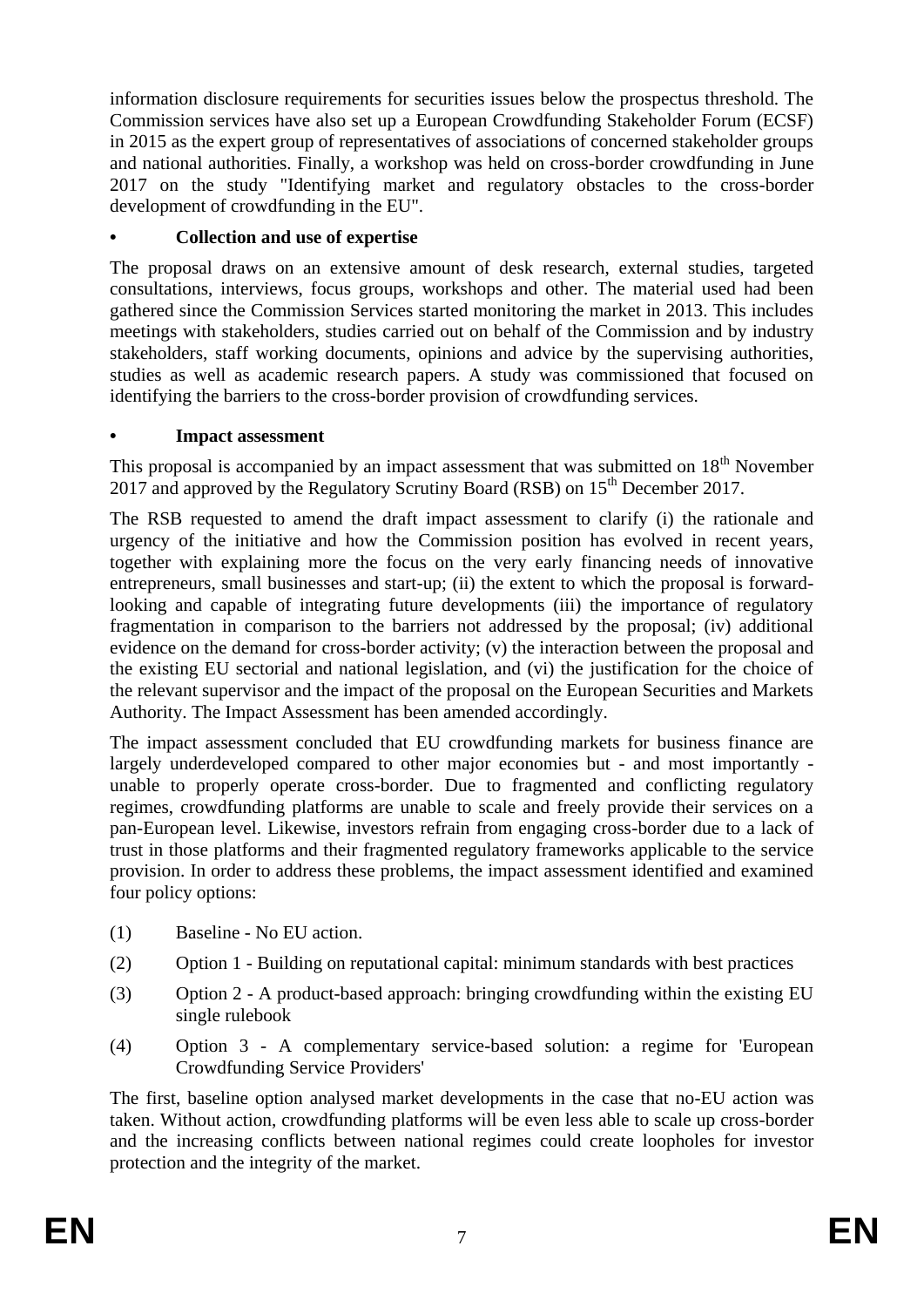The second option developed on the possibility of introducing minimum-harmonisation elements across the EU, to combine with best practices. This option was also not retained, as it would create undue regulatory uncertainty due to the self-regulatory enforcement mechanism and its interaction with national regimes already in place.

The third option looked into the case for introducing provisions for crowdfunding services under the current EU legislative framework, such as MiFID, and creating a stand-alone regime for lending-based crowdfunding service activities that currently do not have a European framework in place. This carving-in of the crowdfunding regime into the EU Single Rulebook was not retained because it is not as cost effective as other options, while achieving similar results in terms of integrity and transparency.

The fourth and preferred option considered the possibility of introducing an EU-label for crowdfunding service providers, which would be authorised and supervised at EU level under an EU regime. This option combines flexibility towards business models (that can freely choose either to opt for the EU label or to stay with the national regime) with proportionate investor protection and organisational rules. In addition, the comprehensive passporting regime also provides for a cost effective tool to scale up under a common framework, reducing regulatory uncertainty and lowering administrative burdens.

# **• Fundamental rights**

The EU is committed to high standards of protection of fundamental rights and is signatory to a broad set of conventions on human rights. In this context, the proposal is not likely to have a direct impact on these rights, as listed in the main UN conventions on human rights, the Charter of Fundamental Rights of the European Union, which is an integral part of the EU Treaties, and the European Convention on Human Rights (ECHR).

# **4. BUDGETARY IMPLICATIONS**

The preferred option holds implications in terms of costs and administrative burden for ESMA. The magnitude and distribution of these costs will depend on the precise requirements placed on ECSPs and the related supervisory and monitoring tasks.

Assuming that ESMA will be in charge of authorising and supervising 25 ECSPs in the first full year of implementation (2020), there will be a cost impact (net of fees charged on the industry) of approximately EUR 1 637 000 in that year. This estimate also includes half of EUR 500 000 in one-off costs to be split over the first two years, used to setup the necessary IT systems. Given that the European crowdfunding sector is still young and characterised mainly by small platforms with limited revenues, ECSPs' fees are capped to an appropriate threshold.

# **5. OTHER ELEMENTS**

# **• Implementation plans and monitoring, evaluation and reporting arrangements**

Not applicable.

# **• Detailed explanation of the specific provisions of the proposal**

The proposal seeks to establish uniform rules on crowdfunding at EU level. It does not replace national rules on crowdfunding where they exist. Under the proposal, a crowdfunding service provider can choose to either provide or continue providing services on domestic basis under applicable national law (including where a Member State chooses to apply MiFID II to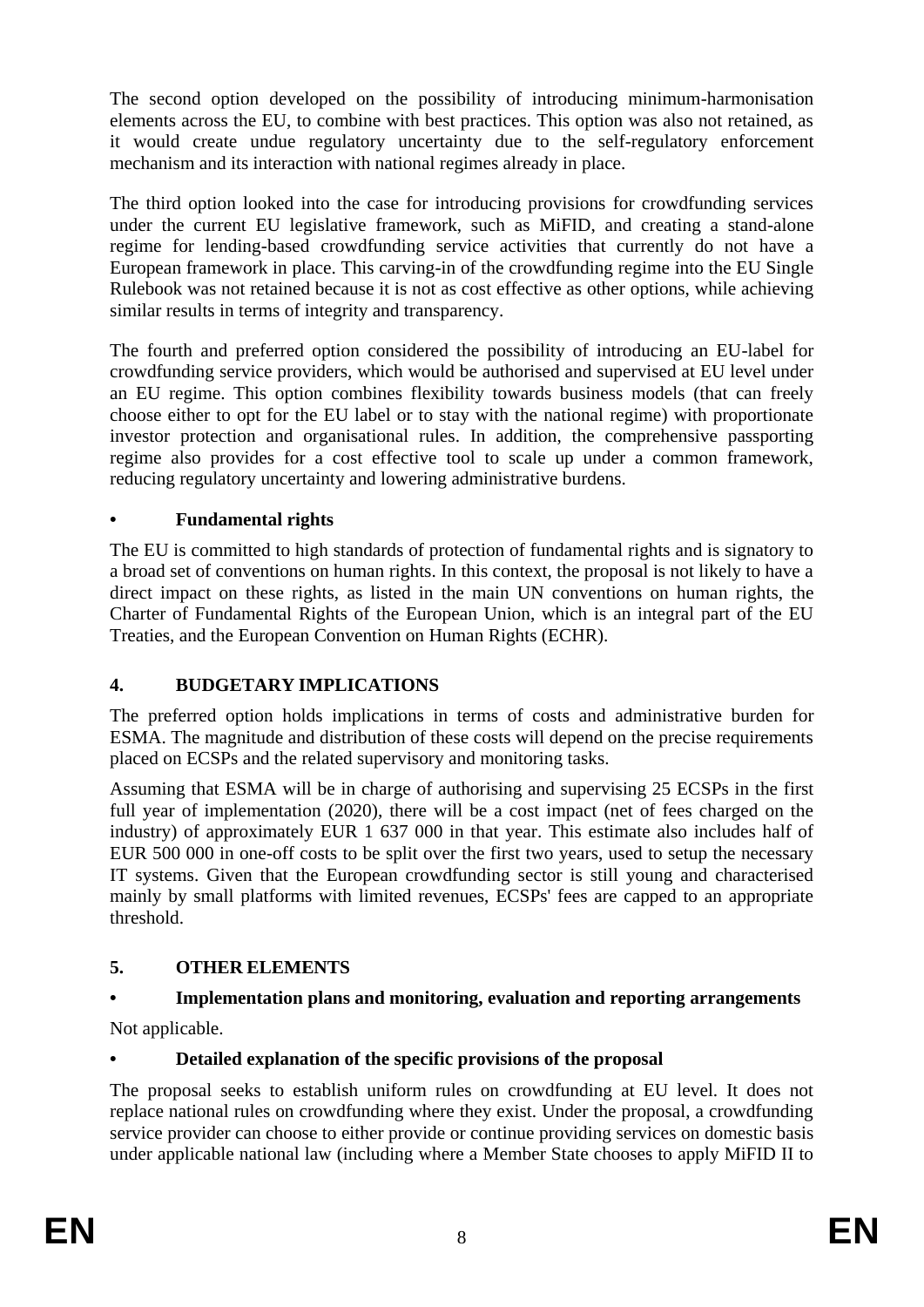crowdfunding activities) or seek authorisation to provide crowdfunding services under the proposed Regulation. In the case of authorisation under EU rules, authorisation covers both the provision of services in a single Member State and on a cross-border basis. If the provider chooses to apply the EU rules, authorisation under the applicable national rules is withdrawn. Authorisation granted under this Regulation would allow crowdfunding service providers to provide crowdfunding services under a passport across all Member States.

Article 1 defines the subject matter; in particular, Article 1 sets out that the Regulation applies to crowdfunding service providers and establishes uniform requirements in relation to their operations, organisation, authorisation and ongoing supervision. Article 2 defines the scope of application, which is limited to those legal persons who choose to seek authorisation pursuant to Article 11 and to those who are authorised in accordance with that Article. It also provides for exemptions by virtue of which this Regulation should not apply to crowdfunding services that are provided to consumers, as defined in Article 3(a) of Directive 2008/48/EC, to crowdfunding services that are provided by legal persons that have been authorised as investment firms in accordance with Article 7 of Directive 2014/65/EU, or to crowdfunding service provided by natural or legal persons that have been authorised for that purpose by national law. It follows from this provision that persons authorised as crowdfunding service providers who wish to continue providing services beyond the scope of this Regulation, should no longer be able to operate under the authorisation granted pursuant to this Regulation. Such persons that provide investment-based cross-border crowdfunding services should seek an authorisation under Directive 2014/65/EU while their authorisation as a crowdfunding service provider under this Regulation should be withdrawn.

Article 3 sets out terms and definitions that are used for the purposes of this Regulation, in particular, "crowdfunding services", "crowdfunding platform", "crowdfunding service provider", "crowdfunding offer" and others. Importantly, the Commission may adopt delegated acts to specify further technical elements of the definitions laid down in Article 2 to take into account market developments, technological developments and experience.

Chapter II sets forth the provision of crowdfunding services (Article 4), effective and prudent management (Articles 5) and complains handling (Article 6). By virtue of those provisions, crowdfunding service providers must at all times comply with the organisational requirements, while natural persons having the power to manage a crowdfunding service provider should have appropriate skills and professional experience. With respect to conflicts of interest (Article 7), a crowdfunding service provider must maintain and operate effective organisational and administrative arrangements with a view to taking all reasonable steps designed to prevent conflicts of interest from adversely affecting the interests of its clients. Crowdfunding service providers are also required to take all appropriate steps to identify and to prevent or manage conflicts of interest between themselves, including their managers and employees, or any person directly or indirectly linked to them by control and their clients or between one client and another that arise in the course of providing any services. Rules regarding outsourcing and client asset safekeeping are set out in Articles 8 and 9.

Chapter III sets out provisions on authorisation and ongoing supervision requirements. More specifically, Article 10 provides for a requirement for authorisation and sets the authorisation conditions for crowdfunding service providers. In particular, crowdfunding service providers must satisfy a number of criteria in order to be authorised by ESMA. Article 10 also sets forth the procedures for granting and refusing applications for authorisation. Article 11 requires ESMA to establish a publicly available and up-to-date register of all crowdfunding service providers. Article 12 specifies that crowdfunding services must be provided under supervision by ESMA. Article 13 sets out provisions pertaining to the withdrawal of authorisation.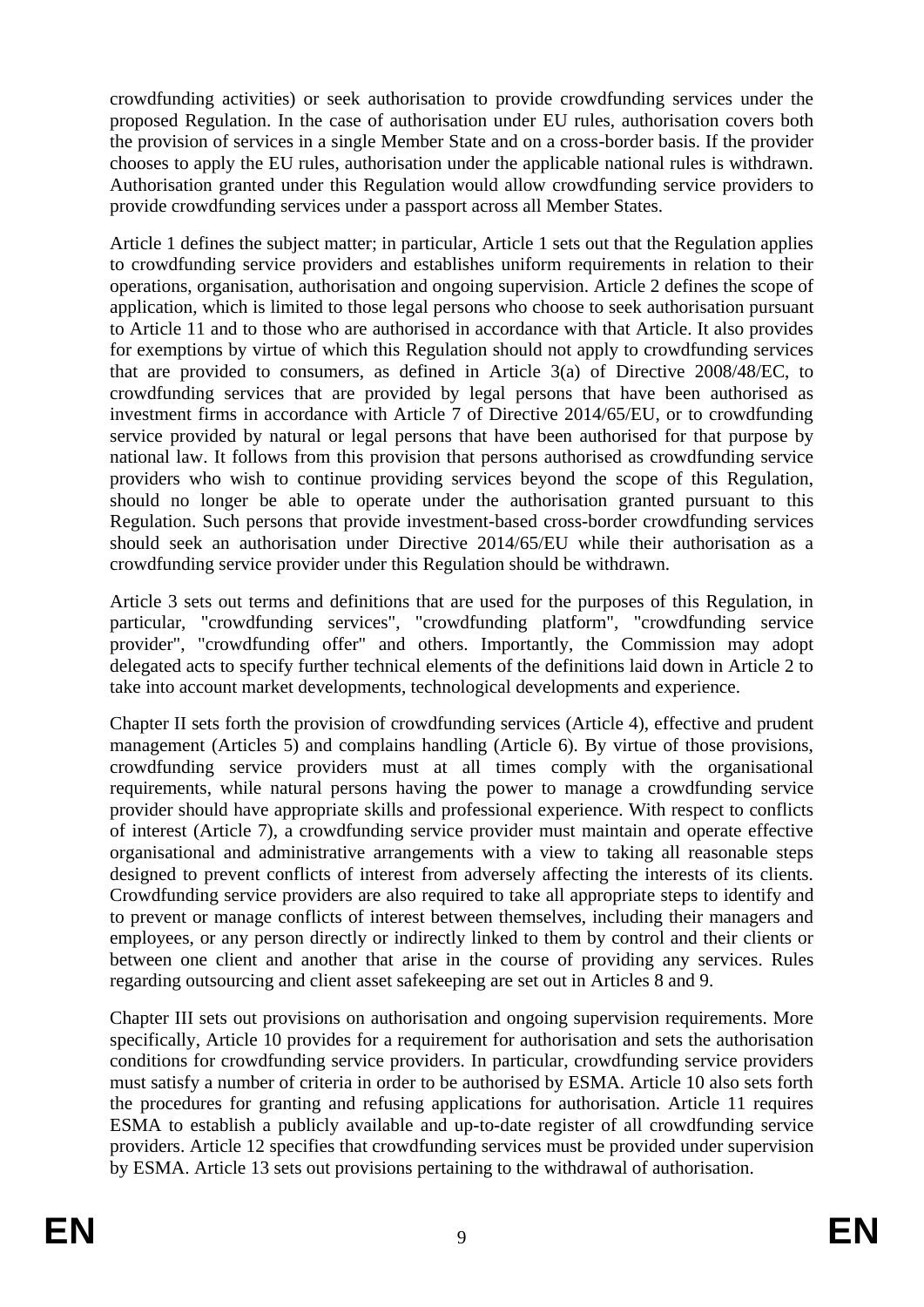Chapter IV sets out provisions on investor protection and transparency. Pursuant to Article 14, all information, including marketing communications, from crowdfunding service providers to clients must be complete, clear and correct. Article 15 sets out an initial assessment of appropriateness of a potential client and provides that platforms shall offer investors the possibility to simulate their ability to bear losses. Article 16 elaborates on details and content, as well as form and other requirements of the Key Investment Information Sheet (KIIS). Article 17 and 18 deal, respectively, with the bulletin board and the right for the investor to access the records.

Chapter V sets out provisions regarding marketing communications. More specifically, Article 19 sets detailed requirements for marketing communications and Article 20 requires national competent authorities to publish and maintain on their websites national laws, regulations and administrative provisions applicable to marketing communications of crowdfunding service providers.

Chapter VI sets out detailed provisions on ESMA's powers and competences, legal privilege (Article 21), request for information (Article 22), general investigations (Article 23), on-site inspections (Article 24), exchange of information (Article 25), professional secrecy (Article 26), supervisory measures by ESMA (Article 27), as well as administrative sanctions and other measures, in particular, fines (Article 28), periodic penalty payments (Article 29), the disclosure, nature and enforcement of fines (Article 30) and the corresponding procedural rules for taking supervisory measures and imposing fines (Article 31).

Articles 32 and 33 set out requirements, respectively, with respect to hearing of persons concerned and the unlimited jurisdiction of the Court of Justice over ESMA's decisions. In accordance with Article 34, ESMA should be able to charge fees to the crowdfunding service providers in accordance with the Regulation and the delegated act adopted pursuant to the Regulation. Article 35 sets out the possibility for ESMA to delegate specific supervisory tasks to the competent authorities of Member States in accordance with the ESMA guidelines.

Crowdfunding, as any other financial service, may be exposed to money laundering and terrorism financing practices. Therefore, the Regulation provides for appropriate safeguards to minimise the risks that such practices are carried out. In particular, Article 9 requires that payments for crowdfunding transactions must take place via entities that are authorised under the Payment Service Directive (PSD) and, therefore, subject to the  $4<sup>th</sup>$  Anti-Money Laundering Directive (AMLD), whether the payment is provided by the platform itself or by a third party. Article 9 also sets out that crowdfunding service providers must ensure that project owners accept funding of crowdfunding offers or any payment only via an entity authorised under the PSD. Article 10 introduces requirements for the 'good repute' of managers, which include the absence of any criminal record under anti-money laundering legislation. Article 13 requires National Competent Authorities (NCAs), including national competent authorities designated under the provisions of Directive (EU) 2015/849, to notify ESMA of any issue that is relevant under the AMLD and involving a crowdfunding platform. ESMA may subsequently withdraw the license based on this information. Article 38 provides that with a view to further ensuring financial stability by preventing risks of money laundering and terrorism financing, the Commission should assess the necessity and proportionality of subjecting crowdfunding service providers to obligations for compliance with the national provisions implementing Directive (EU) 2015/849 in respect of money laundering or terrorism financing and adding such crowdfunding service providers to the list of obliged entities for the purposes of Directive (EU) 2015/849.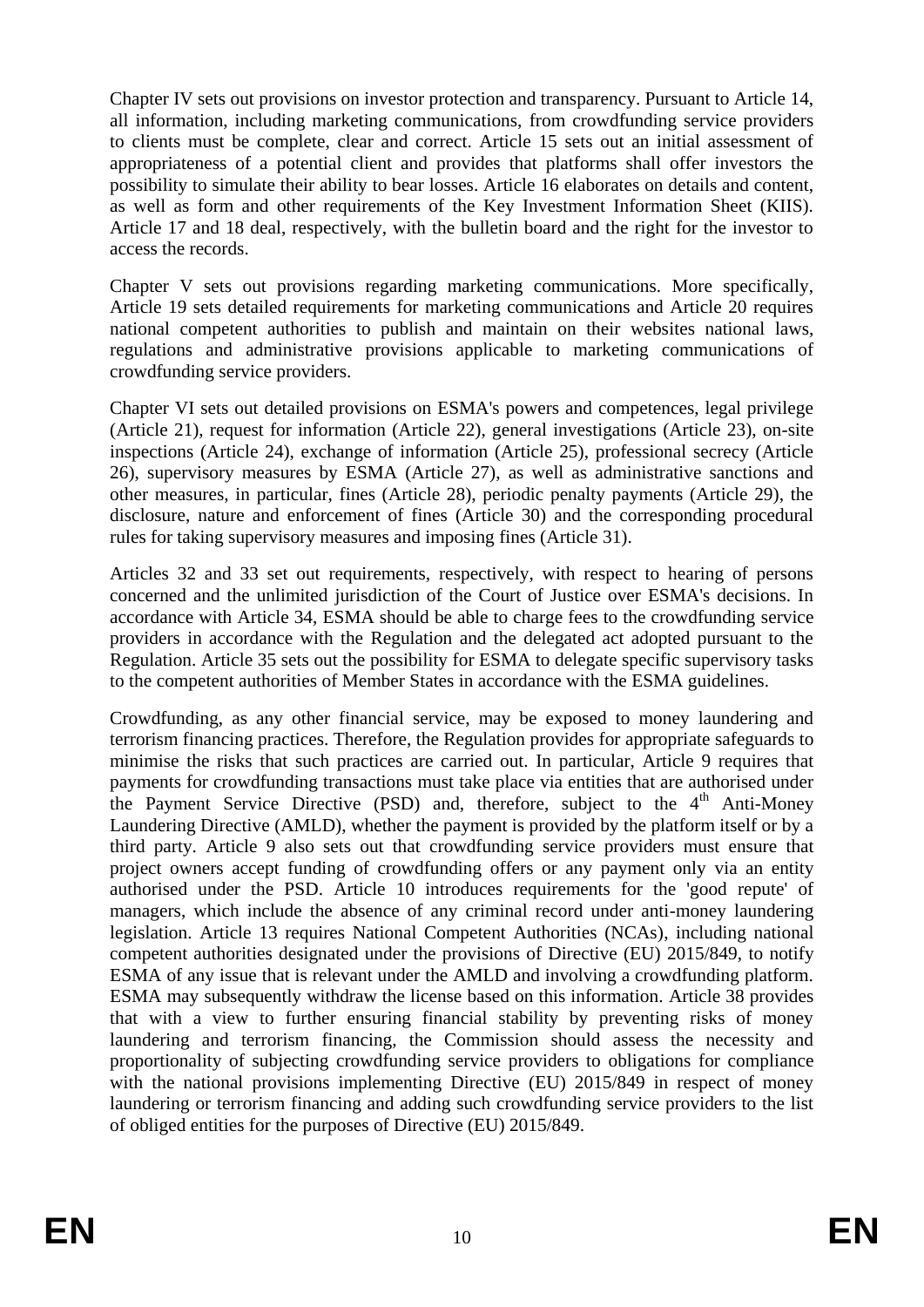The exercise of the delegation with a view to adopt Commission's delegated acts is covered in Chapter VII. The proposal for a Regulation contains empowerments for the Commission to adopt delegated acts specifying certain details, requirements and arrangements as set out in the Regulation.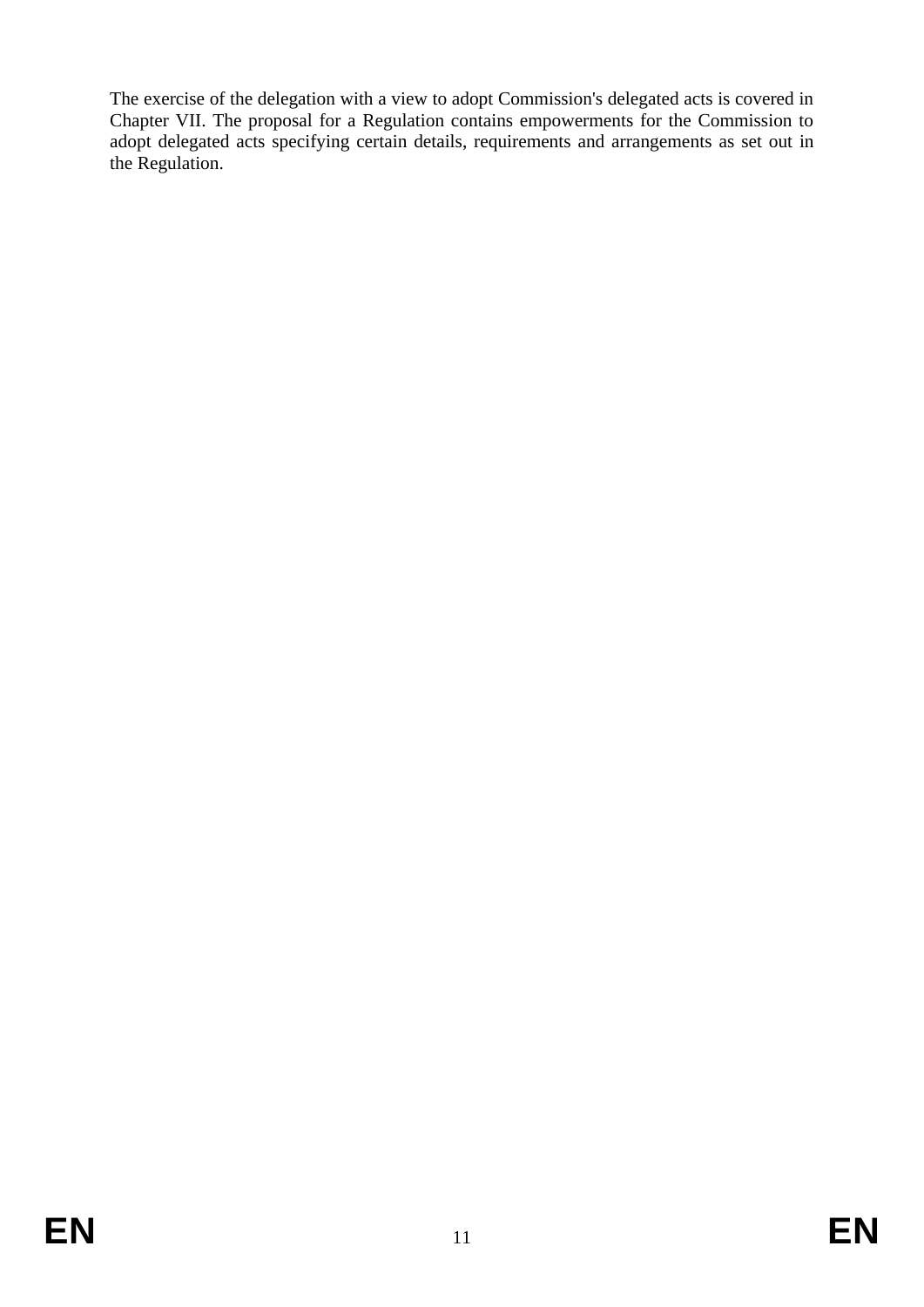## 2018/0048 (COD)

## Proposal for a

# **REGULATION OF THE EUROPEAN PARLIAMENT AND OF THE COUNCIL**

## **on European Crowdfunding Service Providers (ECSP) for Business**

(Text with EEA relevance)

## THE EUROPEAN PARLIAMENT AND THE COUNCIL OF THE EUROPEAN UNION,

Having regard to the Treaty on the Functioning of the European Union, and in particular Article 114 thereof,

Having regard to the proposal from the European Commission,

After transmission of the draft legislative act to the national parliaments,

Having regard to the opinion of the European Central Bank,<sup>5</sup>

Having regard to the opinion of the European Economic and Social Committee,<sup>6</sup>

Acting in accordance with the ordinary legislative procedure,

Whereas:

- (1) Crowdfunding is increasingly an established form of [alternative finance](https://en.wikipedia.org/wiki/Alternative_Finance) for small and medium enterprises (SMEs) at an early stage of company growth, typically relying on small investments. Crowdfunding represents a new type of intermediation where a crowdfunding service provider interacts with its clients through a digital platform without taking on own risk in order to match prospective investors with businesses that seek funding, irrespective of whether that funding leads to a loan agreement, to an equity stake or to another transferable security based stake. It is therefore appropriate to include in the scope of this Regulation both lending-based crowdfunding and investment-based crowdfunding, since they are comparable business funding alternatives.
- (2) Obtaining finance is challenging for small and nascent firms, particularly when they move from a start-up into the expansion phase. Crowdfunding can contribute to provide access to finance for such firms and so to complete the Capital Markets Union (CMU). Lack of access to finance for such firms constitutes a problem even in Member States where access to bank finance has remained stable throughout the financial crisis. Crowdfunding has emerged as an established practice of funding a project or a venture, typically by a large number of people or organisations, through online platforms on which citizens, organisations and businesses, including business start-ups, raise relatively small amounts of money.
- (3) The provision of crowdfunding services generally relies on three types of actors: the project owner that proposes the project to be funded, investors who fund the proposed project, generally by limited investments, and an intermediating organisation in the

 $\overline{5}$  $\frac{5}{6}$  OJ C, , p. .

 $OJ C$ , , p. .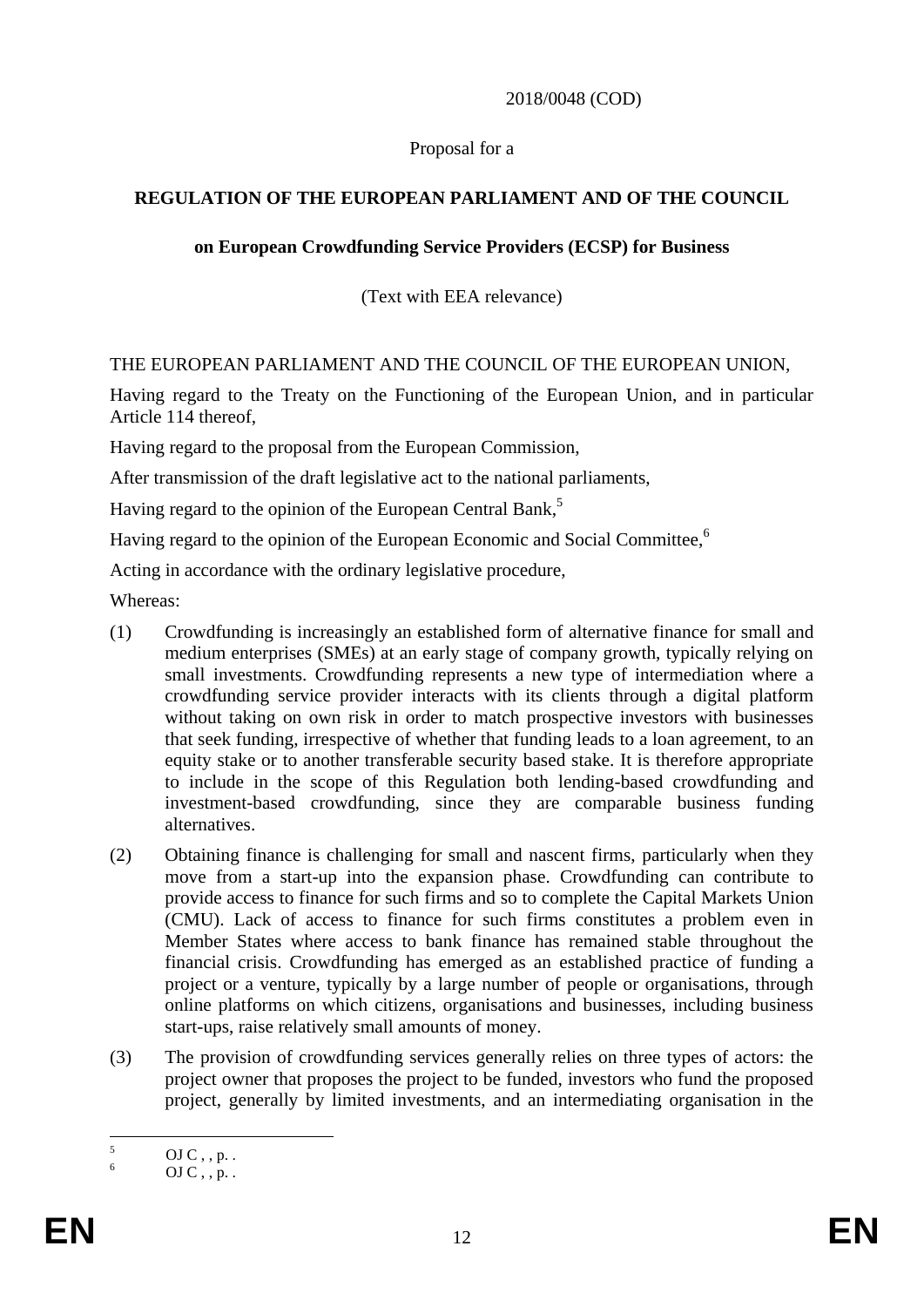form of a service provider that brings together project owners and investors through an online platform.

- (4) In addition to providing an alternative source of financing, including venture capital, crowdfunding can offer other benefits to firms. It can provide concept and idea validation to the project owner, give access to a large number of people providing the entrepreneur with insights and information and be a marketing tool if a crowdfunding campaign is successful.
- (5) Several Member States have already introduced domestic bespoke regimes on crowdfunding. Those regimes are tailored to the characteristics and needs of local markets and investors. As a result, the existing national rules diverge as regards the conditions of operation of crowdfunding platforms, the scope of permitted activities and the licencing requirements.
- (6) The differences between the existing national rules are such as to obstruct the crossborder provision of crowdfunding services and thus have a direct effect on the functioning of the internal market in such services. In particular, the fact that the legal framework is fragmented along national borders creates substantial legal compliance costs for retail investors who often face difficulties which are disproportional to the size of their investment in determining the rules applicable to cross-border crowdfunding services. Therefore, such investors are often discouraged from investing cross-border via crowdfunding platforms. For the same reasons crowdfunding service providers operating such platforms are discouraged from offering their services in a Member State other than the one in which they are established. As a result, crowdfunding activities have remained hitherto largely national to the detriment of a Union-wide crowdfunding market, thus depriving businesses of access to crowdfunding services.
- (7) In order to foster cross border crowdfunding activities and to facilitate the exercise of the freedom to provide and receive such services in the internal market for crowdfunding providers it is therefore necessary to address the existing obstacles to the proper functioning of the internal market in crowdfunding services., Providing for a single set of rules on the provision of crowdfunding services giving crowdfunding service providers the option to apply for a single Union-wide authorisation to exercise their activity under those rules is a suitable first step for fostering cross border crowdfunding activities and thus enhance the operation of the Single Market.
- (8) By addressing the obstacles to the functioning of the internal market in crowdfunding services, this Regulation aims to foster cross-border business funding. Crowdfunding services in relation to lending to consumers, as defined in Article 3(a) of Directive 2008/48/EC of the European Parliament and of the Council<sup>7</sup>, should therefore not fall within the scope of this Regulation.
- (9) In order to avoid that the same activity is subject to different authorisations within the Union, crowdfunding service provided by persons that have been authorised under Directive  $2014/65/EU$  of the European Parliament and of the Council<sup>8</sup> or provided in accordance with national law should be excluded from the scope of this Regulation.

 $\overline{7}$ <sup>7</sup> Directive 2008/48/EC of the European Parliament and of the Council of 23 April 2008 on credit agreements for consumers and repealing Council Directive 87/102/EEC (OJ L 133, 22.5.2008, p. 66).

<sup>8</sup> Directive 2014/65/EU of the European Parliament and of the Council of 15 May 2014 on markets in financial instruments and amending Directive 2002/92/EC and Directive 2011/61/EU (OJ L 173, 12.6.2014, p. 349).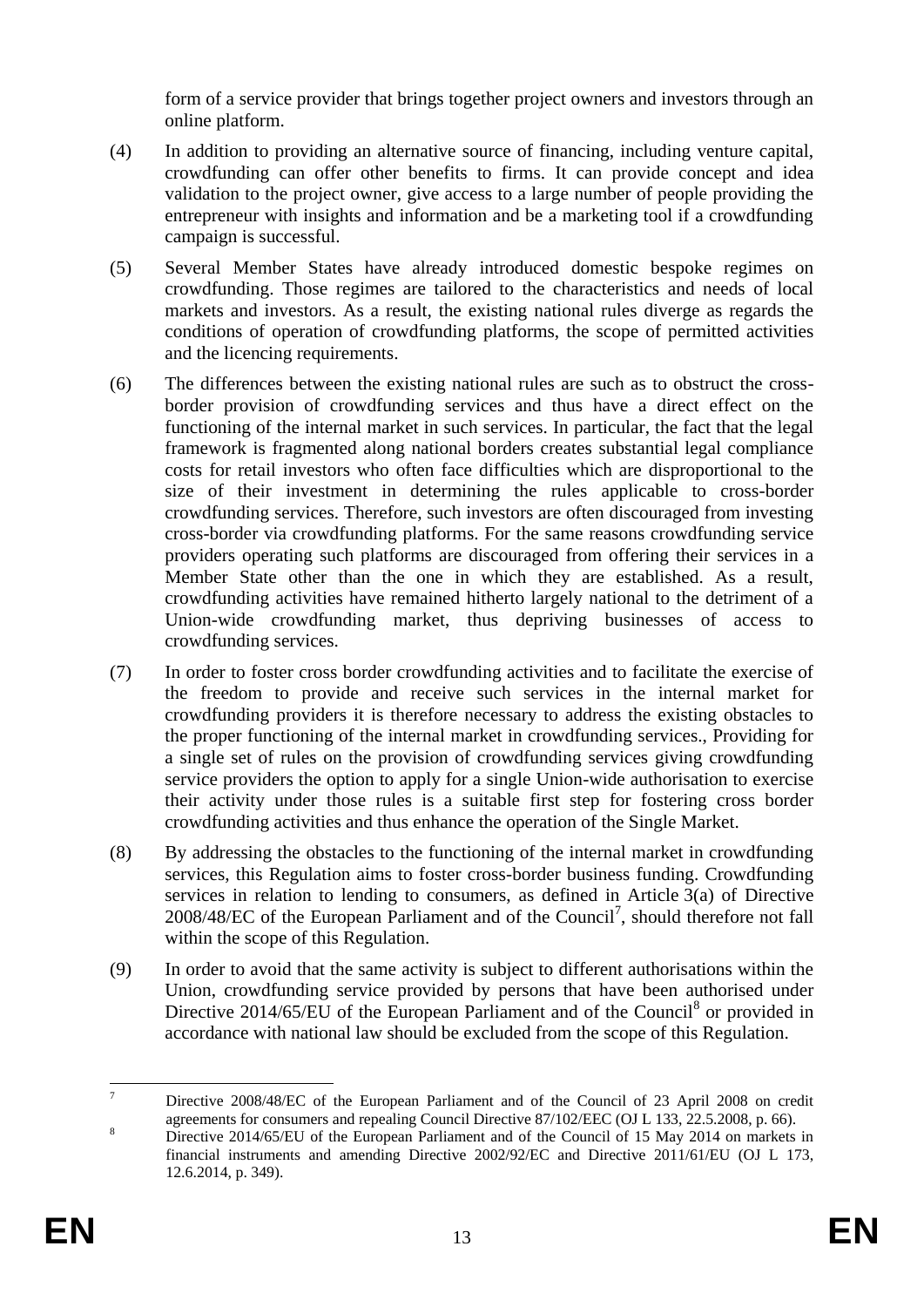- (10) In relation to lending-based crowdfunding, the facilitation of granting of loans, including services such as presenting crowdfunding offers to clients or rating the creditworthiness of project owners, should accommodate different business models enabling a loan agreement to be concluded through a crowdfunding platform between one or more clients and one or more project owners.
- (11) In relation to investment-based crowdfunding, the transferability of a security is an important safeguard for investors to be able to exit their investment since it provides them with the legal possibility to dispose of their interest on the capital markets. This Regulation therefore only covers and permits investment-based crowdfunding services in relation to transferable securities. Financial instruments other than transferable securities should however be excluded from the scope of this Regulation because those securities entail risks for investors that cannot be properly managed within this legal framework.
- (12) Given the risks associated with crowdfunding investments, it is appropriate, in the interest of the effective protection of investors, to impose a threshold for a maximum consideration for each crowdfunding offer. That threshold should be set at EUR 1 000 000, because that threshold corresponds to the threshold set out in Regulation (EU)  $2017/1129$  of the European Parliament and of the Council<sup>9</sup> for the mandatory drawing up and approval of a prospectus above that threshold.
- (13) To avoid regulatory arbitrage and to ensure the effective supervision of crowdfunding service providers, crowdfunding service providers should be prohibited from accepting deposits or other repayable funds from the public, unless they are authorised as a credit institution in accordance with Article 8 of Directive 2013/36/EU of the European Parliament and of the Council<sup>10</sup>.
- (14) In order to achieve that purpose, crowdfunding service providers should be given the option to apply for a single Union-wide authorisation and to exercise their activity in accordance with those uniform requirements. However, to preserve the broad availability of crowdfunding offers targeted solely at national markets, where crowdfunding service providers choose to provide their services under the applicable national law, they should remain able to do so. Accordingly, the uniform requirements laid down in this Regulation should be optional and therefore not apply to such crowdfunding service providers choosing to remain active on national basis only.
- (15) In order to maintain a high standard of investor protection, to reduce the risks associated with crowdfunding and to ensure fair treatment of all clients, crowdfunding service providers should have in place a policy designed to ensure that projects are selected in a professional, fair and transparent way and that crowdfunding services are provided in the same manner.
- (16) In order to improve the service to their clients, crowdfunding service providers should be able to exercise discretion on behalf of clients with respect to the parameters of the clients' orders, provided that they take all necessary steps to obtain the best possible result for their clients and that they disclose the exact method and parameters of the

 $\overline{9}$ <sup>9</sup> Regulation (EU) 2017/1129 of the European Parliament and of the Council of 14 June 2017 on the prospectus to be published when securities are offered to the public or admitted to trading on a regulated market, and repealing Directive 2003/71/EC (OJ L 168, 30.6.2017, p. 12).

<sup>&</sup>lt;sup>10</sup> Directive 2013/36/EU of the European Parliament and of the Council of 26 June 2013 on access to the activity of credit institutions and the prudential supervision of credit institutions and investment firms, amending Directive 2002/87/EC and repealing Directives 2006/48/EC and 2006/49/EC (OJ L 176, 27.6.2013, p. 338).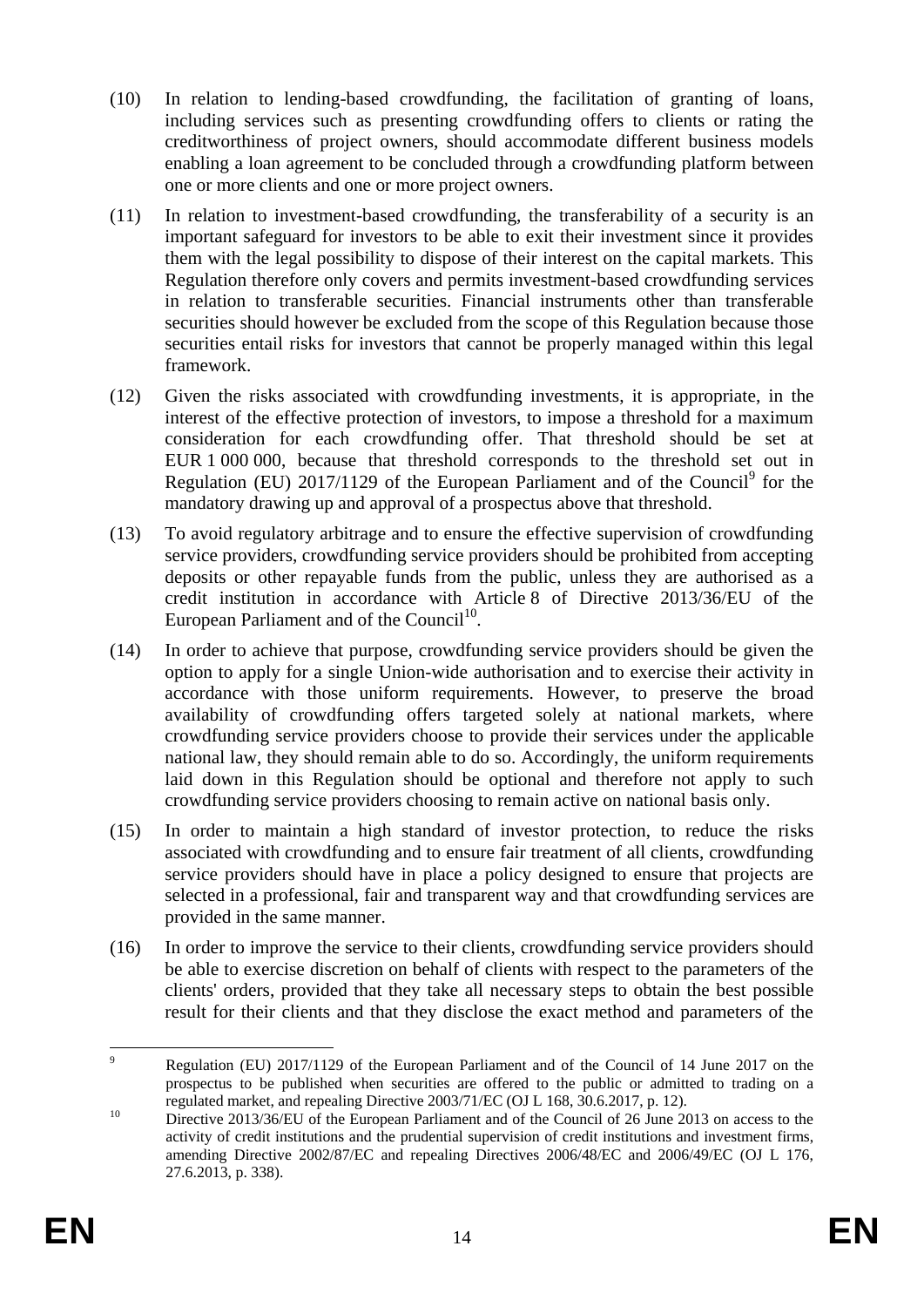discretion. In order to ensure that prospective investors are offered investment opportunities on a neutral basis, crowdfunding service providers should not pay or accept any remuneration, discount or non-monetary benefit for routing investors' orders to a particular offer provided on their platform or to a particular offer provided on a third party platform.

- (17) This Regulation aims to facilitate direct investment and to avoid creating regulatory arbitrage opportunities for financial intermediaries regulated under other Union legislation, in particular Union rules governing asset managers. The use of legal structures, including special purpose vehicles, to interpose between the crowdfunding project and investors, should therefore be strictly regulated and permitted only where it is justified.
- (18) Ensuring an effective system of governance is essential for the proper management of risk and for preventing any conflict of interest. Crowdfunding service providers should therefore have governance arrangements that ensure effective and prudent management and their management should be of good repute and have adequate knowledge and experience. Crowdfunding service providers should also establish procedures to receive and handle complaints from clients.
- (19) Crowdfunding service providers should operate as neutral intermediaries between clients on their crowdfunding platform. In order to prevent conflicts of interests, certain requirements should be laid down with respect to crowdfunding service providers and managers and employees, or any person directly or indirectly controlling them. In particular, crowdfunding service providers should be prevented from having any financial participation in the crowdfunding offers on their crowdfunding platforms. Furthermore, shareholders holding 20 % or more of share capital or voting rights, managers and employees, or any person directly or indirectly controlling crowdfunding platforms, should not act as clients, in relation to the crowdfunding services offered on that crowdfunding platform.
- (20) In the interest of an efficient and smooth provision of crowdfunding services, crowdfunding service providers should be allowed to entrust any operational function, in whole or in part, to service providers provided that the outsourcing does not impair materially the quality of crowdfunding services providers' internal controls and effective supervision.. Crowdfunding service providers should however remain fully responsible for compliance with this Regulation.
- (21) The holding of clients' funds and the provision of payment services require an authorisation as a payment service provider in accordance with Directive (EU)  $2015/2366$  of the European Parliament and of the Council<sup>11</sup>. That mandatory authorisation requirement cannot be satisfied by an authorisation as a crowdfunding service provider. Therefore, it is appropriate to clarify that where a crowdfunding service provider carries out such payment services in connection with its crowdfunding services, it needs to be authorised also as a payment institution in accordance with Directive (EU) 2015/2366. In order to enable a proper supervision of such activities, the European Securities and Markets Authority (ESMA) should be informed about whether the crowdfunding service provider intends to carry out

 $\overline{11}$ Directive (EU) 2015/2366 of the European Parliament and of the Council of 25 November 2015 on payment services in the internal market, amending Directives 2002/65/EC, 2009/110/EC and 2013/36/EU and Regulation (EU) No 1093/2010, and repealing Directive 2007/64/EC (OJ L 337, 23.12.2015, p. 35).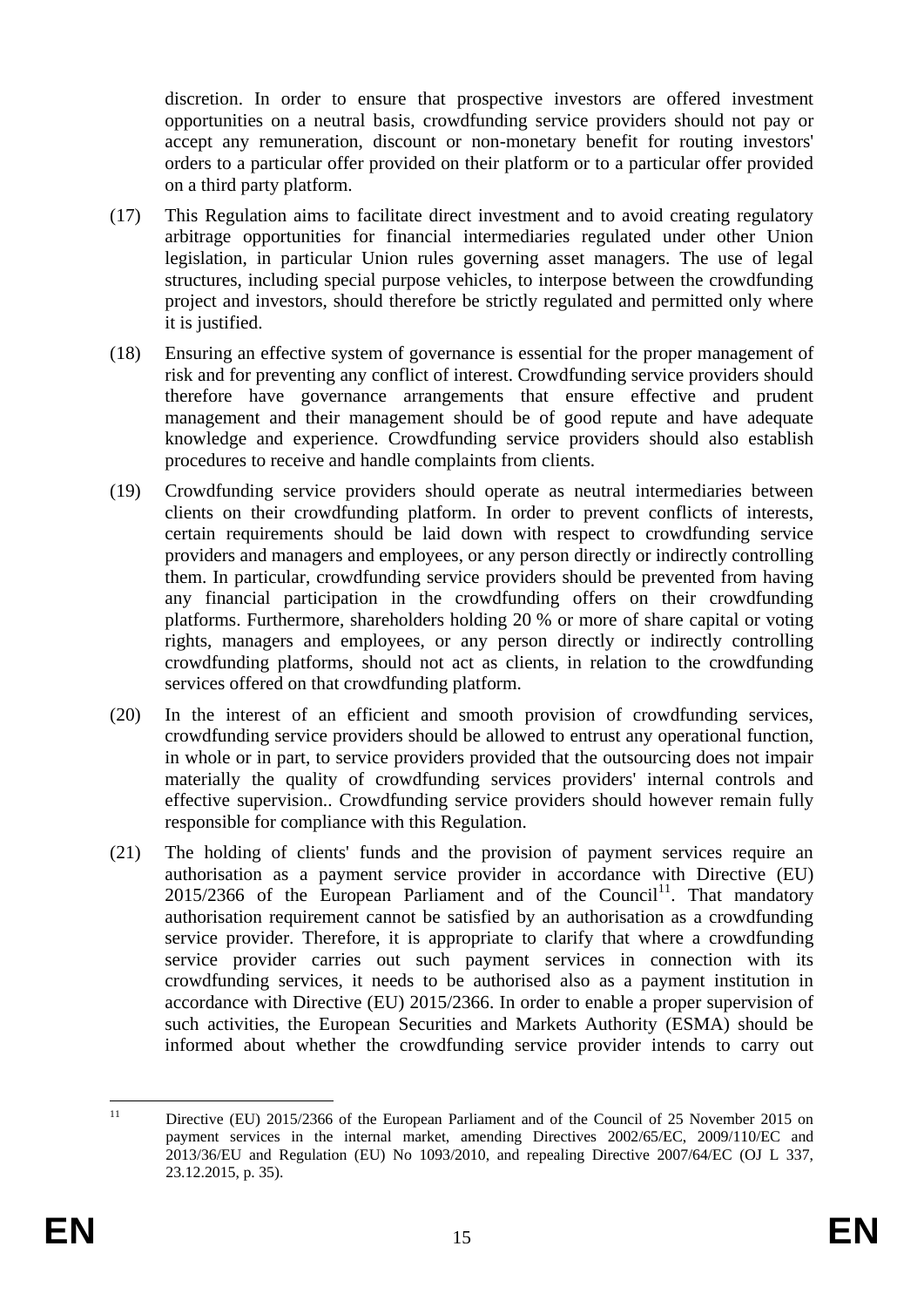payment services itself with the appropriate authorisation, or whether such services will be outsourced to an authorised third party.

- (22) The growth and smooth functioning of cross-border crowdfunding services requires a sufficient scale and public confidence in those services. It is therefore necessary to lay down uniform, proportionate and directly applicable requirements for authorisation and a single point of supervision.
- (23) A high level of investor confidence contributes to the growth of crowdfunding services. Requirements for crowdfunding services should therefore facilitate crossborder provision of those services, reduce operational risks and ensure a high degree of transparency and investor protection.
- (24) Crowdfunding services can be exposed to money laundering and terrorist financing risks, as underlined in the Commission's Report on the assessment of the risks of money laundering and terrorist financing affecting the internal market and relating to cross-border situations<sup>12</sup>. Safeguards should therefore be envisaged when meeting conditions for authorisation, assessing the good repute of the management, providing payment services only through licensed entities subject to anti-money laundering and terrorist financing requirements. With a view to further ensuring financial stability by preventing risks of money launderign and terrorism financing, the Commission should assess the necessity and proportionality of subjecting crowdfunding service providers to obligations for compliance with the national provisions implementing Directive (EU) 2015/849 in respect of money laundering or terrorism financing and adding such crowdfunding service providers to the list of obliged entities for the purposes of Directive (EU) 2015/849.
- (25) To enable crowdfunding service providers to operate cross-border without facing divergent rules and thereby facilitating the funding of projects across the Union by investors from different Member States, Member States should not be allowed to impose additional requirements on crowdfunding service providers that are authorised by ESMA.
- (26) The authorisation process should enable ESMA to be informed about the services that the prospective crowdfunding service providers intend to provide, to assess the quality of their management, and to assess the internal organisation and procedures set up by the prospective crowdfunding service providers to ensure compliance with the requirements set out in this Regulation.
- (27) To facilitate transparency for retail investors as regards the provision of crowdfunding services, ESMA should establish a public and up-to-date register of all crowdfunding services operating in the Union in accordance with this Regulation.
- (28) The authorisation should be withdrawn where the conditions for its issuance are no longer met. In particular, ESMA should be able to assess whether the good repute of the management has been affected or whether the internal procedures and systems have seriously failed. To enable ESMA to assess whether the authorisation as a crowdfunding service provider should be withdrawn, national competent authorities should inform ESMA whenever a crowdfunding service provider, or a third party acting on its behalf, has lost its authorisation as a payment institution, or has been

 $12<sup>12</sup>$ <sup>12</sup> COM(2017) 340 final, Report from the Commission to the European Parliament and the Council on the assessment of the risks of money laundering and terrorist financing affecting the internal market and relating to cross-border activities.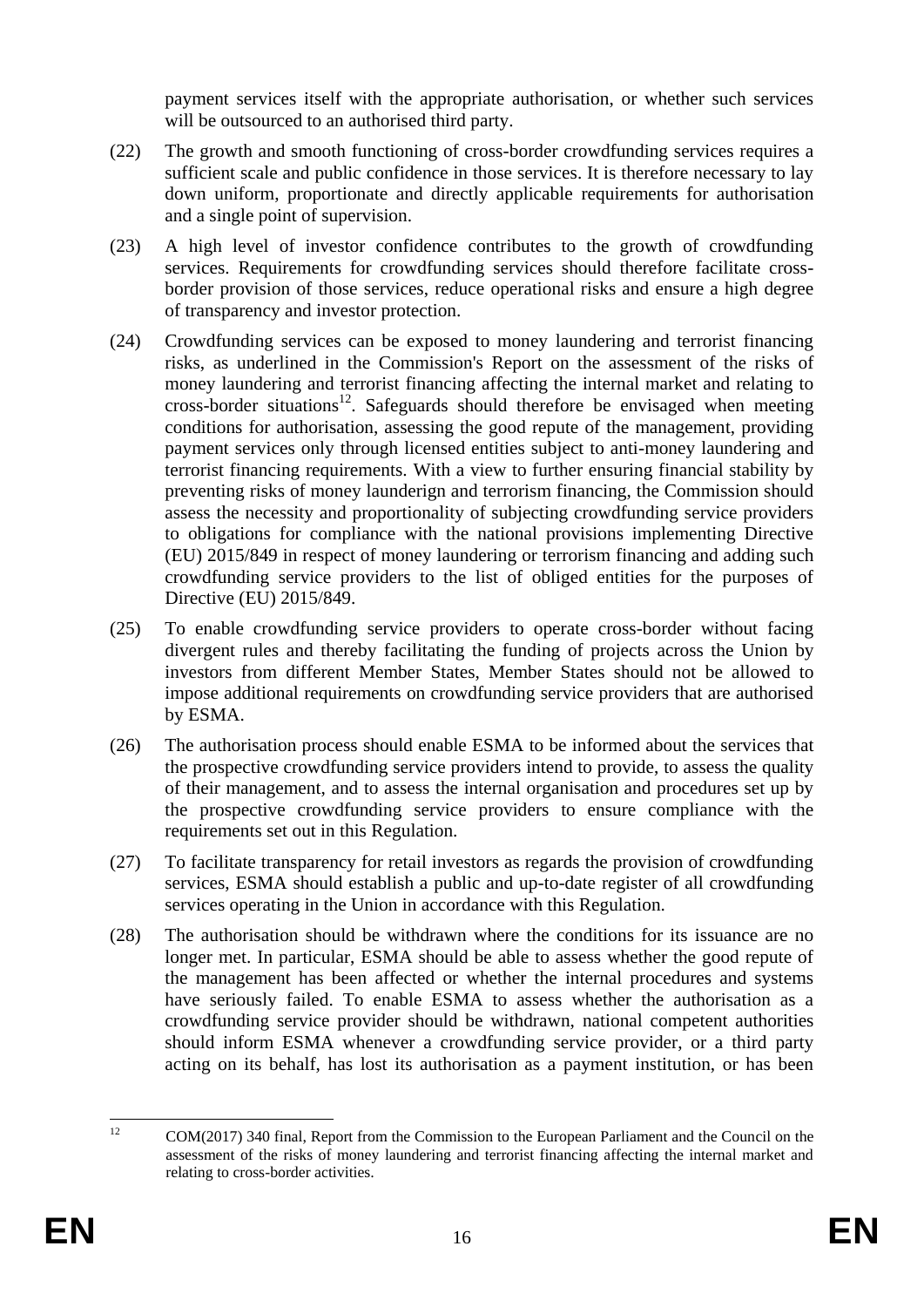found to be in breach of Directive (EU) 2015/849 of the European Parliament and of the Council<sup>13</sup>.

- (29) In order for prospective investors to have a clear understanding of the nature, risks, costs and charges of crowdfunding services, crowdfunding service providers should provide their clients with appropriate information.
- (30) Investments in products marketed on crowdfunding platforms are not comparable to traditional investments products or savings products and should not be marketed as such. However, to ensure that prospective investors understand the level of risk associated with crowdfunding investments, crowdfunding service providers should run an entry knowledge test of their prospective investors to establish their knowledge of investment. Crowdfunding service providers should explicitly warn prospective investors whenever the crowdfunding services provided are deemed as inappropriate for them.
- (31) In order to enable investors to make an informed investment decision, crowdfunding service providers should provide prospective investors with a key investment information sheet. The key investment information sheet should warn prospective investors that the investing environment they have entered into entails risks and is covered neither by the deposit compensation scheme, nor by the investor compensation guarantees.
- (32) The key investment information sheet should also take into account the specific features and risks associated with early stage companies, and focus on material information about the project owners, the investors' rights and fees, and the type of securities offered and loan agreements. Because the project owner concerned is in the best position to provide that information, the key investment information sheet should be drawn up by that project owner. However, since crowdfunding service providers are responsible for informing their prospective investors, they should ensure that the key investment information sheet is complete.
- (33) To ensure seamless and expedient access to capital markets for start-ups and SMEs, to reduce their costs of financing and to avoid delays and costs for crowdfunding service providers, the key investment information document should not be approved by a competent authority.
- (34) To avoid unnecessary costs and administrative burden on the cross-border provision of crowdfunding services, marketing communications should not be subject to translation requirements where they are provided in a language customary in the sphere of finance.
- (35) Crowdfunding service providers should not be able to provide any discretionary or non-discretionary matching of buying and selling interest, because that activity requires an authorisation as an investment firm in accordance with Article 5 of Directive 2014/65/EU, or as a regulated market in accordance with Article 44 of that Directive. Crowdfunding service providers should, in the interest of transparency and flow of information, be able to allow investors who have made investments through their platform to contact, and transact with, each other over their platforms in relation

 $13$ Directive (EU) 2015/849 of the European Parliament and of the Council of 20 May 2015 on the prevention of the use of the financial system for the purposes of money laundering or terrorist financing, amending Regulation (EU) No 648/2012 of the European Parliament and of the Council, and repealing Directive 2005/60/EC of the European Parliament and of the Council and Commission Directive 2006/70/EC (OJ L 141, 5.6.2015, p. 73).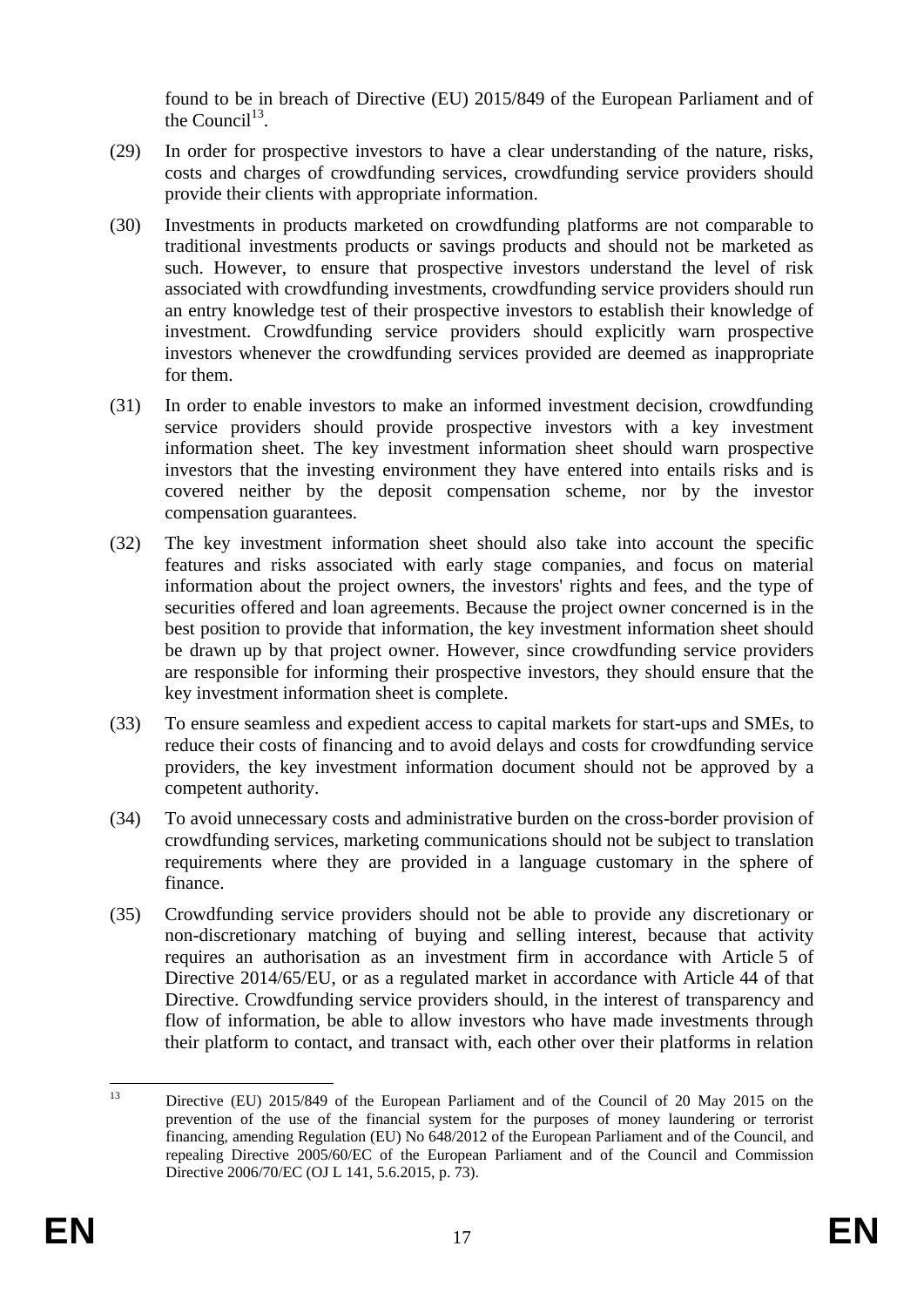to investments originally made on their platform. Crowdfunding service provider should however inform their clients that they does not operate a trading system and that any buying and selling activity on their platforms is at the client's discretion and responsibility.

- (36) To facilitate transparency and to ensure proper documentation of communications with the client, crowdfunding service providers should keep all appropriate records related to their services and transactions.
- (37) To ensure fair and non-discriminatory treatment of investors, crowdfunding service providers that are promoting their services through marketing communications should not treat any particular project more favourably by singling it out from other projects offered on their platform. Any open or planned projects should therefore not feature in marketing communications of a crowdfunding platform. Crowdfunding service providers should however not be prevented from mentioning successfully closed offers in which investments through the platform are no longer possible.
- (38) To provide for more legal certainty to crowdfunding service providers operating across the Union and to ensure easier market access, complete information about the laws, regulations and administrative provisions applicable in the Member States, and summaries thereof, which specifically govern marketing communications of crowdfunding service providers, should be published electronically in a language customary in the sphere of international finance. For that purpose, competent authorities and ESMA should maintain central databases.
- (39) To develop a better understanding of the extent of regulatory divergences existing among the Member States regarding the requirements applicable to marketing communications, competent authorities should provide ESMA annually with a detailed report on their enforcement activities in this area.
- (40) It is important to effectively and efficiently ensure compliance with the requirements for authorisation and for the provision of crowdfunding services, in accordance with this Regulation. ESMA should therefore be conferred competences to grant authorisation and exercise oversight. To enable ESMA to fulfil that supervisory mandate, it should be given the power to request information, carry out general investigations and on-site inspections, issue public notices and warnings and impose sanctions. ESMA should make use of its oversight and sanctioning competences in a proportionate manner.
- (41) Granting those competences to ESMA allows for a more efficient and centrally managed authorisation and oversight, generating economies of scale. Such a central supervisory regime is beneficial to the market participants in terms of greater transparency, investor protection and market efficiency.
- (42) ESMA should charge fees on directly supervised entities to cover its costs, including overheads. The level of the fee should be proportionate to the size of a directly supervised entity, having regard to the early stage of development of the crowdfunding industry.
- (43) Since the objectives of this Regulation, namely to address the fragmentation of the legal framework applicable to crowdfunding services in order to ensure the proper functioning of the internal market in such services while enhancing investor protection as well as market efficiency and contributing to establishing the Capital Markets Union, cannot be sufficiently achieved by the Member States but can rather be better achieved at Union level, the Union may adopt measures in accordance with the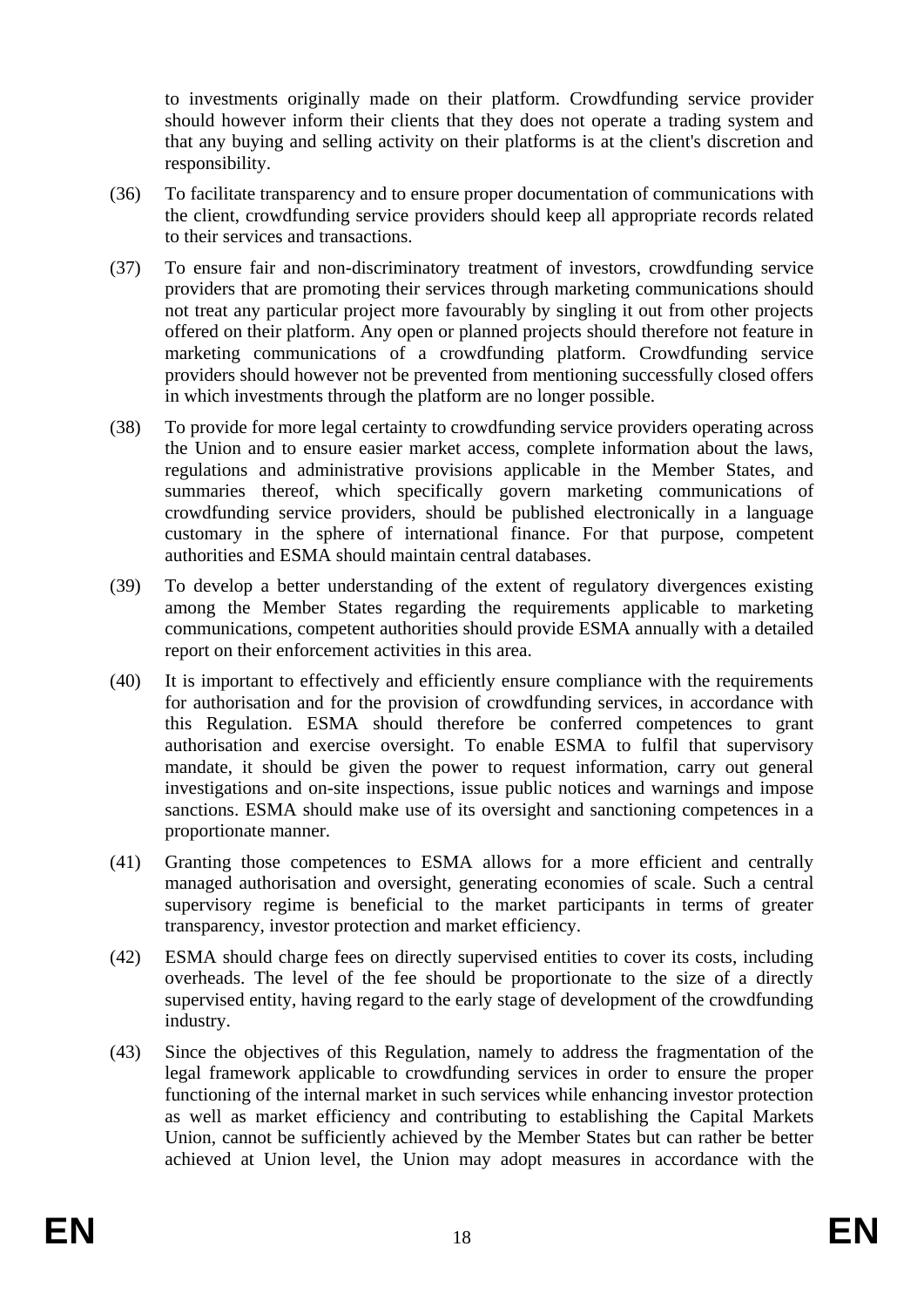principle of subsidiarity as set out in Article 5 of the Treaty on European Union. In accordance with the principle of proportionality as set out in that Article, this Regulation does not go beyond what is necessary in order to achieve those objectives.

- (44) The application of this Regulation should be deferred to align it with the application of the national rules transposing Directive XXX/XXXX/EU (Directive (EU) …/… of …. of the European Parliament and of the Council), which exempts crowdfunding service providers falling under the scope of this Regulation from the application of Directive 2014/65/EU.
- (45) This Regulation respects the fundamental rights and observes the principles recognised by the Charter of Fundamental Rights of the European Union. Therefore, this Regulation should be interpreted and applied in accordance with those rights and principles.
- (46) The European Data Protection Supervisor was consulted in accordance with Article 28(2) of Regulation (EC) No 45/2001 of the European Parliament and of the  $Count^{14}$ ,

# HAVE ADOPTED THIS REGULATION:

# **Chapter I Subject matter, scope and definitions**

# *Article 1*

# **Subject matter**

This Regulation establishes uniform requirements for the following:

- (a) the operation and organisation of crowdfunding service providers;
- (b) the authorisation and supervision of crowdfunding service providers;
- (c) transparency and marketing communications in relation to the provision of crowdfunding services in the Union.

#### *Article 2* **Scope**

- 1. This Regulation shall apply to legal persons who choose to seek authorisation in accordance with Article 10 and to crowdfunding service providers authorised in accordance with that Article, in relation to the provision of crowdfunding services.
- 2. This Regulation shall not apply to:
	- (a) crowdfunding services that are provided to project owners that are consumers, as defined in Article 3(a) of Directive 2008/48/EC;
	- (b) crowdfunding services that are provided by natural or legal persons that have been authorised as an investment firm in accordance with Article 7 of Directive 2014/65/EU;
	- (c) crowdfunding services that are provided by natural or legal persons in accordance with national law;

 $\overline{14}$ Regulation (EC) No 45/2001 of the European Parliament and of the Council of 18 December 2000 on the protection of individuals with regard to the processing of personal data by the Community institutions and bodies and on the free movement of such data (OJ L 8, 12.1.2001, p. 1).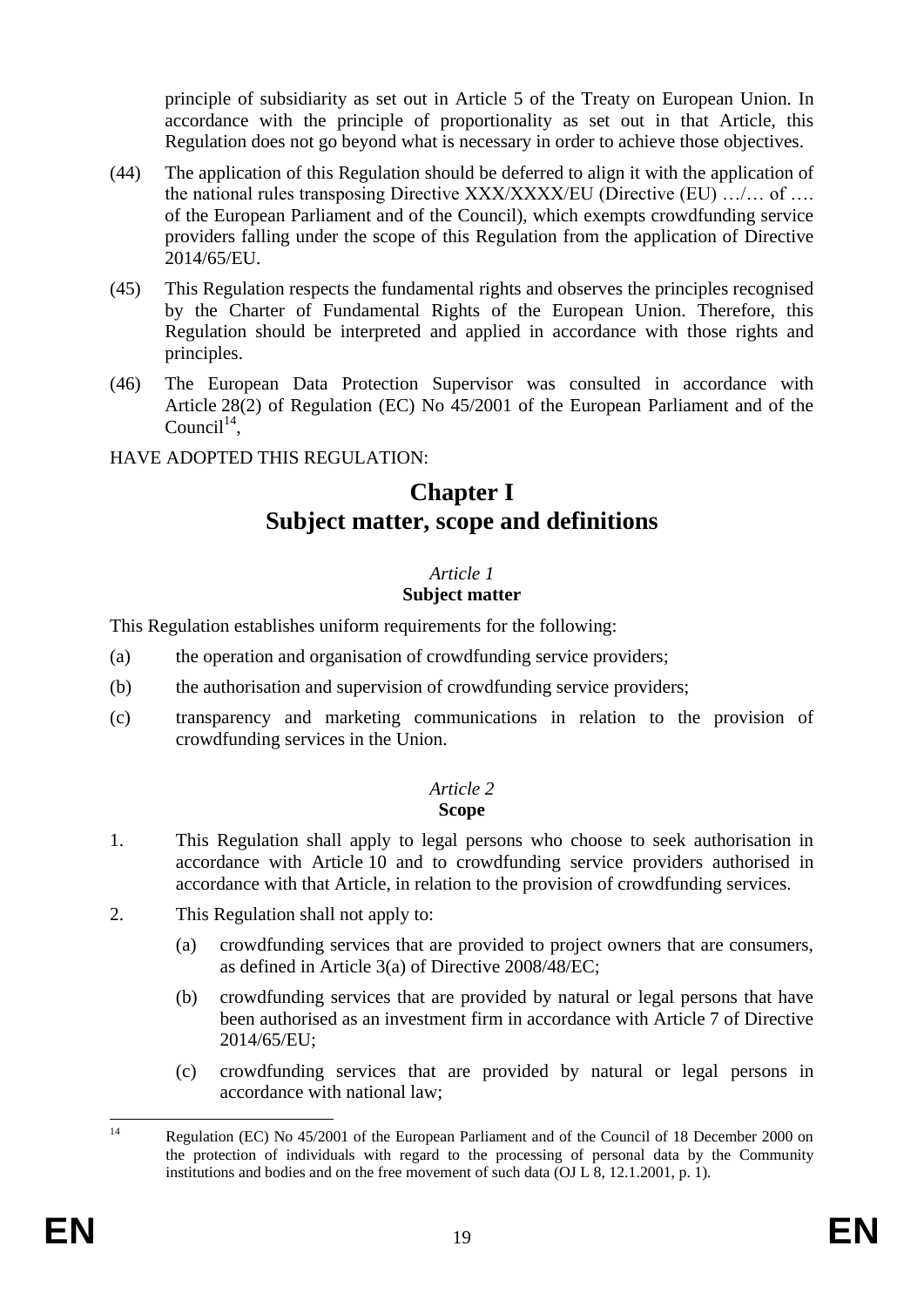(d) crowdfunding offers with a consideration of more than EUR 1 000 000 per crowdfunding offer, which shall be calculated over a period of 12 months with in regard to a particular crowdfunding project.

# *Article 3*

# **Definitions**

- 1. For the purposes of this Regulation, the following definitions shall apply:
	- (a) 'crowdfunding service' means the matching of business funding interest of investors and project owners through the use of a crowdfunding platform and which consist of any of the following:
		- (i) the facilitation of granting of loans;
		- (ii) the placing without firm commitment, as referred to in point 7 of Section A of Annex I to Directive 2014/65/EU, of transferable securities issued by project owners and the reception and transmission of client orders, as referred to in point 1 of Section A to Annex I to Directive 2014/65, with regard to those transferable securities;
	- (b) 'crowdfunding platform' means an electronic information system operated or managed by a crowdfunding service provider;
	- (c) 'crowdfunding service provider' means a legal person who provides crowdfunding services and has been authorised for that purpose by the European Securities and Markets Authority (ESMA) in accordance with Article 11 of this Regulation;
	- (d) 'crowdfunding offer' means any communication by crowdfunding service providers that contains information which enables prospective investors to decide on the merits of entering into a crowdfunding transaction;
	- (e) 'client' means any prospective or actual investor or project owner to whom a crowdfunding service provider provides or may provide crowdfunding services;
	- (f) 'project owner' means any person that seeks to fund its crowdfunding project through a crowdfunding platform;
	- (g) 'investor' means any person that, through a crowdfunding platform, grants loans or acquires transferable securities;
	- (h) 'crowdfunding project' means the business activity or activities that a project owner funds or seeks to fund through the crowdfunding offer;
	- (i) 'transferable securities' means transferable securities as defined in Article 4(1)(44) of Directive 2014/65/EU;
	- (j) 'marketing communications' means any information or communication from a crowdfunding service provider to a prospective investor or prospective project owner about the services of the crowdfunding service provider, other than investor disclosures required under this Regulation;
	- (k) 'durable medium' means an instrument which enables the storage of information in a way that is accessible for future reference and for a period of time adequate for the purposes of the information and which allows for the unchanged reproduction of the information stored;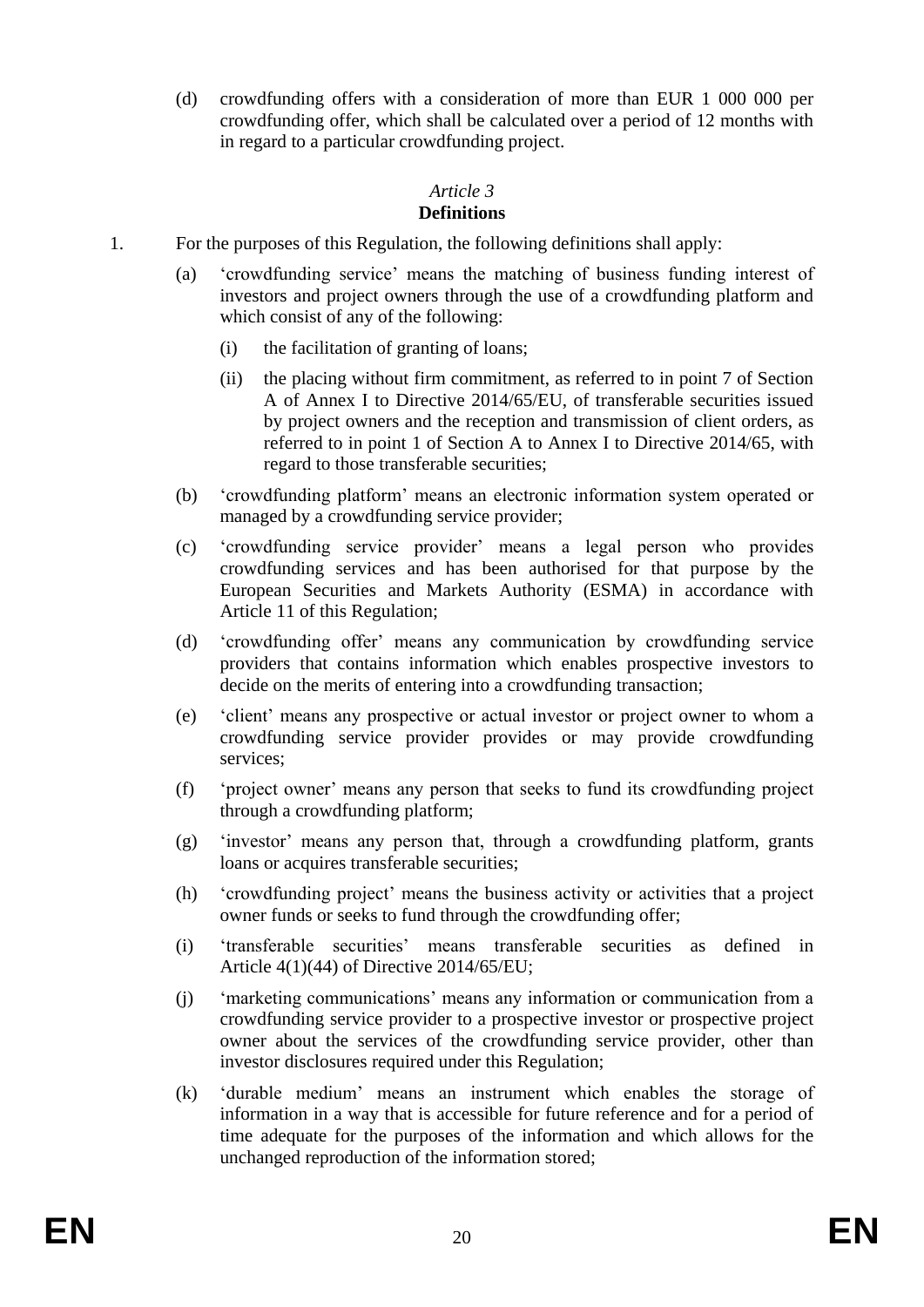- (l) 'special purpose vehicle' or 'SPV' means entities whose sole purpose is to carry on a securitisation within the meaning of Article 1(2) of Regulation (EU) No 1075/2013 of the European Central Bank<sup>15</sup>.
- 2. The Commission shall be empowered to adopt delegated acts in accordance with Article 38 to specify further technical elements of the definitions laid down in paragraph 1 to take into account market developments, technological developments and experience in the operation of crowdfunding platforms and provision of crowdfunding services.

# **Chapter II**

# **Provision of crowdfunding services and organisational and operational requirements of crowdfunding service providers**

## *Article 4*

# **Provision of crowdfunding services**

- 1. Crowdfunding services shall only be provided by legal persons that have an effective and stable establishment in a Member State of the Union and that have been authorised as crowdfunding service providers in accordance with Article 11 of this Regulation.
- 2. Crowdfunding service providers shall act honestly, fairly and professionally in accordance with the best interests of their clients and prospective clients.
- 3. Crowdfunding service providers shall not pay or accept any remuneration, discount or non-monetary benefit for routing investors' orders to a particular crowdfunding offer made on theirs platform or to a particular crowdfunding offer provided on a third party platform.
- 4. Crowdfunding service providers may exercise discretion on behalf of their clients with respect to the parameters of the clients' orders, in which case they shall disclose to their clients the exact method and parameters of that discretion and take all necessary steps to obtain the best possible result for their clients.
- 5. As regards the use of special purpose vehicles for the provision of crowdfunding services, crowdfunding service providers shall only have the right to transfer one asset to the special purpose vehicle to enable investors to take exposure to that asset by means of acquiring securities. The decision to take exposure to that underlying asset shall exclusively lie with investors.

# *Article 5*

# **Effective and prudent management**

The management of crowdfunding service providers shall establish, and oversee the implementation of, adequate policies and procedures to ensure effective and prudent management, including the segregation of duties, business continuity and the prevention of conflicts of interest, in a manner that promotes the integrity of the market and the interest of their clients.

 $15<sup>15</sup>$ 

OJ L 297, 7.11.2013, p. 107.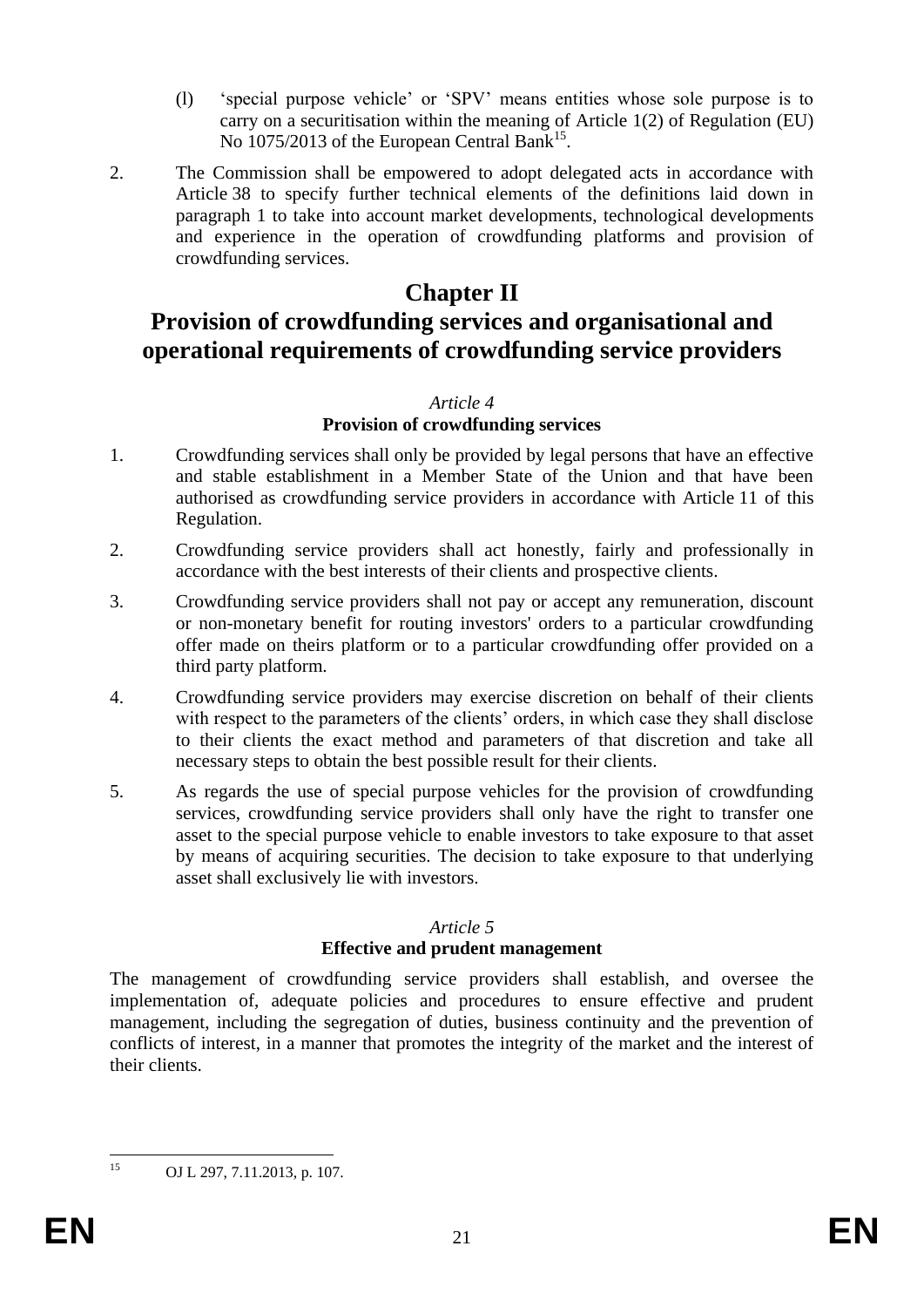## *Article 6*

#### **Complaints handling**

- 1. Crowdfunding service providers shall establish and maintain effective and transparent procedures for the prompt, fair and consistent handling of complaints received from clients.
- 2. Clients shall be able to file complaints with crowdfunding service providers free of charge.
- 3. Crowdfunding service providers shall keep a record of all complaints received and the measures taken.
- 4. The Commission may adopt delegated acts in accordance with Article 37 to specify the requirements, standard formats and procedures for complaint handling.

# *Article 7* **Conflicts of interest**

- 1. Crowdfunding service providers shall not have any financial participation in any crowdfunding offer on their crowdfunding platforms.
- 2. Crowdfunding service providers shall not accept as their clients any of their shareholders holding 20% or more of share capital or voting rights, any of their managers or employees, or any person directly or indirectly linked to those shareholders, managers and employees by control as defined in Article 4(1)(35)(b) of Directive 2014/65/EU.
- 3. Crowdfunding service providers shall maintain and operate effective internal rules to prevent conflicts of interest.
- 4. Crowdfunding service providers shall take all appropriate steps to prevent, identify, manage and disclose conflicts of interest between the crowdfunding service providers themselves, their shareholders, their managers and employees, or any person directly or indirectly linked to them by control, as defined in Article 4(1)(35)(b) of Directive 2014/65/EU, and their clients, or between one client and another client.
- 5. Crowdfunding service providers shall disclose to their clients and potential clients the general nature and sources of conflicts of interest and the steps taken to mitigate those risks when they consider that this is necessary for the measures taken in accordance with the internal rules referred to in paragraph 3 to be effective.
- 6. The disclosure referred to in paragraph 5 shall:
	- (a) be made in a durable medium;
	- (b) include sufficient detail, taking into account the nature of each client, to enable each client to take an informed decision about the service in the context of which the conflict of interest arises.
- 7. The Commission shall be empowered to adopt delegated acts in accordance with Article 37 to specify:
	- (a) the requirements for the maintenance or operation of internal rules referred to in paragraph 3;
	- (b) the steps referred to in paragraph 4;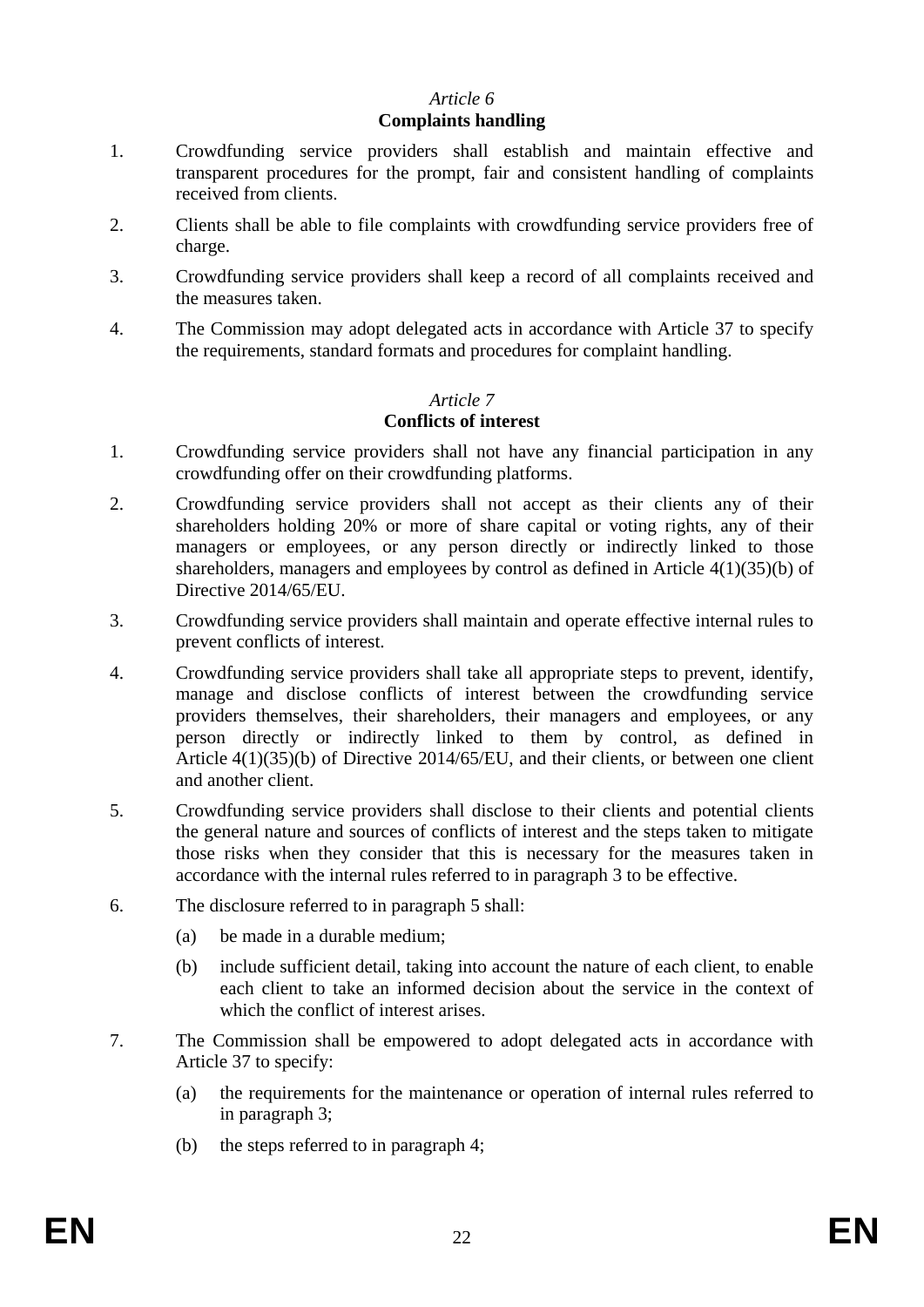(c) the arrangements for the disclosure referred to in paragraphs 5 and 6.

# *Article 8*

# **Outsourcing**

- 1. Crowdfunding service providers shall, when relying on a third party for the performance of operational functions, take all reasonable steps to avoid additional operational risk.
- 2. Outsourcing of operational functions shall not impair materially the quality of the crowdfunding service providers' internal control and the ability of ESMA to monitor the crowdfunding service provider's compliance with all obligations laid down in this Regulation.
- 3. Crowdfunding service providers shall remain fully responsible for compliance with this Regulation with respect to the outsourced activities.

# *Article 9*

# **Client asset safekeeping, holding of funds and providing payment services**

- 1. Crowdfunding service providers shall inform their clients of the following:
	- (a) whether, and on which terms and conditions they provide asset safekeeping services, including references to applicable national law;
	- (b) whether asset safekeeping services are provided by them or by a third party;
	- (c) whether payment services and the holding and safeguarding of funds are provided by the crowdfunding service provider or through a third party provider acting on their behalf.
- 2. Crowdfunding service providers or third party providers acting on their behalf shall not hold clients' funds or provide payment services unless those funds are intended for the provision of payment services related to the crowdfunding services and the crowdfunding service provider or the third party provider acting on its behalf is a payment service provider as defined in Article 4(11) of Directive (EU) 2015/2366.
- 3. The funds referred to in paragraph 2 shall be safeguarded in accordance with the national provisions transposing Directive (EU) 2015/2366.
- 4. Where crowdfunding service providers do not provide payment services or the holding and safeguarding of funds in relation to the crowdfunding services either themselves or through a third party, such crowdfunding service providers shall put in place and maintain arrangements to ensure that project owners accept funding of crowdfunding offers or any payment only by means of a payment service provider as defined in Article 4(11) of Directive (EU) 2015/2366.

# **Chapter II**

# **Authorisation and supervision of crowdfunding service providers**

# *Article 10*

# **Authorisation as a crowdfunding service provider**

1. A legal person that intends to provide crowdfunding services shall apply to ESMA for authorisation as a crowd funding service provider.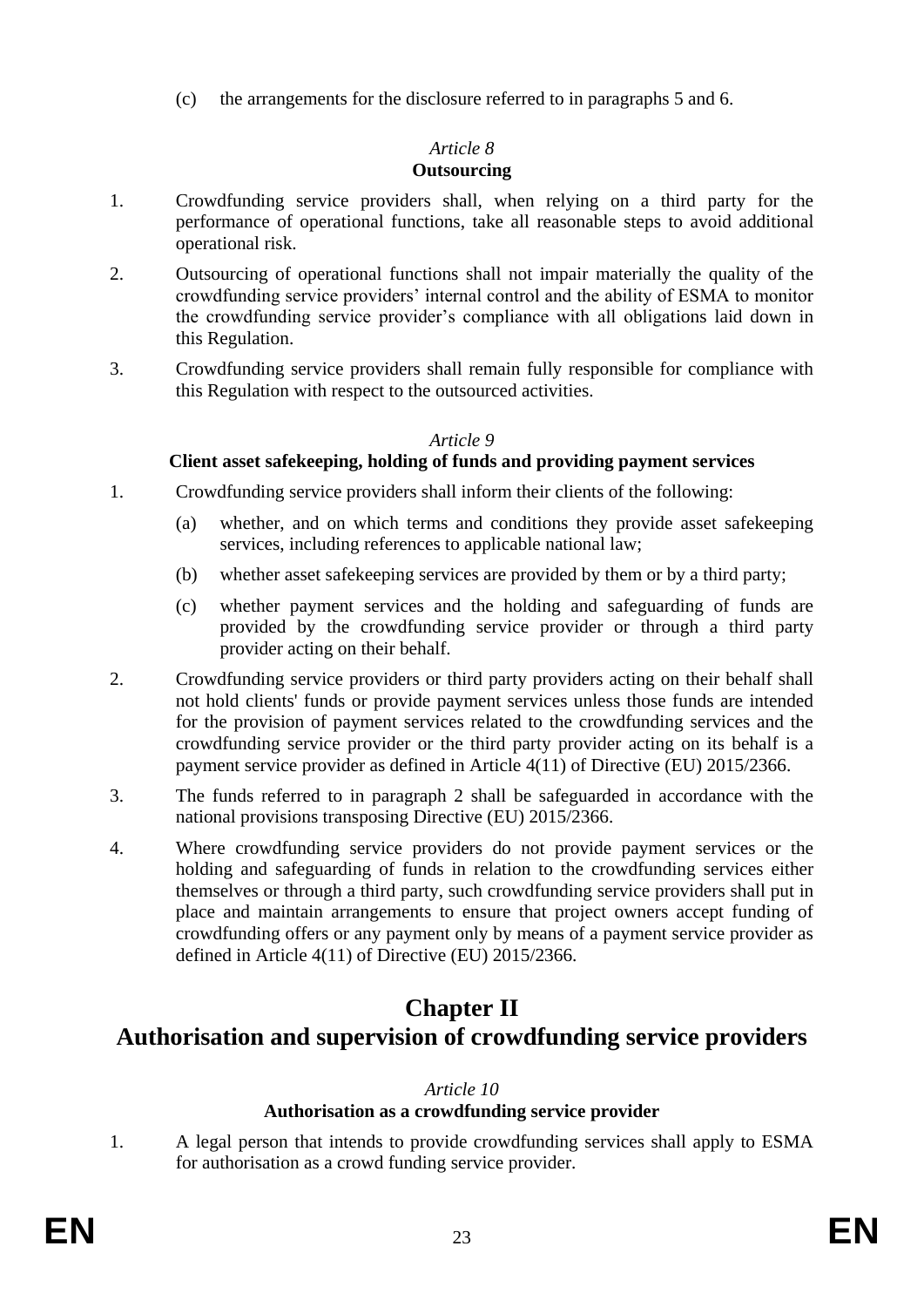- 2. The application referred to in paragraph 1 shall contain all of the following:
	- (a) the address of the prospective crowdfunding service provider;
	- (b) the legal status of the prospective crowdfunding service provider;
	- (c) the articles of association of the prospective crowdfunding service provider;
	- (d) a programme of operations setting out the types of crowdfunding services that the prospective crowd funding service provider wishes to provide;
	- (e) a description of the prospective crowdfunding service provider's governance arrangements and internal control mechanisms to ensure compliance with this Regulation, including risk management and accounting procedures;
	- (f) a description of the prospective crowdfunding service provider's systems, resources and procedures for the control and safeguarding of the data processing systems;
	- (g) a description of the prospective crowdfunding service provider's business continuity arrangements;
	- (h) the identity of the persons responsible for the management of the prospective crowdfunding service provider;
	- (i) proof that the persons referred to in point (h) are of good repute and possess appropriate knowledge and experience to manage the prospective crowdfunding service provider;
	- (j) a description of the internal rules of the prospective crowdfunding service provider to prevent that its shareholders who hold 20% or more of the share capital or voting rights, its managers or its employees or any person directly or indirectly linked to them by control engage in crowdfunding transactions offered by the prospective crowdfunding service provider;
	- (k) a description of the prospective crowdfunding service provider's outsourcing arrangements;
	- (l) a description of the prospective crowdfunding service provider's procedures to deal with complaints from clients;
	- (m) where applicable, a description of the payment services that the prospective crowdfunding service provider intends to provide under Directive (EU) 2015/2366.
- 3. For the purposes of paragraph 2(i), prospective crowdfunding service providers shall provide proof of the following:
	- (a) absence of criminal record in respect of convictions or penalties of national rules in force in the fields of commercial law, insolvency law, financial services legislation, anti-money laundering legislation, fraud or professional liability for all the persons involved in the management of the prospective crowd funding service provider;
	- (b) proof that the persons involved in the management of the crowdfunding service provider collectively possess sufficient knowledge, skills and experience to manage the crowdfunding service provider and that those persons are required to commit sufficient time to perform their duties.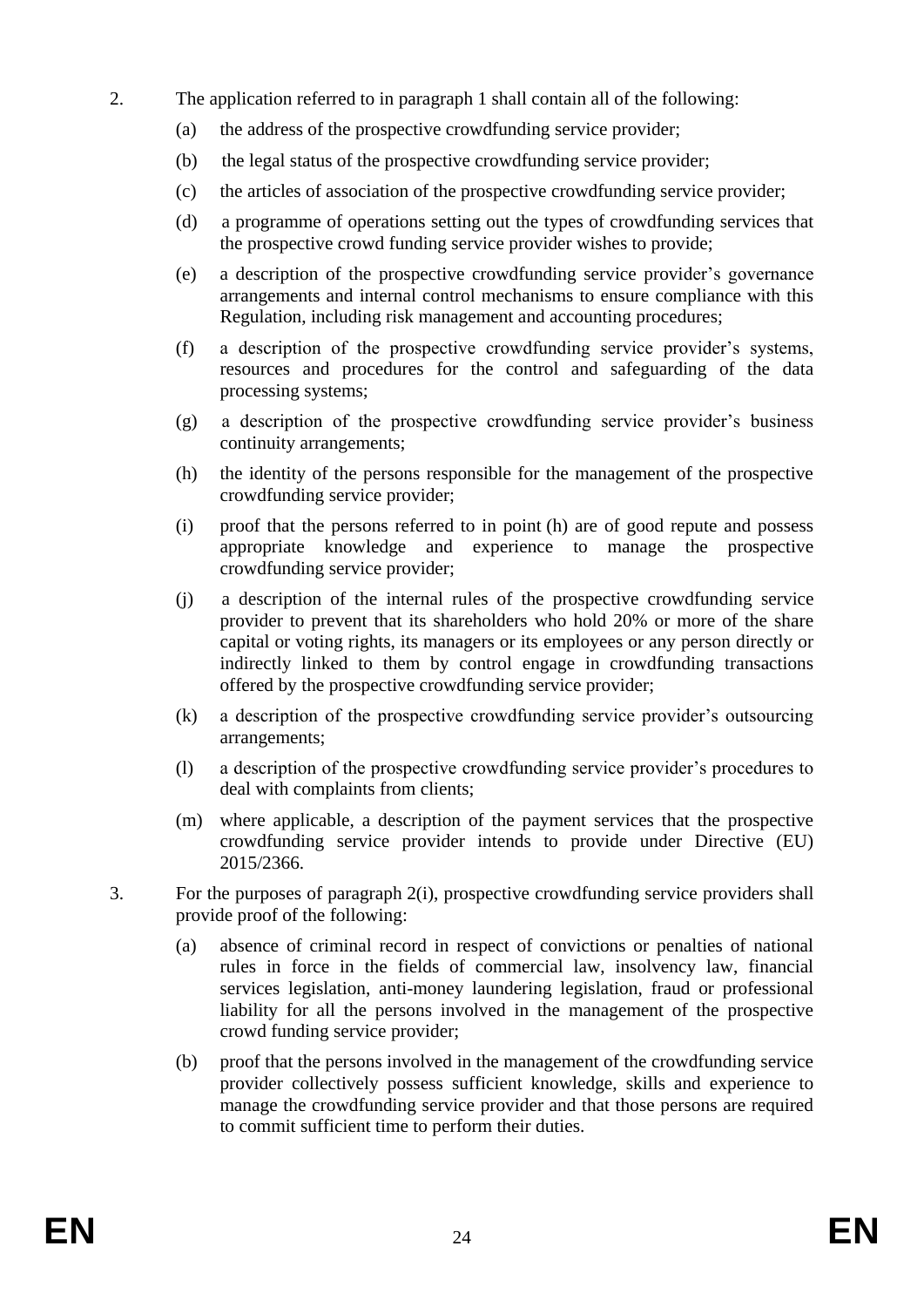- 4. ESMA shall, within 20 working days of receipt of the application referred to in paragraph 1, assess whether that application is complete. Where the application is not complete, ESMA shall set a deadline by which the prospective crowdfunding service provider is to provide the missing information.
- 5. Where an application as referred to in paragraph 1 is complete, ESMA shall immediately notify the prospective crowdfunding service provider thereof.
- 6. ESMA shall, within two months from the receipt of a complete application, assess whether the prospective crowdfunding service provider complies with the requirements set out in this Regulation and shall adopt a fully reasoned decision granting or refusing authorisation as a crowdfunding service provider. ESMA shall have the right to refuse authorisation if there are objective and demonstrable grounds for believing that the management of the crowdfunding service provider may pose a threat to its effective, sound and prudent management and business continuity and to the adequate consideration of the interest of its clients and the integrity of the market.
- 7. ESMA shall notify the prospective crowdfunding service provider of its decision within five working days after having taken that decision.
- 8. The authorisation referred to in paragraph 1 shall be effective and valid for the entire territory of the Union.
- 9. Member States shall not require crowdfunding service providers to have physical presence in the territory of a Member State other than the Member State in which those crowdfunding service providers are established in order to provide crowdfunding services on a cross-border basis.
- 10. The Commission shall adopt delegated acts in accordance with Article 37 to specify further the requirements and arrangements for the application referred to in paragraph 1.

# *Article 11 Register of crowdfunding service providers*

- 1. ESMA shall establish a register of all crowdfunding service providers. That register shall be publicly available on its website and shall be updated on a regular basis.
- 2. The register referred to in paragraph 1 shall contain the following data:
	- (a) the name and legal form of the crowdfunding service provider;
	- (b) the commercial name and internet address of the crowdfunding platform operated by the crowdfunding service provider;
	- (c) information on the services for which the crowdfunding service provider is authorised;
	- (d) sanctions imposed on the crowdfunding service provider or its managers.
- 3. Any withdrawal of an authorisation in accordance with Article 13 shall be published in the register for five years.

# *Article 12*

# **Supervision**

1. Crowdfunding service providers shall provide their services under the supervision of ESMA.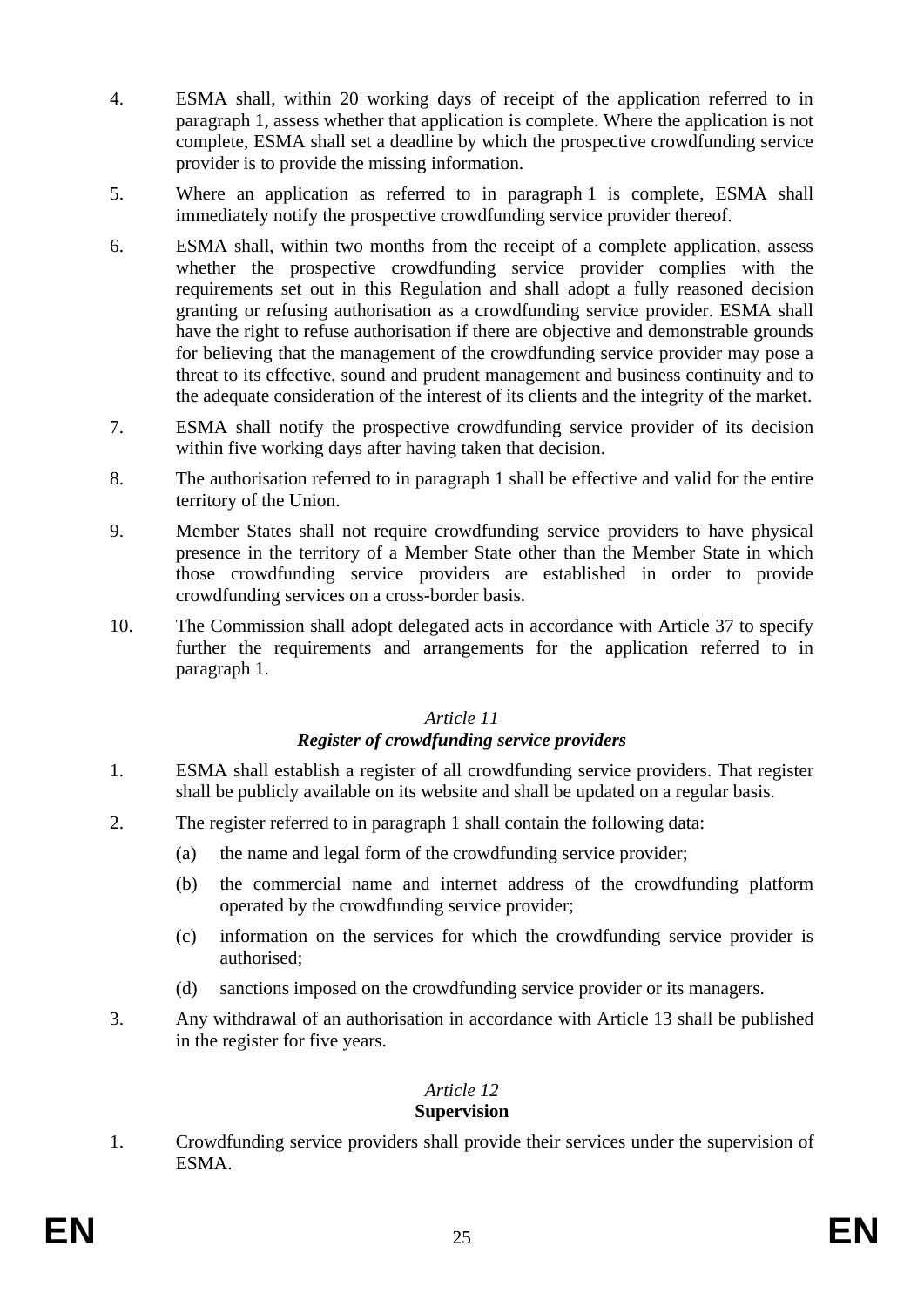- 2. Crowdfunding service providers shall comply at all times with the conditions for authorisation.
- 3. ESMA shall assess compliance of crowdfunding service providers with the obligations provided for in this Regulation.
- 4. Crowdfunding service providers shall notify ESMA of any material changes to the conditions for authorisation without undue delay and, upon request, shall provide the information needed to assess their compliance with this Regulation.

# *Article 13*

## **Withdrawal of authorisation**

- 1. ESMA shall have the power to withdraw the authorisation of a crowdfunding service provider in any of the following situations where the crowdfunding service provider:
	- (a) has not used its authorisation within 18 months after the authorisation has been granted;
	- (b) has expressly renounced its authorisation;
	- (c) has not provided crowdfunding services for six successive months;
	- (d) has obtained its authorisation by irregular means, including making false statements in its application for authorisation;
	- (e) no longer meets the conditions under which the authorisation was granted;
	- (f) has seriously infringed the provisions of this Regulation.
- 2. National competent authorities shall notify ESMA of the following without delay:
	- (a) the fact that a crowdfunding service provider, or a third party provider acting on behalf of that crowdfunding service provider, has lost its authorisation as a payment institution in accordance with Article 13 of Directive 2015/2366/EU;
	- (b) the fact that a crowdfunding service provider, or its managers, employees or third parties acting on its behalf, have breached national provisions implementing Directive (EU) 2015/849 in respect of money laundering or terrorism financing.

Subparagraph 2(b) shall also apply to national competent authorities designated under the provisions of Directive (EU) 2015/849.

- 3. ESMA shall withdraw the authorisation as a crowdfunding service provider where ESMA is of the opinion that the facts referred to in points (a) and (b) of paragraph 2 affect the good repute of the management of the crowdfunding service provider, or indicate a failure of the governance arrangements, internal control mechanisms or procedures referred to in Article 5.
- 4. ESMA shall notify, without undue delay, the national competent authority of the Member State where the crowdfunding service provider is established of its decision to withdraw the authorisation of a crowdfunding service provider.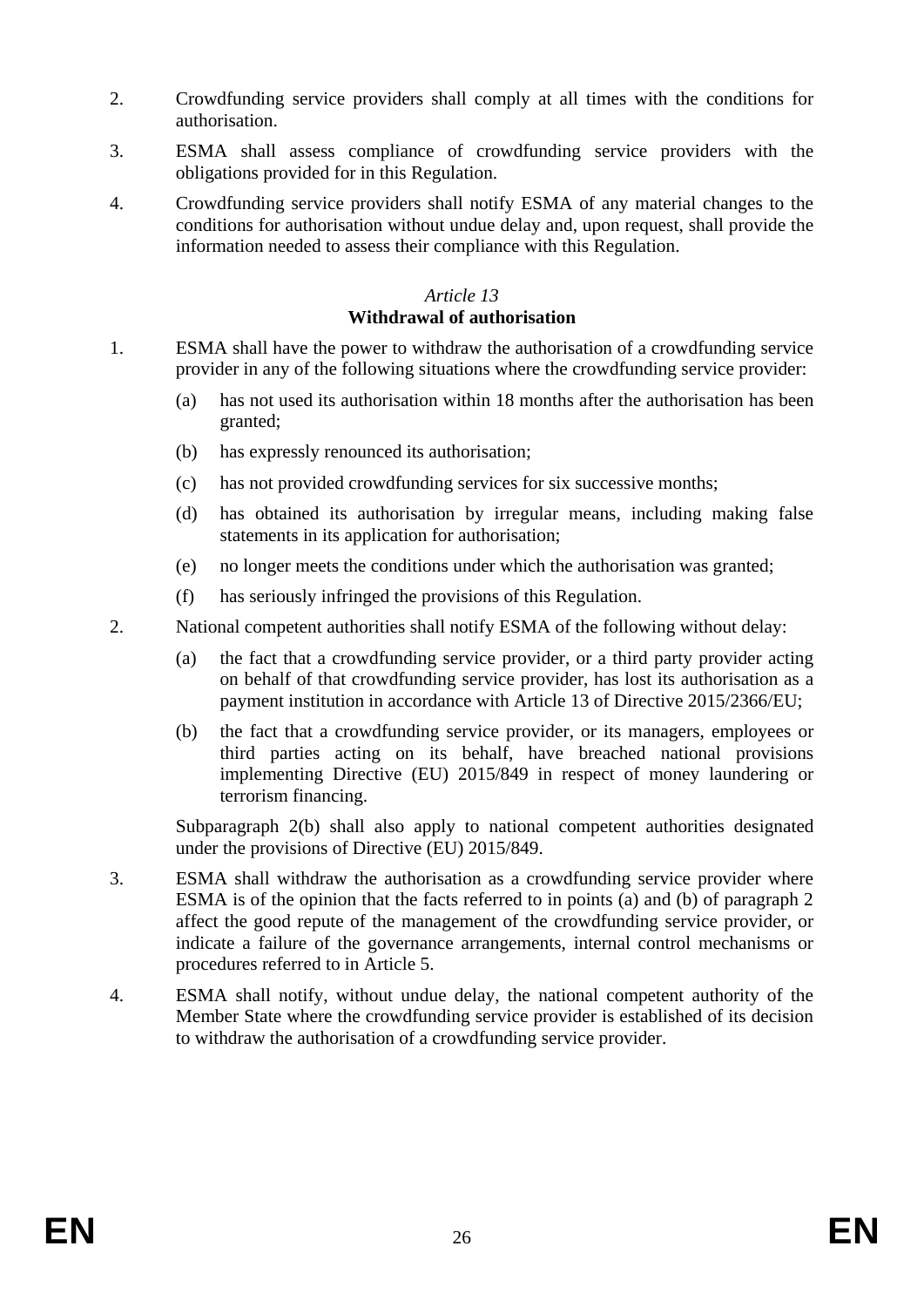# **Chapter IV**

# **Transparency and entry knowledge test by crowdfunding service providers**

# *Article 14*

# **Information to clients**

- 1. All information, including marketing communications as referred to in Article 19, from crowdfunding service providers to clients or potential clients about themselves, about the costs and charges related to crowdfunding services or investments, about the crowdfunding conditions, including crowdfunding project selection criteria, or about the nature of and risks associated with their crowdfunding services shall be clear, comprehensible, complete and correct.
- 2. The information referred to in paragraph 1 shall be provided to potential clients before they enter into a crowdfunding transaction.
- 3. The information referred to in paragraph 1 shall be available to all clients and potential clients on a clearly identified section of the website of the crowdfunding platform and in a non-discriminatory manner.

## *Article 15*

# **Entry knowledge test and simulation of the ability to bear loss**

- 1. Crowdfunding service providers shall, before giving prospective investors full access to their crowdfunding offers, assess whether and which crowdfunding services offered are appropriate for the prospective investors.
- 2. For the purposes of the assessment pursuant to the first paragraph 1, crowdfunding service providers shall request information about the prospective investor's basic knowledge and understanding of risk in investing in general and in the types of investments offered on the crowdfunding platform, including information about:
	- (a) the prospective investor's past investments in transferable securities or loan agreements, including in early or expansion stage businesses;
	- (b) any relevant knowledge or professional experience in relation to crowdfunding investments.
- 3. Crowdfunding service providers shall take the measures necessary to comply with paragraph 1 for each investor every two years.
- 4. Where prospective investors do not provide the information required pursuant to paragraph 1, or where crowdfunding service providers consider, on the basis of the information received under paragraph 1 that the prospective investors have insufficient knowledge, crowdfunding service providers shall inform those prospective investors that the services offered on their platforms may be inappropriate for them and give them a risk warning. That information or risk warning shall not prevent prospective investors from investing in crowdfunding projects.
- 5. Crowdfunding service providers shall at all times offer prospective investors and investors the possibility to simulate their ability to bear loss, calculated as 10% of their net worth, based on the following information: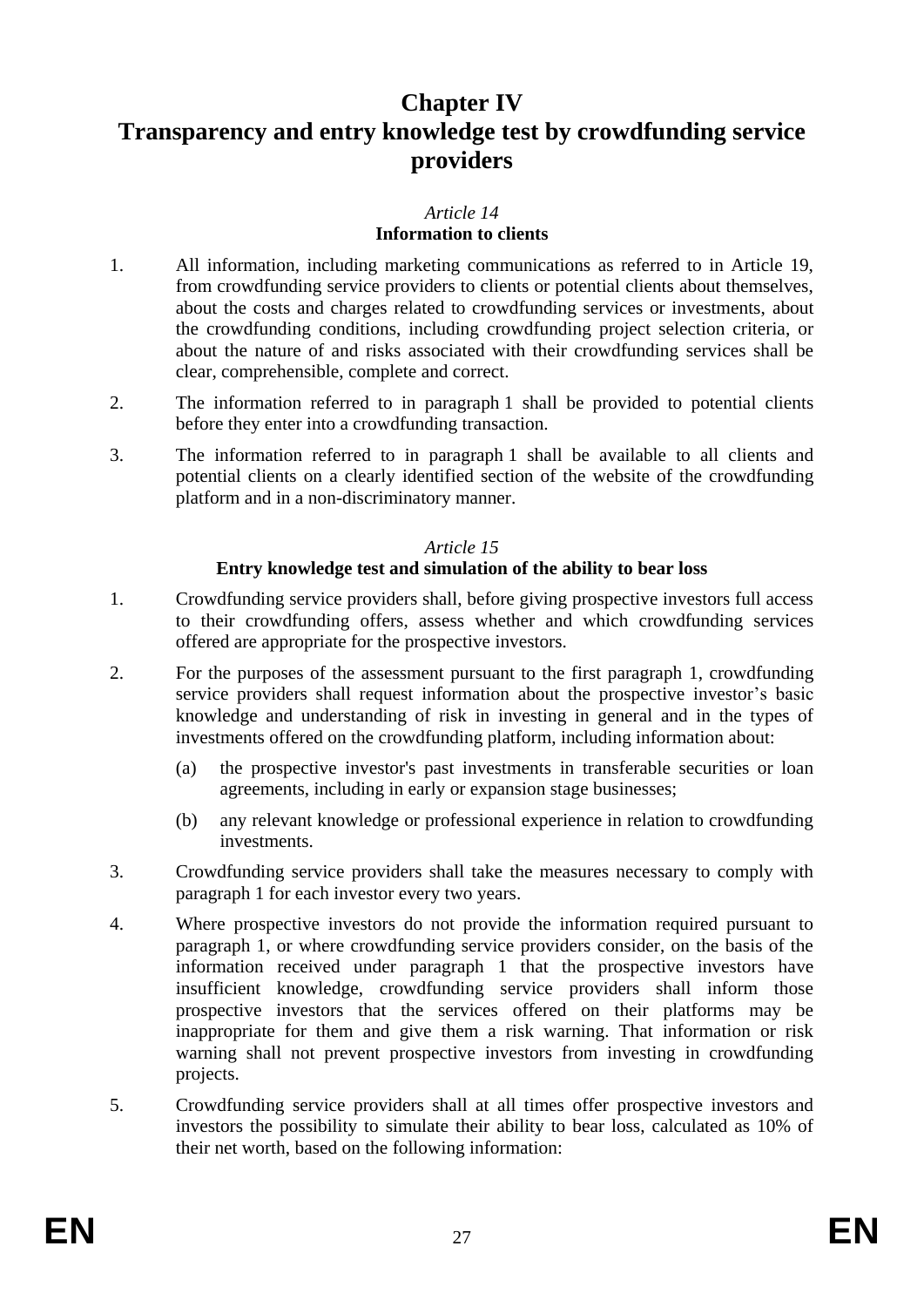- (a) regular income and total income, and whether the income is earned on a permanent or temporary basis;
- (b) assets, including financial investments, personal and investment property, pension funds and any cash deposits;
- (c) financial commitments, including regular, existing or future.

Irrespective of the results of the simulation, prospective investors and investors shall not be prevented from investing in crowdfunding projects.

- 6. The Commission may adopt delegated acts in accordance with Article 37 to specify the arrangements necessary to:
	- (a) carry out the assessment referred to in paragraph 1;
	- (b) carry out the simulation referred to in paragraph 3;
	- (c) provide the information referred to in paragraphs 2 and 4.

#### *Article 16*

# **Key investment information sheet**

- 1. Crowdfunding service providers shall provide prospective investors with a key investment information sheet drawn up by the project owner for each crowdfunding offer. The key investment information sheet shall be drafted in at least one of the official languages of the Member State concerned or in a language customary in the sphere of international finance.
- 2. The key investment information sheet referred to in paragraph 1 shall contain all of the following information:
	- (a) the information set out in the Annex;
	- (b) the following explanatory statement, appearing directly underneath the title of the key investment information sheet:

"This crowdfunding offer has been neither verified nor approved by ESMA or national competent authorities.

The appropriateness of your education and knowledge have not been assessed before you were granted access to this investment. By making this investment, you assume full risk of taking this investment, including the risk of partial or entire loss of the money invested.";

(c) a risk warning, which shall read as follows:

"Investment in this crowdfunding offer entails risks, including the risk of partial or entire loss of the money invested. Your investment is not covered by the deposit guarantee and investor compensation schemes established in accordance with Directive 2014/49/EU of the European Parliament and of the Council\* and Directive 97/9/EC of the European Parliament and of the Council.\*\*

You may not receive any return on your investment.

This is not a saving product and you should not invest more than 10% of your net wealth in crowdfunding projects.

You may not be able to sell the investment instruments when you wish.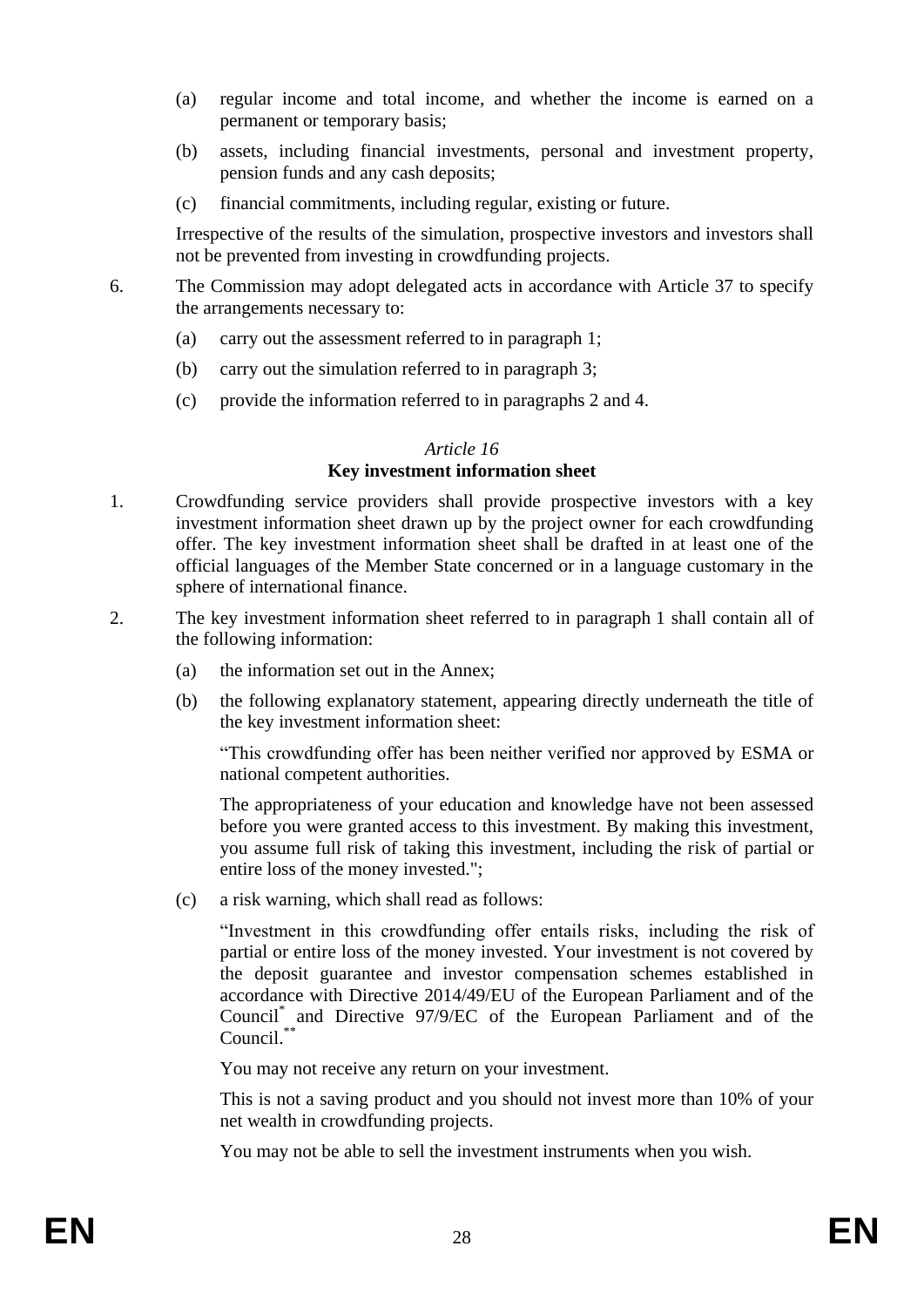\* Directive 2014/49/EU of the European Parliament and of the Council of 16 April 2014 on deposit guarantee schemes (OJ L 173, 12.6.2014, p. 149).

Directive 97/9/EC of the European Parliament and of the Council of 3 March 1997 on investor-compensation schemes (OJ L 084, 26.3.1997, p. 22)."

3. The key investment information sheet shall be clear, comprehensible, complete and correct and shall not contain any footnotes, other than those with references to applicable law. It shall be presented in a stand-alone, durable medium which is clearly distinguishable from marketing communications and consist of maximum 6 sides of A4-sized paper format if printed.

\_\_\_\_\_\_\_\_\_\_\_\_\_\_\_

- 4. The crowdfunding service provider shall keep the key investment information sheet updated at all times and for the whole period of validity of the crowdfunding offer.
- 5. Crowdfunding service providers shall have in place and apply adequate procedures to verify the completeness and the clarity of information contained in the key investment information sheet.
- 6. When a crowdfunding service provider identifies a material omission, a material mistake or a material inaccuracy in the key investment information sheet, the project owner shall complement or amend that information. Where such complement or amendment is not possible, the crowdfunding service provider shall not make the crowdfunding offer or cancel the existing offer until the key investment information sheet complies with the requirements of this Article.
- 7. An investor may request a crowdfunding service provider to arrange for a translation of the key investment information sheet into a language of the investor's choice. The translation shall accurately reflect the content of the original key investment information sheet.

Where the crowdfunding service provider does not provide the requested translation of the key investment information sheet, the crowdfunding service provider shall clearly advise the investor to refrain from making the investment.

- 8. National competent authorities shall not require an ex ante notification and approval of a key investment information sheet.
- 9. The Commission may adopt delegated acts in accordance with Article 37 specifying:
	- (a) the requirements for and content of the model for presenting the information referred to in paragraph 2 and the Annex;
	- (b) the types of risks that are material to the crowdfunding offer and therefore must be disclosed in accordance with Part C of the Annex;
	- (c) the fees and costs referred to in point (a) of Part H of the Annex, including a detailed breakdown of direct and indirect costs to be borne by the investor.

# *Article 17*

# **Bulletin board**

1. Crowdfunding service providers that allow their investors to interact directly with each other to buy and sell loan agreements or transferable securities which were originally crowdfunded on their platforms, shall inform their clients that they do not operate a trading system and that such buying and selling activity on their platforms is at the client's own discretion and responsibility.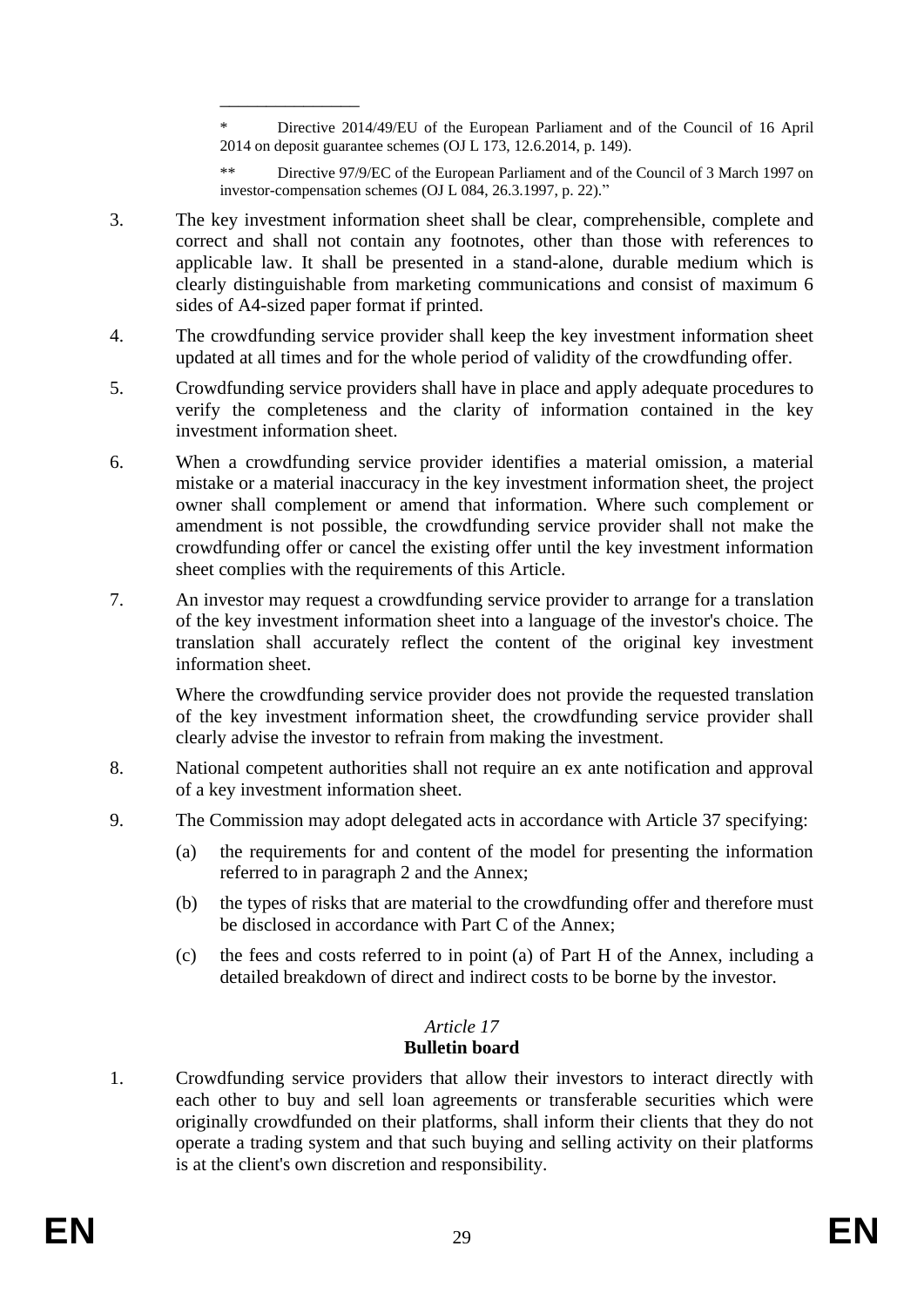2. Crowdfunding service providers that suggest a reference price for the buying and selling referred to in paragraph 1 shall inform their clients that suggested reference price is non-binding and substantiate the suggested reference price.

#### *Article 18* **Access to records**

Crowdfunding service providers shall:

- (a) keep all records related to their services and transactions on a durable medium for five years;
- (b) ensure that their clients have immediate access to records of the services provided to them at all times;
- (c) maintain for five years all agreements between the crowdfunding service providers and their clients.

# **Chapter V Marketing communications**

#### *Article 19*

## **Requirements regarding marketing communications**

- 1. Crowdfunding service providers shall ensure that all marketing communications to investors are clearly identifiable as such.
- 2. No marketing communication shall comprise marketing of individual planned or pending crowdfunding projects or offers. Marketing communications may only indicate where and in which language clients can obtain information about individual projects or offers.
- 3. For their marketing communications, crowdfunding service providers shall use one or more of the official languages of the Member State in which the crowdfunding service provider is active or a language customary in the sphere of international finance.
- 4. National competent authorities shall not require an ex ante notification and approval of marketing communications.

#### *Article 20*

#### **Publication of national provisions concerning marketing requirements**

- 1. National competent authorities shall publish and keep updated on their websites national laws, regulations and administrative provisions applicable to marketing communications of crowdfunding service providers.
- 2. Competent authorities shall notify ESMA of the laws, regulations and administrative provisions referred to in paragraph 1 and the hyperlinks to the websites of competent authorities where that information is published. Competent authorities shall provide ESMA with a summary of those relevant national provisions in a language customary in the sphere of international finance.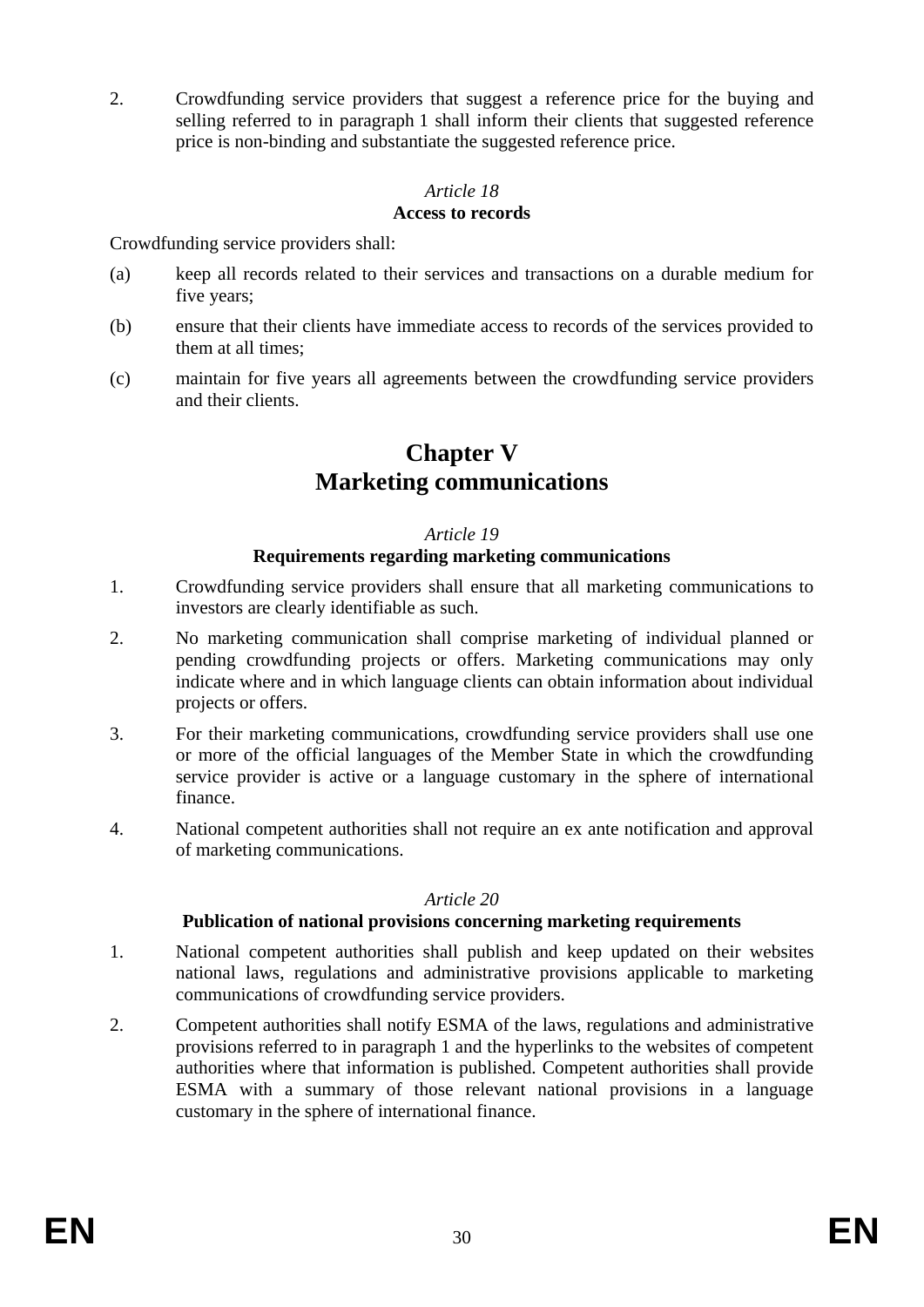- 3. Competent authorities shall notify ESMA of any change in the information provided pursuant to paragraph 2 and submit an updated summary of the relevant national provisions without delay.
- 4. ESMA shall publish and maintain on its website a summary of the relevant national provisions in a language customary in the sphere of international finance and the hyperlinks to the websites of competent authorities referred to in paragraph 1. ESMA shall not be held liable for the information presented in the summary.
- 5. National competent authorities shall be the single points of contact responsible for providing information on marketing rules in their respective Member States.
- 6. ESMA may issue guidelines or recommendations addressed to national competent authorities specifying the best practices of marketing communications and verifying marketing communications of crowdfunding service providers.
- 7. Competent authorities shall regularly, and at least on a yearly basis, report to ESMA on their enforcement actions taken during the previous year on the basis of their national laws, regulations and administrative provisions applicable to marketing communications of crowdfunding service providers. In particular; the report shall include:
	- (a) the total number of enforcement actions taken by type of misconduct, where applicable;
	- (b) where available, the outcomes of the enforcement actions, including types of sanctions imposed by type of sanction or remedies provided by crowdfunding service providers;
	- (c) where available, examples of how competent authorities have dealt with the failure of crowdfunding service providers to comply with the national provisions.

# **Chapter VI ESMA powers and competences**

# **SECTION I COMPETENCES AND PROCEDURES**

# *Article 21*

# **Legal privilege**

The powers conferred on ESMA by Articles 22 to 25, or on any official or other person authorised by ESMA, shall not be used to require the disclosure of information which is subject to legal privilege.

# *Article 22* **Request for information**

- 1. ESMA may by simple request or by decision require the following persons to provide all information necessary to enable ESMA to carry out its duties under this Regulation:
	- (a) a crowdfunding service provider or a person controlling or being directly or indirectly controlled by a crowdfunding service provider;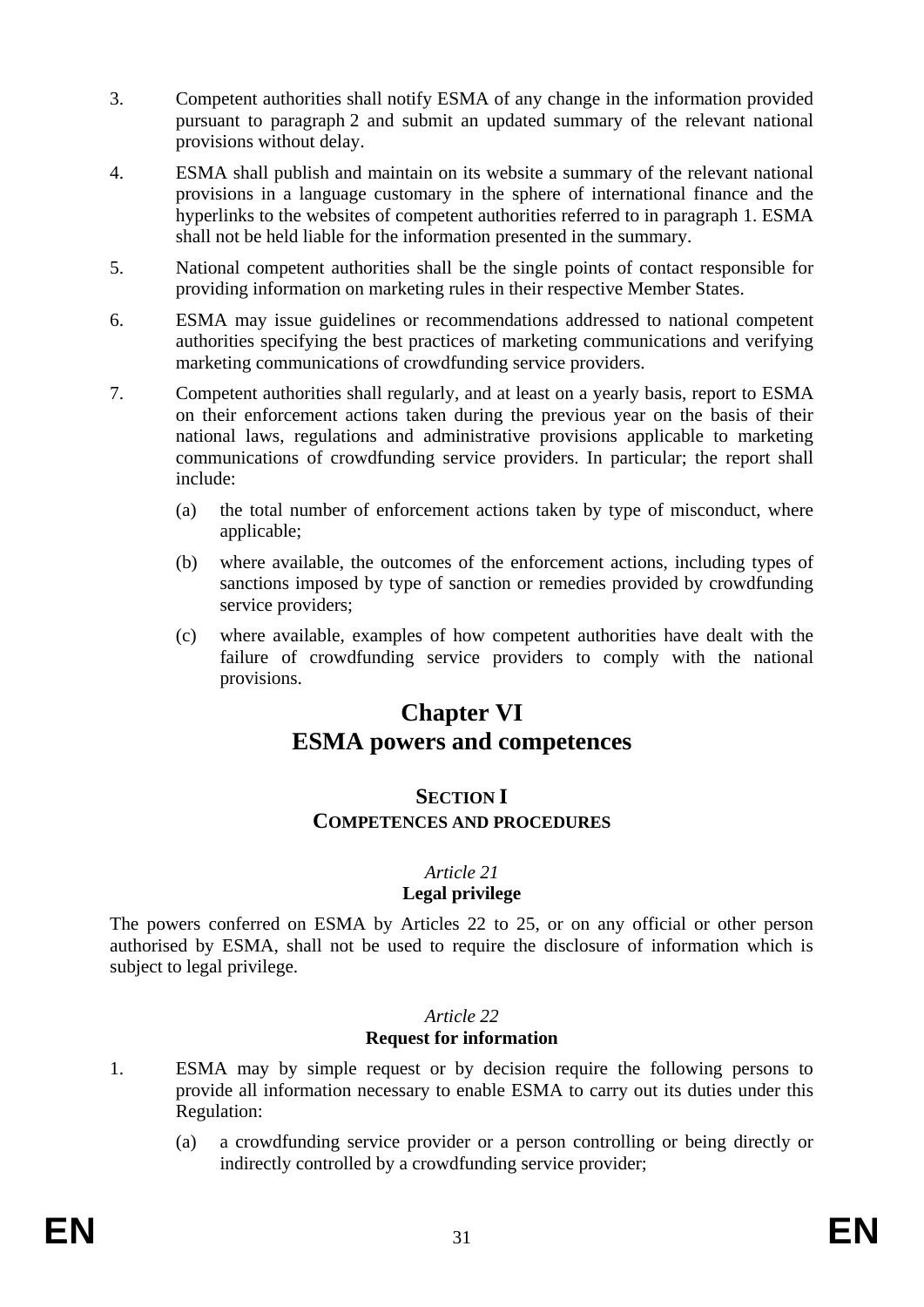- (b) project owners formerly or currently having made an offer on a crowdfunding platform ;
- (c) third parties designated to perform functions in relation to the provision of the crowdfunding service in accordance with Article 8;
- (d) the managers of the persons referred to in point (a) to  $(c)$ ;
- (e) the auditors and advisors of the persons referred to in point (a) to (c);
- 2. Any simple request for information as referred to in paragraph 1 shall:
	- (a) refer to this Article as the legal basis of that request;
	- (b) state the purpose of the request;
	- (c) specify the information required;
	- (d) include a time limit within which the information is to be provided;
	- (e) indicate the amount of the fine to be issued in accordance with Article 28 where the information provided is incorrect or misleading.
- 3. When requiring to supply information under paragraph 1 by decision, ESMA shall:
	- (a) refer to this Article as the legal basis of that request;
	- (b) state the purpose of the request;
	- (c) specify the information required;
	- (d) set a time limit within which the information is to be provided;
	- (e) indicate the periodic penalty payments provided for in Article 29 where the production of the required information is incomplete;
	- (f) indicate the fine provided for in Article 28, where the answers to questions asked are incorrect or misleading;
	- (g) indicate the right to appeal the decision before ESMA's Board of Appeal and to have the decision reviewed by the Court of Justice of the European Union ('Court of Justice') in accordance with Articles 60 and 61 of Regulation (EU) No 1095/2010.
- 4. The persons referred to in paragraph 1 or their representatives and, in the case of legal persons or associations having no legal personality, the persons authorised to represent them by law or by their constitution shall supply the information requested. Lawyers duly authorised to act may supply the information on behalf of their clients. The latter shall remain fully responsible if the information supplied is incomplete, incorrect or misleading.
- 5. ESMA shall without delay send a copy of the simple request or of its decision to the competent authority of the Member State where the persons referred to in paragraph 1 concerned by the request for information are domiciled or established.

# *Article 23* **General investigations**

1. ESMA may conduct investigations of persons referred to in Article 22(1). To that end, the officials and other persons authorised by ESMA shall be empowered to: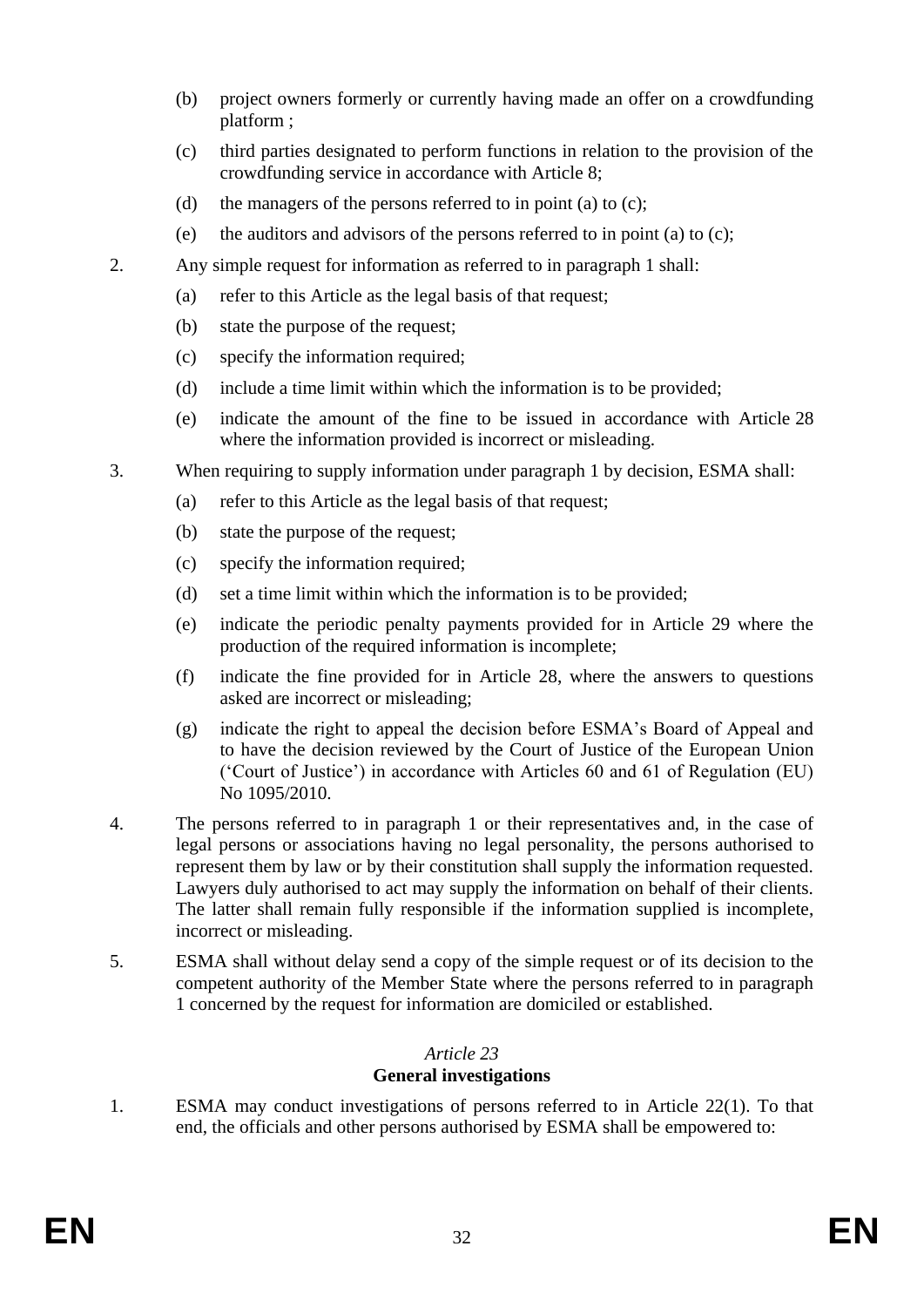- (a) examine any records, data, procedures and any other material relevant to the execution of its tasks irrespective of the medium on which they are stored;
- (b) take or obtain certified copies of or extracts from such records, data, procedures and other material;
- (c) summon and ask any person referred to in Article 22(1) or their representatives or staff for oral or written explanations on facts or documents relating to the subject matter and purpose of the inspection and to record the answers;
- (d) interview any other natural or legal person who consents to be interviewed for the purpose of collecting information relating to the subject matter of an investigation;
- (e) request records of telephone and data traffic.
- 2. The officials and other persons authorised by ESMA for the purposes of the investigations referred to in paragraph 1 shall exercise their powers upon production of a written authorisation specifying the subject matter and purpose of the investigation. That authorisation shall also indicate the periodic penalty payments provided for in Article 29 where the production of the required records, data, procedures or any other material, or the answers to questions asked to persons referred to in Article 22(1) are not provided or are incomplete, and the fines provided for in Article 28, where the answers to questions asked to persons referred to in Article 22(1) are incorrect or misleading.
- 3. The persons referred to in Article 22(1) are required to submit to investigations launched on the basis of a decision of ESMA. The decision shall specify the subject matter and purpose of the investigation, the periodic penalty payments provided for in Article 29, the legal remedies available under Regulation (EU) No 1095/2010 and the right to have the decision reviewed by the Court of Justice.
- 4. In good time before an investigation referred to in paragraph 1, ESMA shall inform the competent authority of the Member State where the investigation is to be carried out of the investigation and of the identity of the authorised persons. Officials of the competent authority concerned shall, upon the request of ESMA, assist those authorised persons in carrying out their duties. Officials of the competent authority concerned may also attend the investigations upon request.
- 5. If a request for records of telephone or data traffic referred to in point (e) of paragraph 1 requires authorisation from a judicial authority according to applicable national law, such authorisation shall be applied for. Such authorisation may also be applied for as a precautionary measure.
- 6. Where a national judicial authority receives an application for the authorisation of a request for records of telephone or data traffic referred to in point (e) of paragraph 1, that authority shall verify the following:
	- (a) the decision adopted by ESMA referred to in paragraph 3 is authentic;
	- (b) any measures to be taken are proportionate and not arbitrary or excessive.
- 7. For the purposes of point (b) paragraph 6, the national judicial authority may ask ESMA for detailed explanations, in particular relating to the grounds ESMA has for suspecting that an infringement of this Regulation has taken place and the seriousness of the suspected infringement and the nature of the involvement of the person subject to the coercive measures. However, the national judicial authority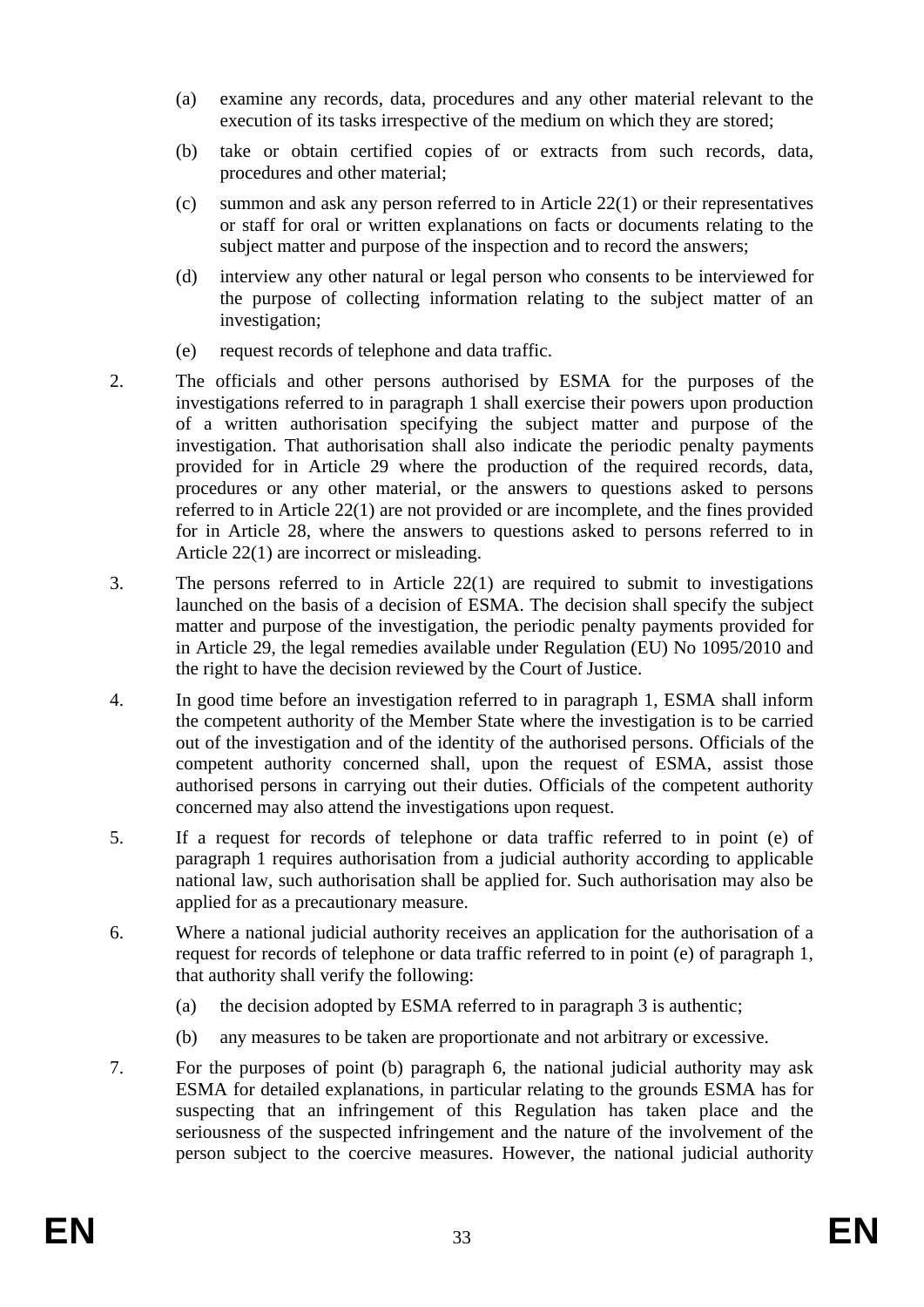shall not review the necessity for the investigation or demand that it be provided with the information on ESMA's file. The lawfulness of ESMA's decision shall be subject to review only by the Court of Justice following the procedure set out in Regulation (EU) No 1095/2010.

#### *Article 24*

#### **On-site inspections**

- 1. In order to carry out its duties under this Regulation, ESMA may conduct all necessary on-site inspections at any business premises of the persons referred to in Article 22(1).
- 2. The officials and other persons authorised by ESMA to conduct an on-site inspection may enter any business premises of the persons subject to an investigation decision adopted by ESMA and shall have all the powers stipulated in Article 23(1). They shall also have the power to seal any business premises and books or records for the period of, and to the extent necessary for, the inspection.
- 3. In sufficient time before the inspection, ESMA shall give notice of the inspection to the competent authority of the Member State where the inspection is to be conducted. Where the proper conduct and efficiency of the inspection so require, ESMA, after informing the relevant competent authority, may carry out the on-site inspection without prior notice. Inspections in accordance with this Article shall be conducted provided that the relevant authority has confirmed that it does not object to those inspections.
- 4. The officials and other persons authorised by ESMA to conduct an on-site inspection shall exercise their powers upon production of a written authorisation specifying the subject matter and purpose of the inspection and the periodic penalty payments provided for in Article 33 where the persons concerned do not submit to the inspection.
- 5. The persons referred to in Article 23(1) shall submit to on-site inspections ordered by decision of ESMA. The decision shall specify the subject matter and purpose of the inspection, appoint the date on which it is to begin and indicate the periodic penalty payments provided for in Article 29, the legal remedies available under Regulation (EU) No 1095/2010 as well as the right to have the decision reviewed by the Court of **Justice**
- 6. Officials of, as well as those authorised or appointed by, the competent authority of the Member State where the inspection is to be conducted shall, at the request of ESMA, actively assist the officials and other persons authorised by ESMA. Officials of the competent authority of the Member State concerned may also attend the onsite inspections.
- 7. ESMA may also require competent authorities to carry out specific investigatory tasks and on-site inspections as provided for in this Article and in Article 23(1) on its behalf.
- 8. Where the officials and other accompanying persons authorised by ESMA find that a person opposes an inspection ordered pursuant to this Article, the competent authority of the Member State concerned shall afford them the necessary assistance, requesting, where appropriate, the assistance of the police or of an equivalent enforcement authority, so as to enable them to conduct their on-site inspection.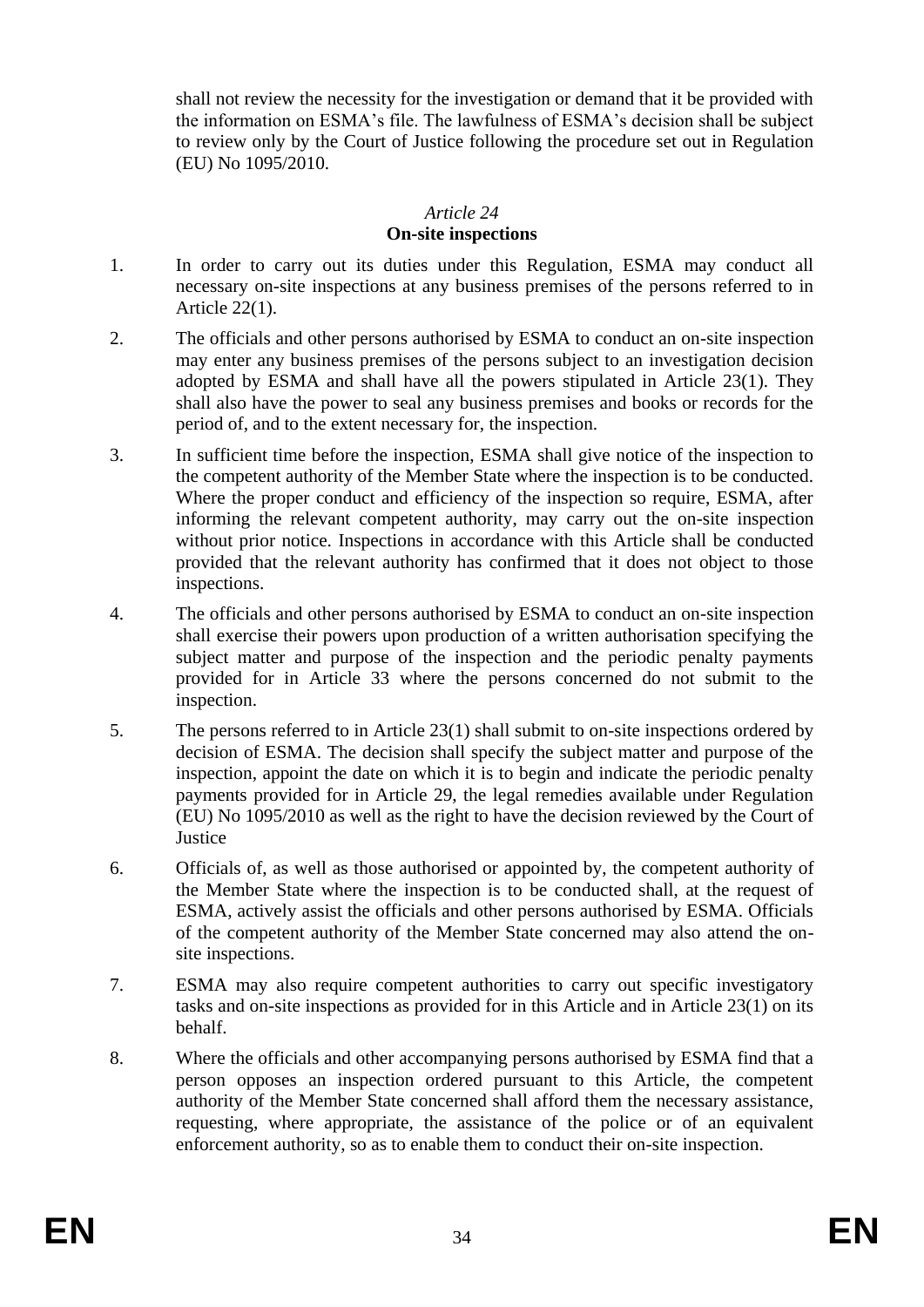- 9. If the on-site inspection provided for in paragraph 1 or the assistance provided for in paragraph 7 requires authorisation by a judicial authority according to national law, such authorisation shall be applied for. Such authorisation may also be applied for as a precautionary measure.
- 10. Where a national judicial authority receives an application for the authorisation of an on-site inspection provided for in paragraph 1 or the assistance provided for in paragraph 7, that authority shall verify the following:
	- (a) the decision adopted by ESMA referred to in paragraph 4 is authentic;
	- (b) any measures to be taken are proportionate and not arbitrary or excessive.
- 11. For the purposes of paragraph 10(b), the national judicial authority may ask ESMA for detailed explanations, in particular relating to the grounds ESMA has for suspecting that an infringement of this Regulation has taken place and the seriousness of the suspected infringement and the nature of the involvement of the person subject to the coercive measures. However, the national judicial authority shall not review the necessity for the investigation or demand that it be provided with the information on ESMA's file. The lawfulness of ESMA's decision shall be subject to review only by the Court of Justice following the procedure set out in Regulation (EU) No 1095/2010.

# *Article 25* **Exchange of information**

ESMA and the competent authorities shall provide each other with the information required for the purposes of carrying out their duties under this Regulation without undue delay.

# *Article 26*

#### **Professional secrecy**

The obligation of professional secrecy referred to in Article 76 of Directive 2014/65/EU shall apply to ESMA and all persons who work or who have worked for ESMA or for any other person to whom ESMA has delegated tasks, including auditors and experts contracted by ESMA.

#### *Article 27*

#### **Supervisory measures by ESMA**

- 1. Where ESMA finds that a person listed in Article 22(1)(a) has committed one of the infringements listed in Chapter I to V, it may take one or more of the following actions:
	- (a) adopt a decision requiring the person to bring the infringement to an end;
	- (b) adopt a decision imposing fines or periodic penalty payments pursuant to Articles 28 and 29;
	- (c) issue public notices;
	- (d) issue warnings.
- 2. When taking the actions referred to in paragraph 1, ESMA shall take into account the nature and seriousness of the infringement, having regard to the following criteria:
	- (a) the duration and frequency of the infringement;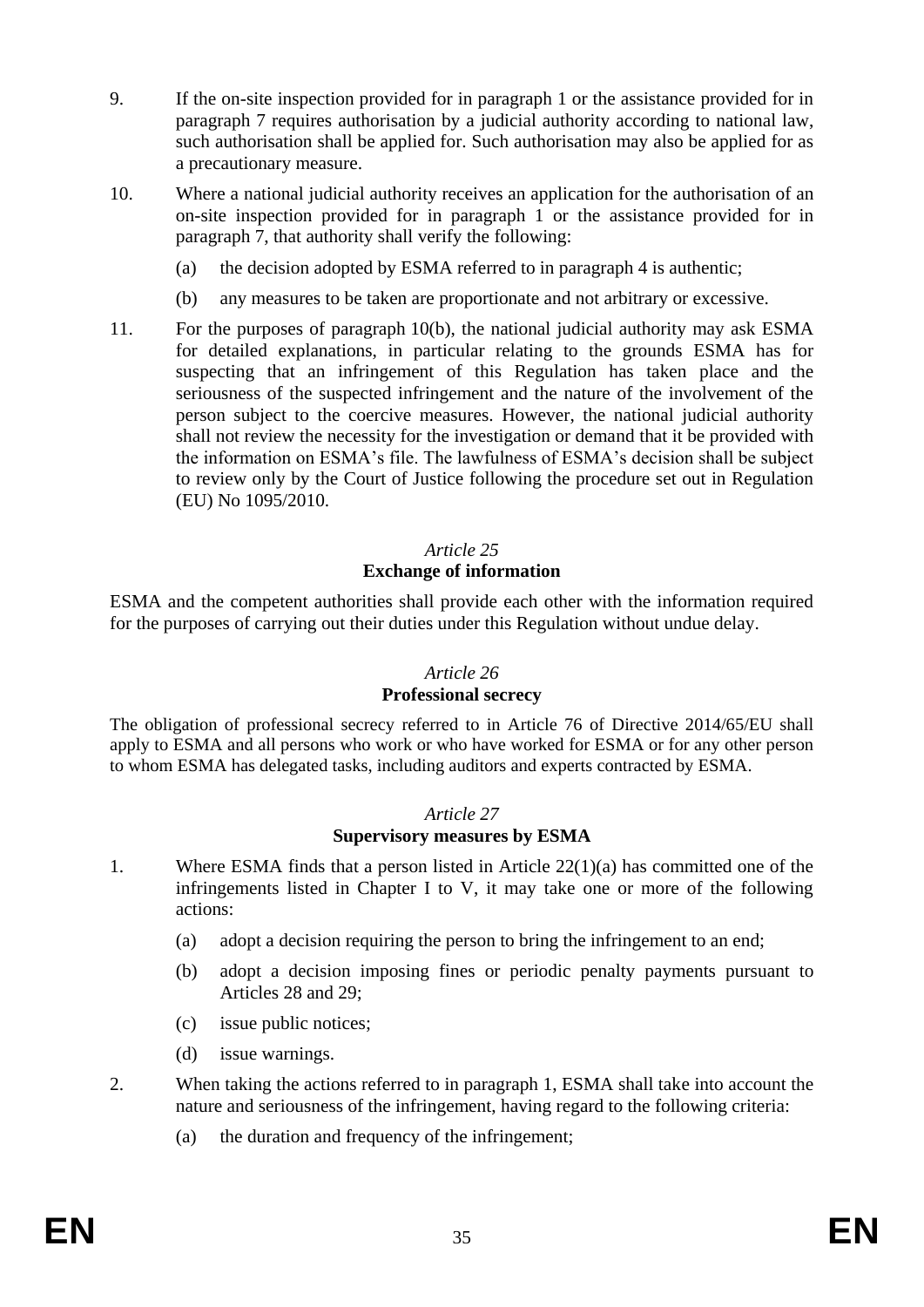- (b) whether financial crime has been occasioned, facilitated or otherwise attributable to the infringement;
- (c) whether the infringement has been committed intentionally or negligently;
- (d) the degree of responsibility of the person responsible for the infringement;
- (e) the financial strength of the person responsible for the infringement, as indicated by the total turnover of the responsible legal person or the annual income and net assets of the responsible natural person;
- (f) the impact of the infringement on investors' interests;
- (g) the importance of the profits gained, losses avoided by the person responsible for the infringement or the losses for third parties derived from the infringement, insofar as they can be determined;
- (h) the level of cooperation of the person responsible for the infringement with ESMA, without prejudice to the need to ensure disgorgement of profits gained or losses avoided by that person;
- (i) previous infringements by the person responsible for the infringement;
- (j) measures taken after the infringement by the person responsible for the infringement to prevent its repetition.
- 3. ESMA shall notify any action taken pursuant to paragraph 1 to the person responsible for the infringement without undue delay and shall communicate that action to the competent authorities of the Member States concerned and to the Commission. ESMA shall publicly disclose any such decision on its website within 10 working days from the date when that decision was adopted.
- 4. The disclosure to the public referred to in paragraph 3 shall include the following:
	- (a) a statement affirming the right of the person responsible for the infringement to appeal the decision;
	- (b) where relevant, a statement affirming that an appeal has been lodged and specifying that such an appeal does not have suspensive effect;
	- (c) a statement asserting that it is possible for ESMA's Board of Appeal to suspend the application of the contested decision in accordance with Article 60(3) of Regulation (EU) No 1095/2010.

## **SECTION II ADMINISTRATIVE SANCTIONS AND OTHER MEASURES**

#### *Article 28* **Fines**

- 1. Where in accordance with Article 31(5), ESMA finds that a person has, intentionally or negligently, committed one of the infringements listed in Chapter I to V, it shall adopt a decision imposing a fine in accordance with paragraph 3.
- 2. An infringement shall be considered to have been committed intentionally if ESMA finds objective factors which demonstrate that a person acted deliberately to commit the infringement.
- 3. The maximum amount of the fine referred to in paragraph 1 shall be maximum 5% of the annual turnover of the crowdfunding service provider during a calendar year.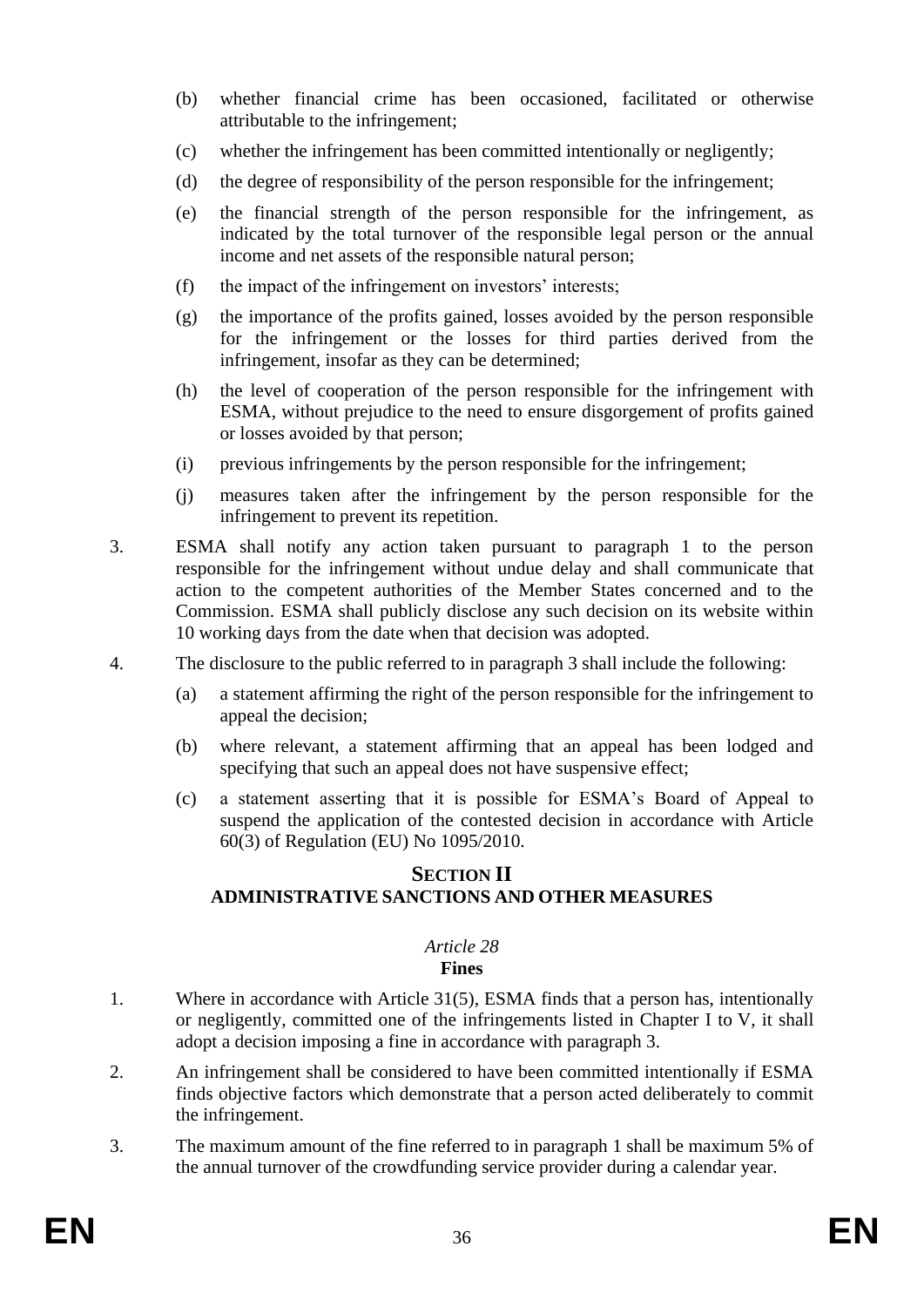4. When determining the level of a fine pursuant to paragraph 1, ESMA shall take into account the criteria set out in Article 27(2).

## *Article 29*

# **Periodic penalty payments**

- 1. ESMA shall, by decision, impose periodic penalty payments in order to compel:
	- (a) a person to put an end to an infringement in accordance with a decision taken pursuant to Article 23;
	- (b) a person referred to in Article 22(1):
		- (i) to supply complete information which has been requested by a decision pursuant to Article 22;
		- (ii) to submit to an investigation and in particular to produce complete records, data, procedures or any other material required and to complete and correct other information provided in an investigation launched by a decision pursuant to Article 23;
		- (iii) to submit to an on-site inspection ordered by a decision taken pursuant to Article 24.
- 2. A periodic penalty payment shall be effective and proportionate. The periodic penalty payment shall be imposed for each day of delay.
- 3. Notwithstanding paragraph 2, the amount of the periodic penalty payments shall be 3 % of the average daily turnover in the preceding business year, or, in the case of natural persons, 2 % of the average daily income in the preceding calendar year. It shall be calculated from the date stipulated in the decision imposing the periodic penalty payment.
- 4. A periodic penalty payment shall be imposed for a maximum period of six months following the notification of ESMA's decision. Following the end of the period, ESMA shall review the measure.

# *Article 30*

# **Disclosure, nature, enforcement and allocation of fines and periodic penalty payments**

- 1. ESMA shall disclose to the public every fine and periodic penalty payment that has been imposed pursuant to Articles 28 and 29 unless such disclosure to the public would seriously jeopardise the financial markets or cause disproportionate damage to the parties involved. Such disclosure shall not contain personal data within the meaning of Regulation (EU)  $2016/679^{16}$ .
- 2. Fines and periodic penalty payments imposed pursuant to Articles 34 and 35 shall be of an administrative nature.
- 3. Where ESMA decides to impose no fines or penalty payments, it shall inform the European Parliament, the Council, the Commission, and the competent authorities of

 $16^{1}$ <sup>16</sup> Regulation (EU) 2016/679 of the European Parliament and of the Council of 27 April 2016 on the protection of natural persons with regard to the processing of personal data and on the free movement of such data, and repealing Directive 95/46/EC (General Data Protection Regulation) (OJ L 119, 4.5.2016, p. 1).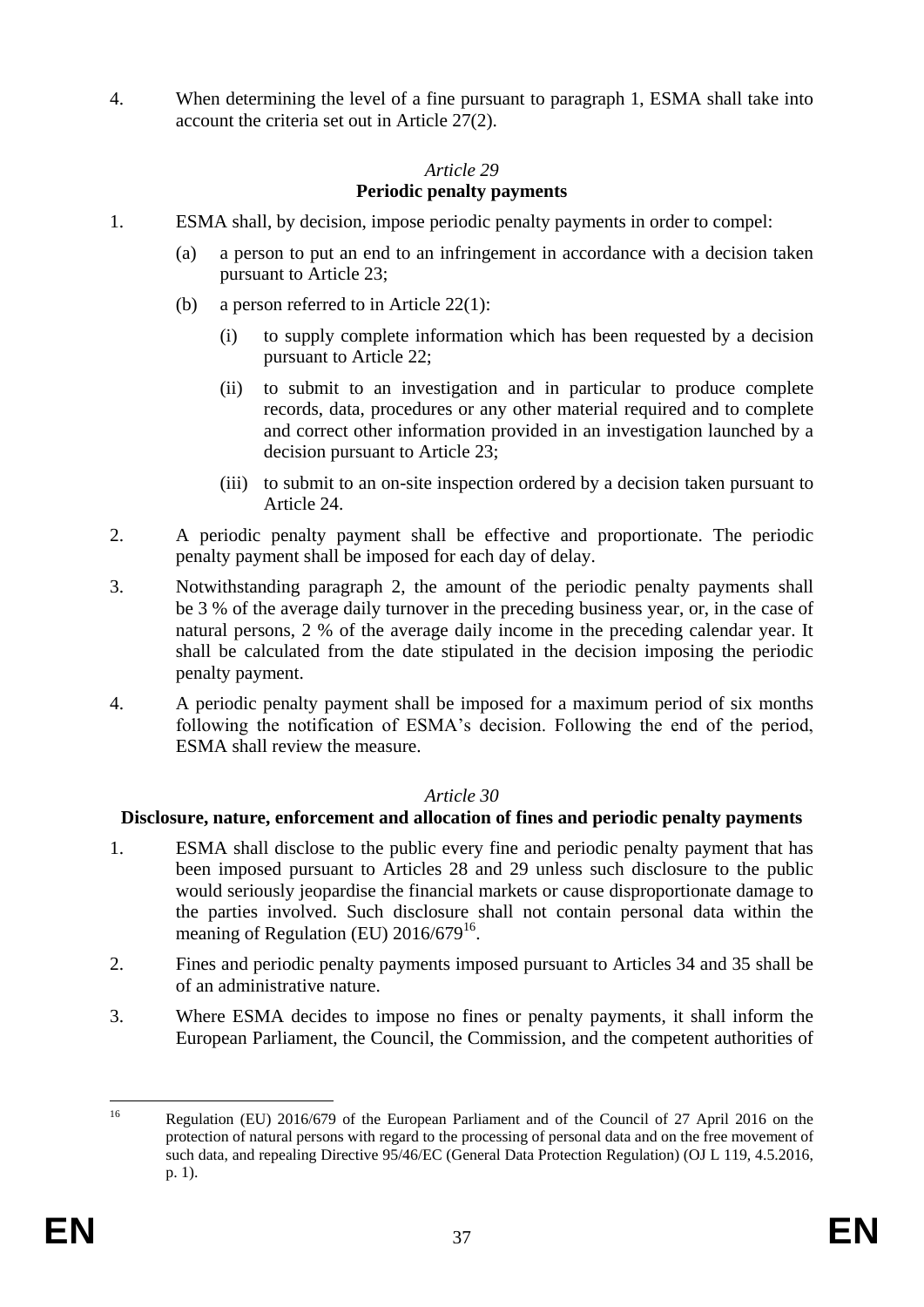the Member State concerned accordingly and shall set out the reasons for its decision.

- 4. Fines and periodic penalty payments imposed pursuant to Articles 28 and 29 shall be enforceable.
- 5. Enforcement shall be governed by the rules of civil procedure in force in the State in the territory of which it is carried out.
- 6. The amounts of the fines and periodic penalty payments shall be allocated to the general budget of the European Union.

#### *Article 31*

#### **Procedural rules for taking supervisory measures and imposing fines**

- 1. Where, in carrying out its duties under this Regulation, ESMA finds that there are serious indications of the possible existence of facts liable to constitute one or more of the infringements listed in Chapters I to V, ESMA shall appoint an independent investigation officer within ESMA to investigate the matter. The appointed officer shall not be involved or have been directly or indirectly involved in the supervision or the authorisation process of the crowdfunding service provider concerned and shall perform its functions independently from ESMA.
- 2. The investigation officer referred to in paragraph 1 shall investigate the alleged infringements, taking into account any comments submitted by the persons who are subject to the investigations, and shall submit a complete file with his findings to ESMA.
- 3. In order to carry out its tasks, the investigation officer may exercise the power to request information in accordance with Article 22 and to conduct investigations and on-site inspections in accordance with Articles 23 and 24.
- 4. Where carrying out his tasks, the investigation officer shall have access to all documents and information gathered by ESMA in its supervisory activities.
- 5. Upon completion of his investigation and before submitting the file with his findings to ESMA, the investigation officer shall give the persons subject to the investigations the opportunity to be heard on the matters being investigated. The investigation officer shall base his findings only on facts on which the persons concerned have had the opportunity to comment.
- 6. The rights of the defence of the persons concerned shall be fully respected during investigations under this Article.
- 7. When submitting the file with his findings to ESMA, the investigation officer shall notify the persons who are subject to the investigations. The persons subject to the investigations shall be entitled to have access to the file, subject to the legitimate interest of other persons in the protection of their business secrets. The right of access to the file shall not extend to confidential information affecting third parties.
- 8. On the basis of the file containing the investigation officer's findings and, when requested by the persons subject to the investigations, after having heard those persons in accordance with Article 32, ESMA shall decide if one or more of the infringements listed in Chapters I to V have been committed by the persons subject to the investigations and, in such a case, shall take a supervisory measure in accordance with Article 31.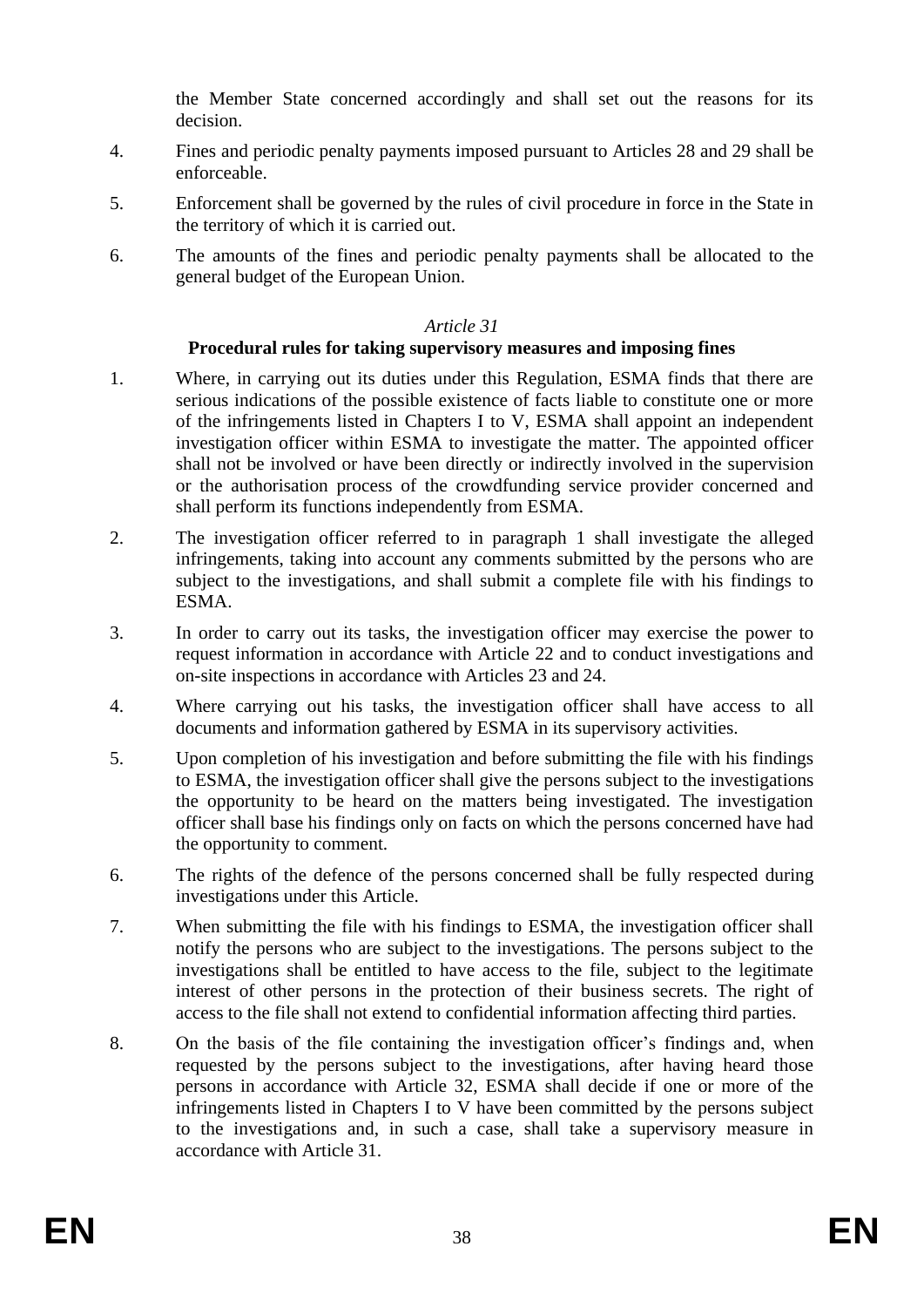- 9. The investigation officer shall not participate in ESMA's deliberations or in any other way intervene in ESMA's decision-making process.
- 10. The Commission may adopt delegated acts in accordance with Article 37 by [please insert date 24 months after entry into force] specifying further the rules of procedure for the exercise of the power to impose fines or periodic penalty payments, including provisions on the rights of the defence, temporal provisions, and the collection of fines or periodic penalty payments, and the limitation periods for the imposition and enforcement of fines and periodic penalty payments.
- 11. ESMA shall refer matters for criminal prosecution to the relevant national authorities where, in carrying out its duties under this Regulation, it finds that there are serious indications of the possible existence of facts liable to constitute criminal offences. In addition, ESMA shall refrain from imposing fines or periodic penalty payments where a prior acquittal or conviction arising from identical fact or facts which are substantially the same has already acquired the force of *res judicata* as the result of criminal proceedings under national law.

#### *Article 32*

# **Hearing of persons concerned**

- 1. Before taking any decision pursuant to Articles 27, 28 and 29, ESMA shall give the persons subject to the proceedings the opportunity to be heard on its findings. ESMA shall base its decisions only on findings on which the persons subject to the proceedings have had an opportunity to comment.
- 2. The first subparagraph shall not apply if urgent action is needed in order to prevent significant and imminent damage to the financial system. In such a case ESMA may adopt an interim decision and shall give the persons concerned the opportunity to be heard as soon as possible after taking its decision.
- 3. The rights of the defence of the persons subject to investigations shall be fully respected in the proceedings. They shall be entitled to have access to ESMA's file, subject to the legitimate interest of other persons in the protection of their business secrets. The right of access to the file shall not extend to confidential information or ESMA's internal preparatory documents.

# *Article 33*

# **Review by the Court of Justice**

The Court of Justice shall have unlimited jurisdiction to review decisions whereby ESMA has imposed a fine or a periodic penalty payment or imposed any other sanction or administrative measure in accordance with this Regulation. It may annul, reduce or increase the fine or periodic penalty payment imposed.

#### *Article 34*

#### **Authorisation and supervisory fees**

1. ESMA shall charge fees to the crowdfunding service providers in accordance with this Regulation and in accordance with the delegated acts adopted pursuant to paragraph 3. Those fees shall cover ESMA's expenditure relating to the authorisation and supervision of crowdfunding service providers and the reimbursement of costs that the competent authorities may incur carrying out work pursuant to this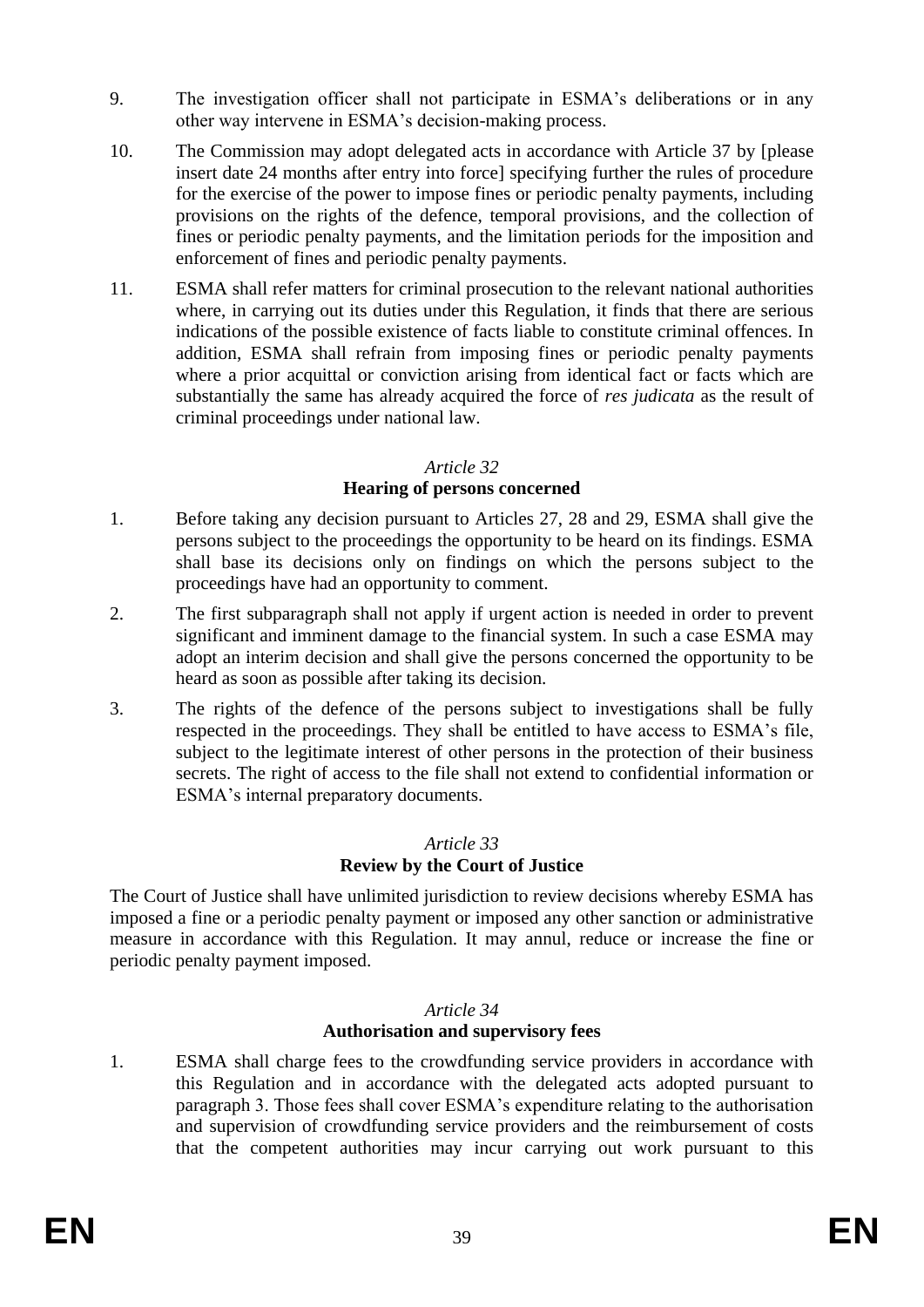Regulation, in particular as a result of any delegation of tasks in accordance with Article 35.

- 2. The amount of the fee charged to an individual crowdfunding service provider shall be capped to an amount proportionate to the size of the crowdfunding service provider's activities.
- 3. The Commission shall adopt a delegated act in accordance with Article 37 by [Publications Office: please insert date 24 months after entry into force] to specify the type of fees, the matters for which fees are due, the amount of the fees and the manner in which they are to be paid and the methodology to calculate the maximum amount per entity under paragraph 2 that can be charged by ESMA.

#### *Article 35*

## **Delegation of tasks by ESMA to competent authorities**

- 1. Where necessary for the proper performance of a supervisory task, ESMA may delegate specific supervisory tasks to the competent authority of a Member State in accordance with the guidelines issued by ESMA pursuant to Article 16 of Regulation (EU) No 1095/2010. Such specific supervisory tasks may, in particular, include the power to carry out requests for information in accordance with Article 22 and to conduct investigations and on-site inspections in accordance with Article 23 and Article 24.
- 2. Prior to delegation of a task, ESMA shall consult the relevant competent authority about:
	- (a) the scope of the task to be delegated;
	- (b) the timetable for the performance of the task; and
	- (c) the transmission of necessary information by and to ESMA.
- 3. In accordance with the regulation on fees adopted by the Commission pursuant to Article 34(3), ESMA shall reimburse a competent authority for costs incurred as a result of carrying out delegated tasks.
- 4. ESMA shall review the decision referred to in paragraph 1 at appropriate intervals. A delegation may be revoked at any time.

# *Article 36*

# **Data protection**

- 1. With regard to the processing of personal data within the framework of this Regulation, competent authorities shall carry out their tasks for the purposes of this Regulation in accordance with Regulation (EU) 2016/679 of the European Parliament and of the Council.
- 2. With regard to the processing of personal data by ESMA within the framework of this Regulation, it shall comply with Regulation (EC) No 45/2001.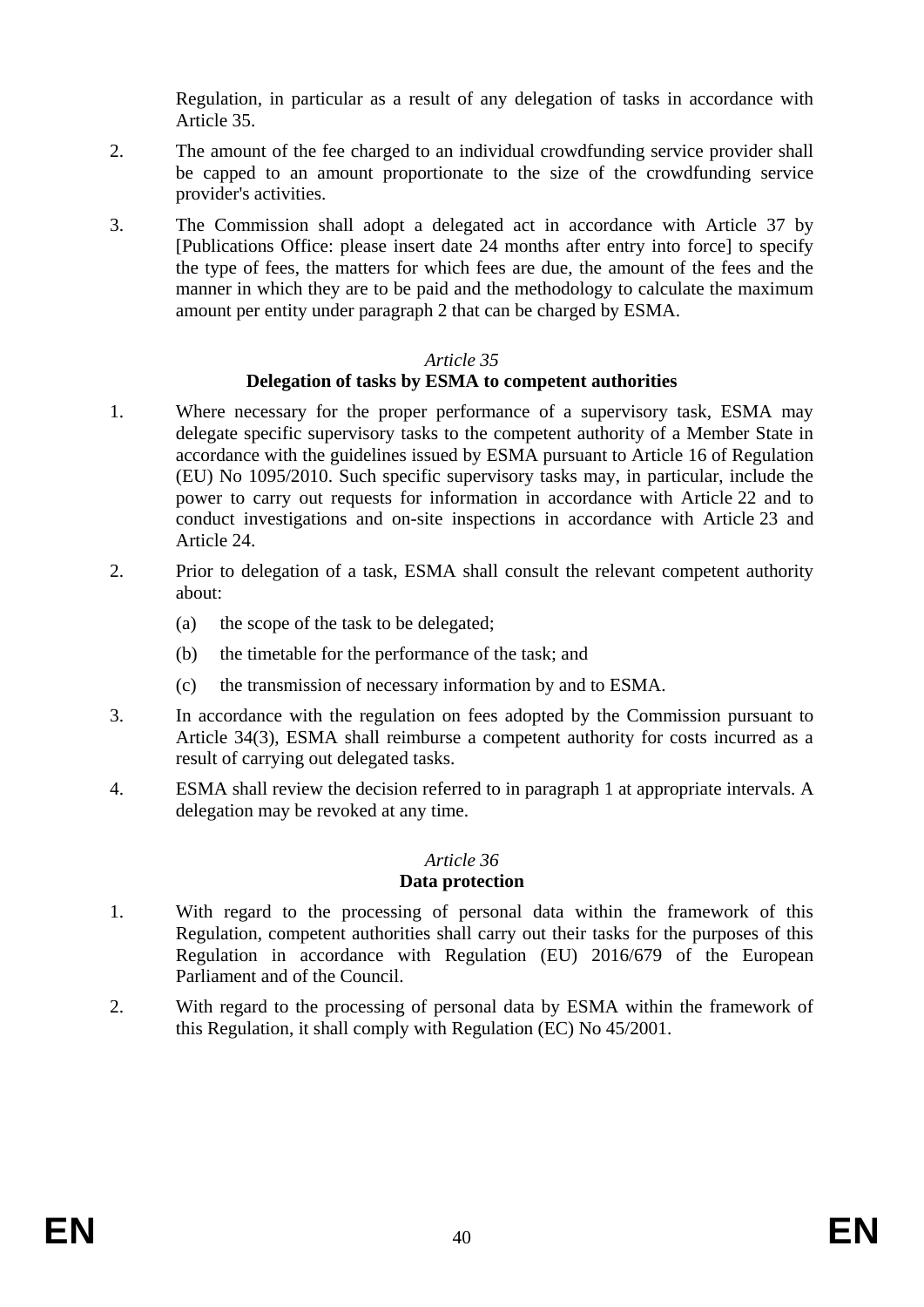# **Chapter VII Delegated acts**

## *Article 37* **Exercise of the delegation**

- 1. The power to adopt delegated acts is conferred on the Commission subject to the conditions laid down in this Article.
- 2. The power to adopt delegated acts referred to in Article 3(2), Article 6(4), Article 7(7), Article 10(10), Article 15(6), Article 16(9), Article 31(10) and Article 34(3) shall be conferred on the Commission for an indeterminate period from [Publications Office: Date of entry into force of this Regulation].
- 3. The delegation of powers referred to in Article 3(2), Article 6(4), Article 7(7), Article 10(10), Article 15(6), Article 16(9), Article 31(10) and Article 34(3)may be revoked at any time by the European Parliament or by the Council. A decision to revoke shall put an end to the delegation of the power specified in that decision. It shall take effect the day following the publication of the decision in the Official Journal of the European Union or at a later date specified therein. It shall not affect the validity of any delegated acts already in force.
- 4. Before adopting a delegated act, the Commission shall consult experts designated by each Member State in accordance with the principles laid down in the Interinstitutional Agreement of 13 April 2016 on Better Law-Making.
- 5. As soon as it adopts a delegated act, the Commission shall notify it simultaneously to the European Parliament and to the Council.
- 6. A delegated act adopted pursuant to Article 3(2), Article 6(4), Article 7(7), Article 10(10), Article 15(6), Article 16(9), Article 31(10) and Article 34(3) shall enter into force only if no objection has been expressed either by the European Parliament or the Council within a period of three months of notification of that act to the European Parliament and the Council or if, before the expiry of that period, the European Parliament and the Council have both informed the Commission that they will not object. That period shall be extended by three months at the initiative of the European Parliament or of the Council.

# **Chapter VIII Final provisions**

#### *Article 38* **Report**

- 1. Before [publications office please insert 24 months of entry into application of this Regulation] the Commission shall, after consulting ESMA, present a report to the European Parliament and the Council on the application of this Regulation, accompanied where appropriate by a legislative proposal.
- 2. The report shall assess the following:
	- (a) the functioning of the market for crowdfunding service providers in the Union, including market development and trends, taking into account supervisory experience acquired by ESMA, the number of crowdfunding service providers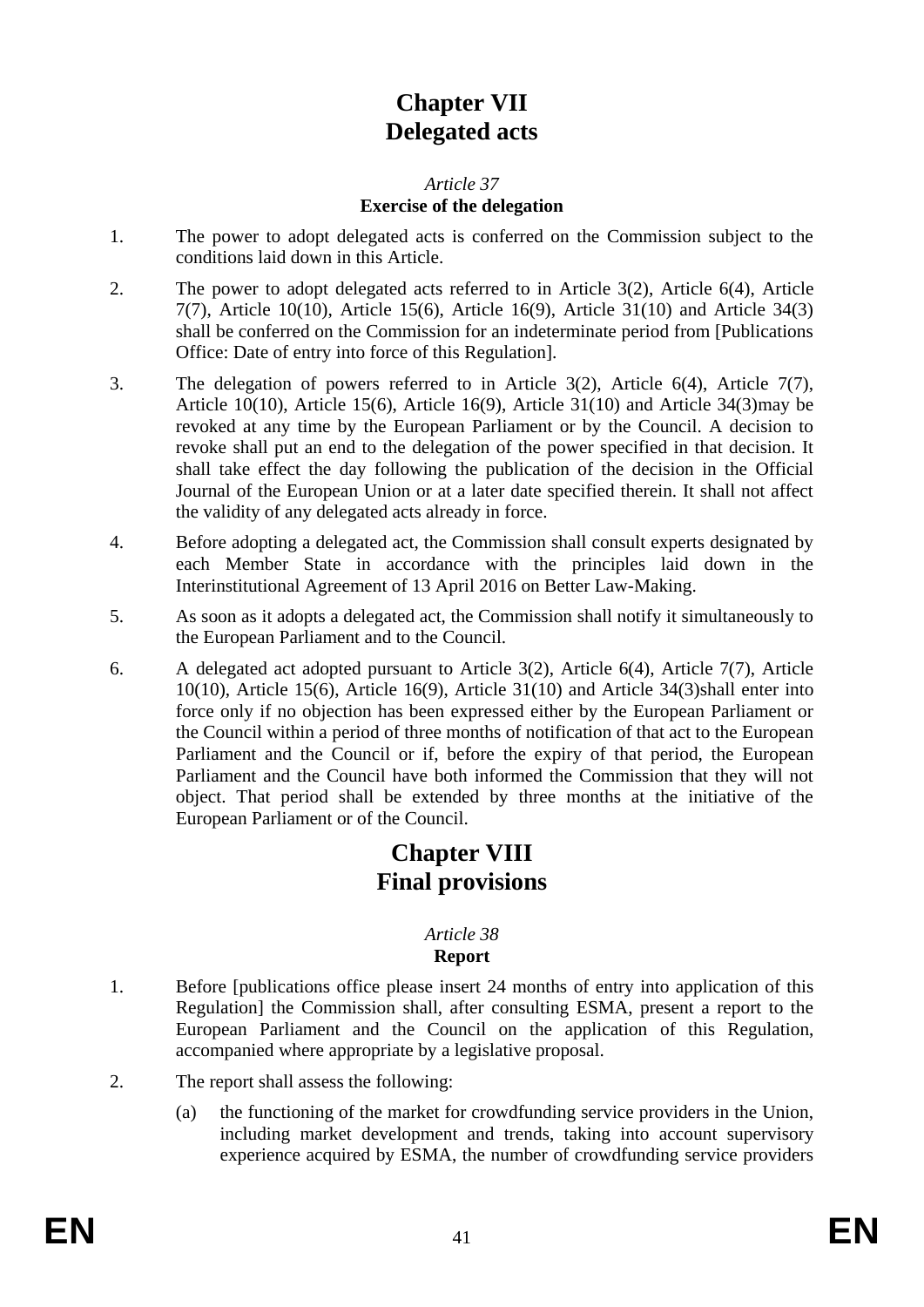authorised by ESMA and their market share and in particular examining whether any adjustments are needed to the definitions set out in this Regulation and whether the scope of services covered by this Regulation remains appropriate;

- (b) the impact of this Regulation on the proper functioning of the internal market of crowdfunding services, including the impact on access to financing by SMEs and on investors and other categories of persons affected by those services;
- (c) the implementation of the technological innovation in the crowdfunding sector, including the application of the new innovative business models and technologies;
- (d) whether the threshold set out in Article 2(2)(d) remains appropriate to pursue the objectives set out in this Regulation;
- (e) the effects that national laws, regulations and administrative provisions governing marketing communications of crowdfunding service providers have on the freedom to provide services, competition and investor protection;
- (f) the application of the administrative sanctions and in particular any need to further harmonise the administrative sanctions set out for the infringement of this Regulation.
- (g) the necessity and proportionality of subjecting crowdfunding service providers to obligations for compliance with the national provisions implementing Directive (EU) 2015/849 in respect of money laundering or terrorism financing and adding such crowdfunding service providers to the list of obliged entities for the purposes of Directive (EU) 2015/849.

#### *Article 39*

#### **Entry into force and application**

This Regulation shall enter into force on the twentieth day following that of its publication in the *Official Journal of the European Union*.

It shall apply from [Publications Office please insert 12 months from entry into force].

This Regulation shall be binding in its entirety and directly applicable in all Member States. Done at Brussels,

*For the European Parliament For the Council The President The President*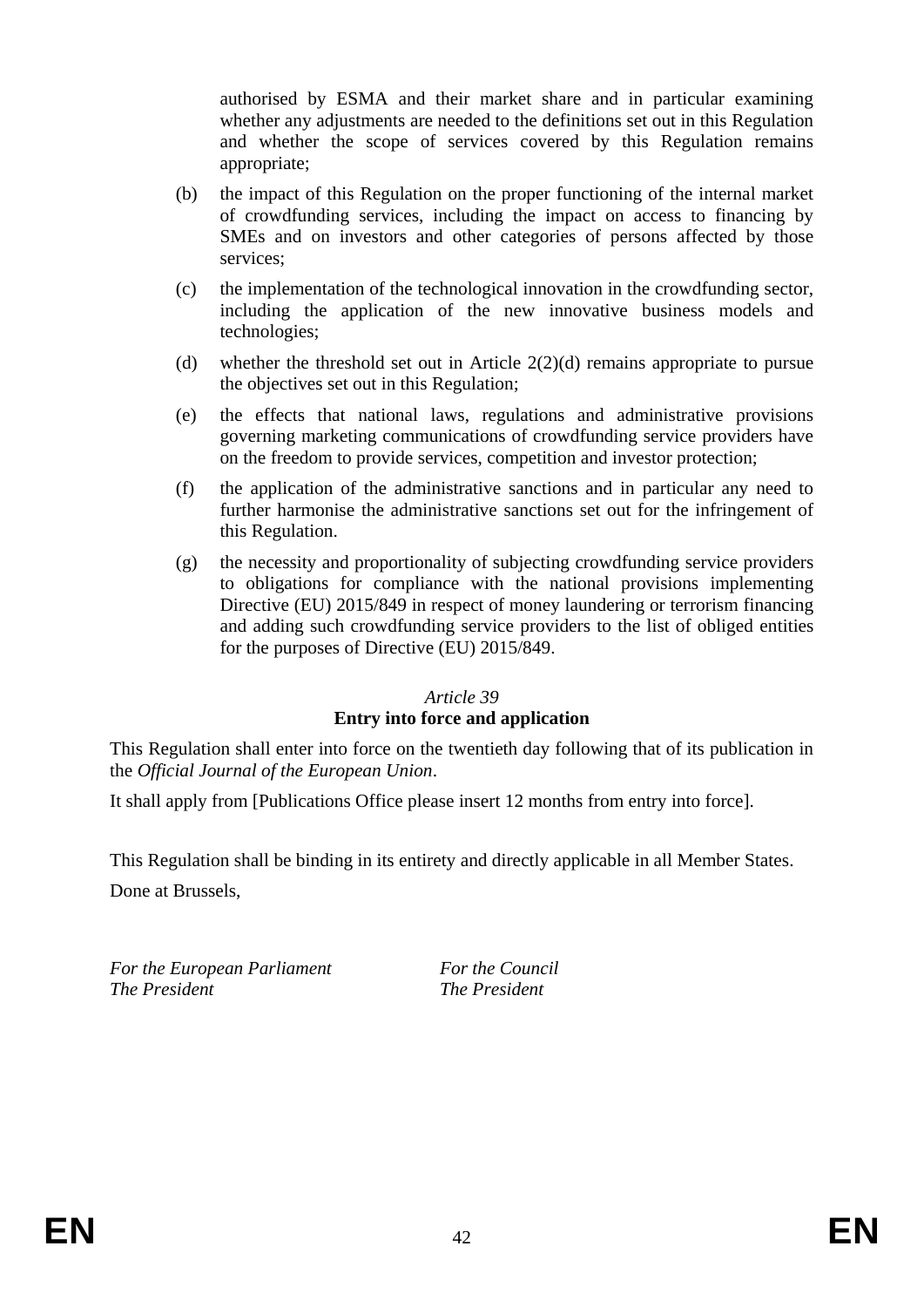# **LEGISLATIVE FINANCIAL STATEMENT**

# **1. FRAMEWORK OF THE PROPOSAL/INITIATIVE**

- 1.1. Title of the proposal/initiative
- 1.2. Policy area(s) concerned in the ABM/ABB structure
- 1.3. Nature of the proposal/initiative
- 1.4. Objective(s)
- 1.5. Grounds for the proposal/initiative
- 1.6. Duration and financial impact
- 1.7. Management mode(s) planned

# **2. MANAGEMENT MEASURES**

- 2.1. Monitoring and reporting rules
- 2.2. Management and control system
- 2.3. Measures to prevent fraud and irregularities

# **3. ESTIMATED FINANCIAL IMPACT OF THE PROPOSAL/INITIATIVE**

- 3.1. Heading(s) of the multiannual financial framework and expenditure budget line(s) affected
- 3.2. Estimated impact on expenditure
- *3.2.1. Summary of estimated impact on expenditure*
- *3.2.2. Estimated impact on operational appropriations*
- *3.2.3. Estimated impact on appropriations of an administrative nature*
- *3.2.4. Compatibility with the current multiannual financial framework*
- *3.2.5. Third-party contributions*
- 3.3. Estimated impact on revenue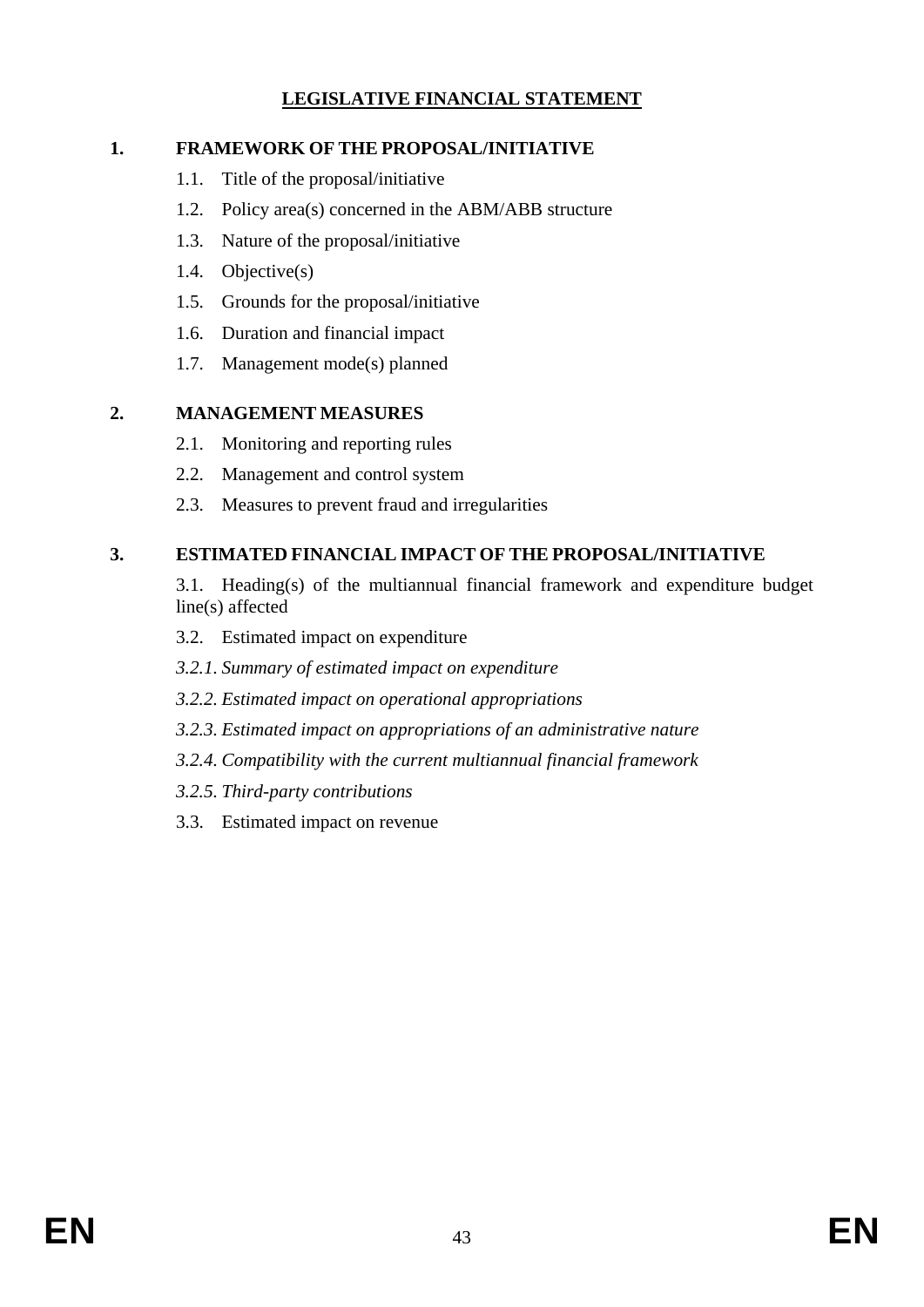# **LEGISLATIVE FINANCIAL STATEMENT**

## **1. FRAMEWORK OF THE PROPOSAL/INITIATIVE**

### **1.1. Title of the proposal/initiative**

Proposal for a Regulation of the European Parliament and of the Council on European Crowdfunding Service Providers for Business

#### **1.2. Policy area(s) concerned**

Policy area: Financial Stability, Financial Services and Capital Market Union

Activity: Capital Market Union

# **1.3. Nature of the proposal/initiative**

The proposal/initiative relates to **a new action** 

 The proposal/initiative relates to **a new action following a pilot project/preparatory**  action<sup>17</sup>

The proposal/initiative relates to **the extension of an existing action**

The proposal/initiative relates to **an action redirected towards a new action**

# **1.4. Objective(s)**

*1.4.1. The Commission's multiannual strategic objective(s) targeted by the proposal/initiative* 

Contribute to a deeper and fairer internal market with strenghtened industrial base

## *1.4.2. Specific objective(s)*

Specific objective No

1. Enabling platforms to scale up;

2. Strenghtening platforms integrity;

3. Strenghtening platforms' transparency for investors

 $17$ 

As referred to in Article  $54(2)(a)$  or (b) of the Financial Regulation.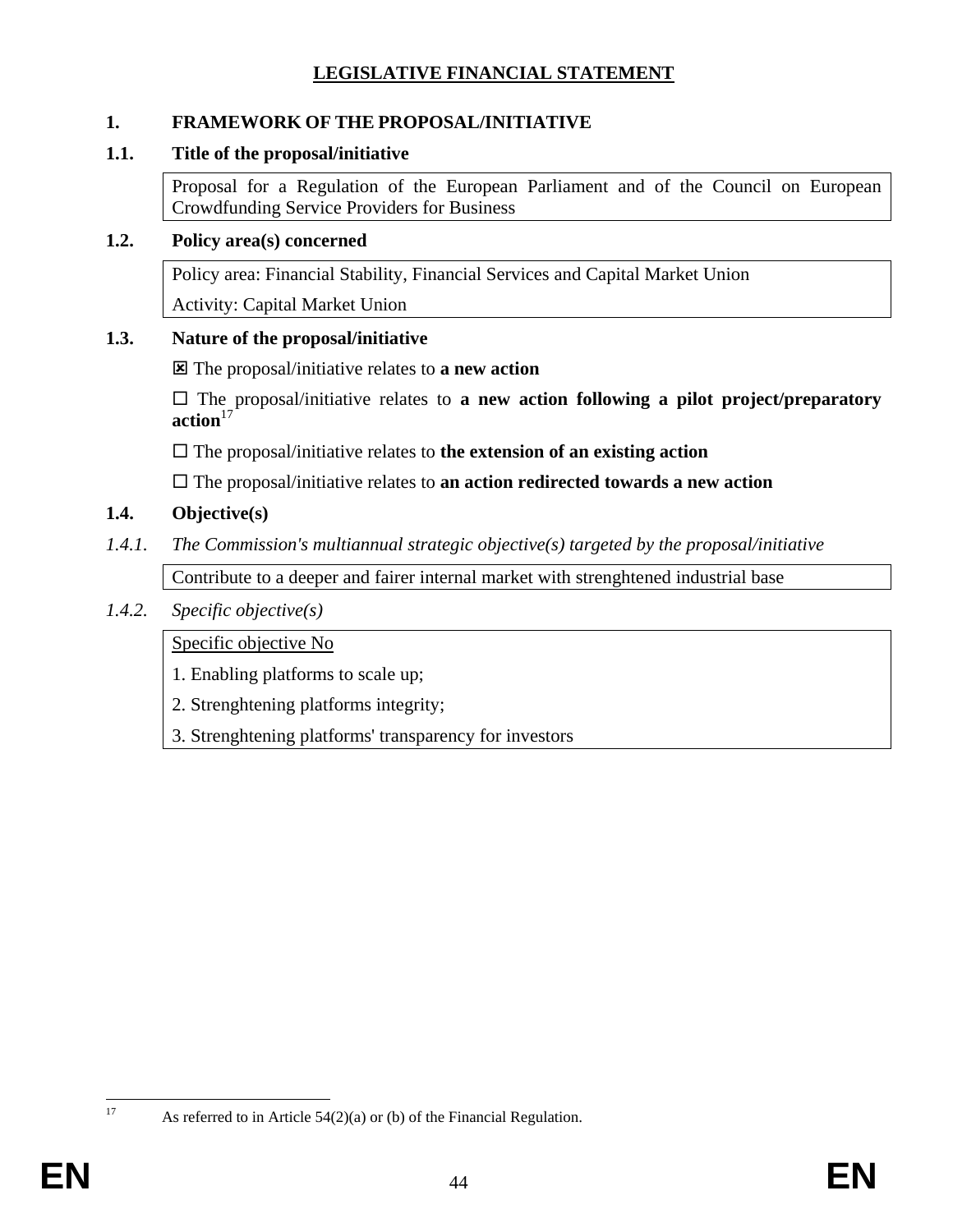## *1.4.3. Expected result(s) and impact*

*Specify the effects which the proposal/initiative should have on the beneficiaries/groups targeted.*

1. ECSPs are able to carry out their core activities across all Member States and intermediate projects from across the EU.

2. Investors trust is enhanced, particularly when accessing platforms and investing on a crossborder basis.

*1.4.4. Indicators of results and impact* 

*Specify the indicators for monitoring implementation of the proposal/initiative.*

The Commission services would monitor the effects of the retained policy option on the basis of the following non-exhaustive list of indicators:

1. Impacts on the platforms:

- a. Number of countries where platforms opt-in
- b. Annual volumes of crowdfunding transactions in EU countries
- c. Investor base by type of investors
- d. Number, volume and type of projects funded cross border
- e. Volume of cross border investment flows
- 2. Direct Costs
- a. licensing fees
- b. Supervisory and regulatory fees
- c. Enforcement costs
- 3. Indirect costs/benefits
- a. Evolution of fees paid to finance projects / to invest
- b. Evolution of average ticket size

# **1.5. Grounds for the proposal/initiative**

*1.5.1. Requirement(s) to be met in the short or long term* 

The proposal should address the following challenges:

1) Single Market: crowdfunding platforms are highly dependent on network effects. Scale not only increases the viability of business models, but also provides greater benefits for platform users – investors and project owners. Currently crowdfunding platforms face substantial difficulties when attempting to expand into other EU Member States and are thus mostly confined within their national borders. This initiative will provide platforms that wish to operate at an EU-level the possibility to apply for a European Crowdfunding Service Provider (ECSP) license through the European Securities Markets Authority that will allow them to seamlessly provide services across the Single Market.

2) Sectoral Integrity and Safety: crowdfunding has yet to establish itself as a reliable and mature sector and investors are particularly cautious about making investments on a crossborder basis. This is in part due to diverging sets of rules adopted by different Member States that create uncertainty as regards the applicability of safeguards, due diligence treatment as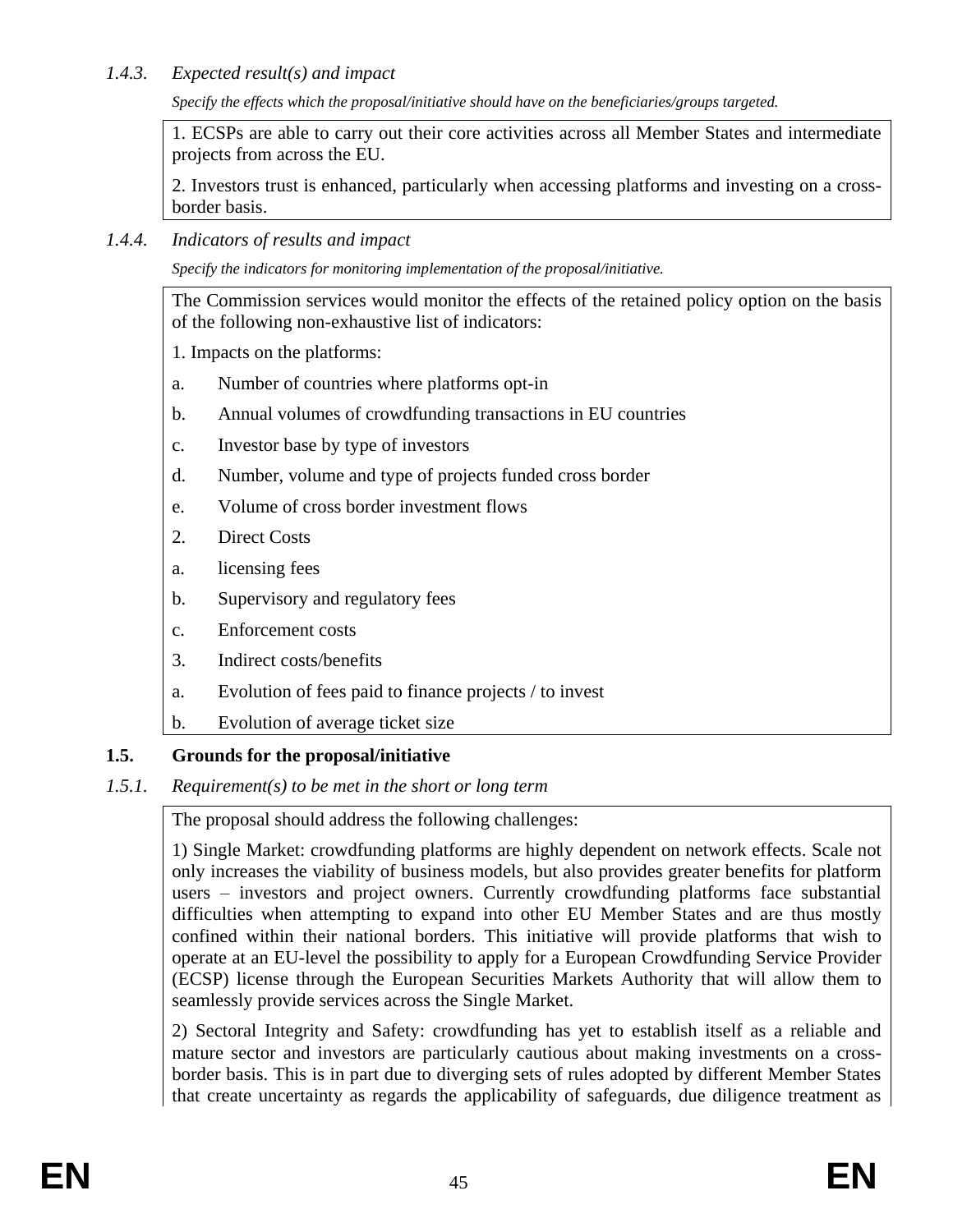well as the level of scrutiny. This initiative will provide a recognisable European label that will ensure a transparent and safe environment for fund intermediation, allowing investors to focus on the viability of projects they wish to support.

*1.5.2. Added value of Union involvement (it may result from different factors, e.g. coordination gains, legal certainty, greater effectiveness or complementarities). For the purposes of this point 'added value of Union involvement' is the value resulting from Union intervention which is additional to the value that would have been otherwise created by Member States alone.*

EU action would reduce significantly the complexity, financial and administrative burdens for all key stakeholders, i.e. crowdfunding platforms, project owners and investors at the same time ensuring a level playing field among all the service providers using the same EU label. Furthermore, harmonising prudential rules, operational conditions and rules on transparency for all the relevant players would bring clear benefits to investor protection and financial stability. By harmonizing the essential features that constitute a crowdfunding platform, the proposal aims at establishing a uniform framework in relation to the definition of such crowdfunding activity, clearly setting common rules in specific areas.

Newly emerging evidence in stakeholders' consultations and external studies call for action at this point in time. The purpose of the action at EU level is to contribute to the effective and efficient development of the crowdfunding services in the EU, protection of investors, stability and effectiveness of the financial system, for the Union economy, its citizens and businesses. The impact assessment accompanying the Commission's proposal contributes to greater understanding of why these objectives are better achieved at Union level.

*1.5.3. Lessons learned from similar experiences in the past*

New initiative

*1.5.4. Compatibility and possible synergy with other appropriate instruments*

The objectives of this proposal are consistent with a number of other key EU policies and ongoing initiatives, notably the Capital Markets Union, the FinTech initiative and the Digital Single Market.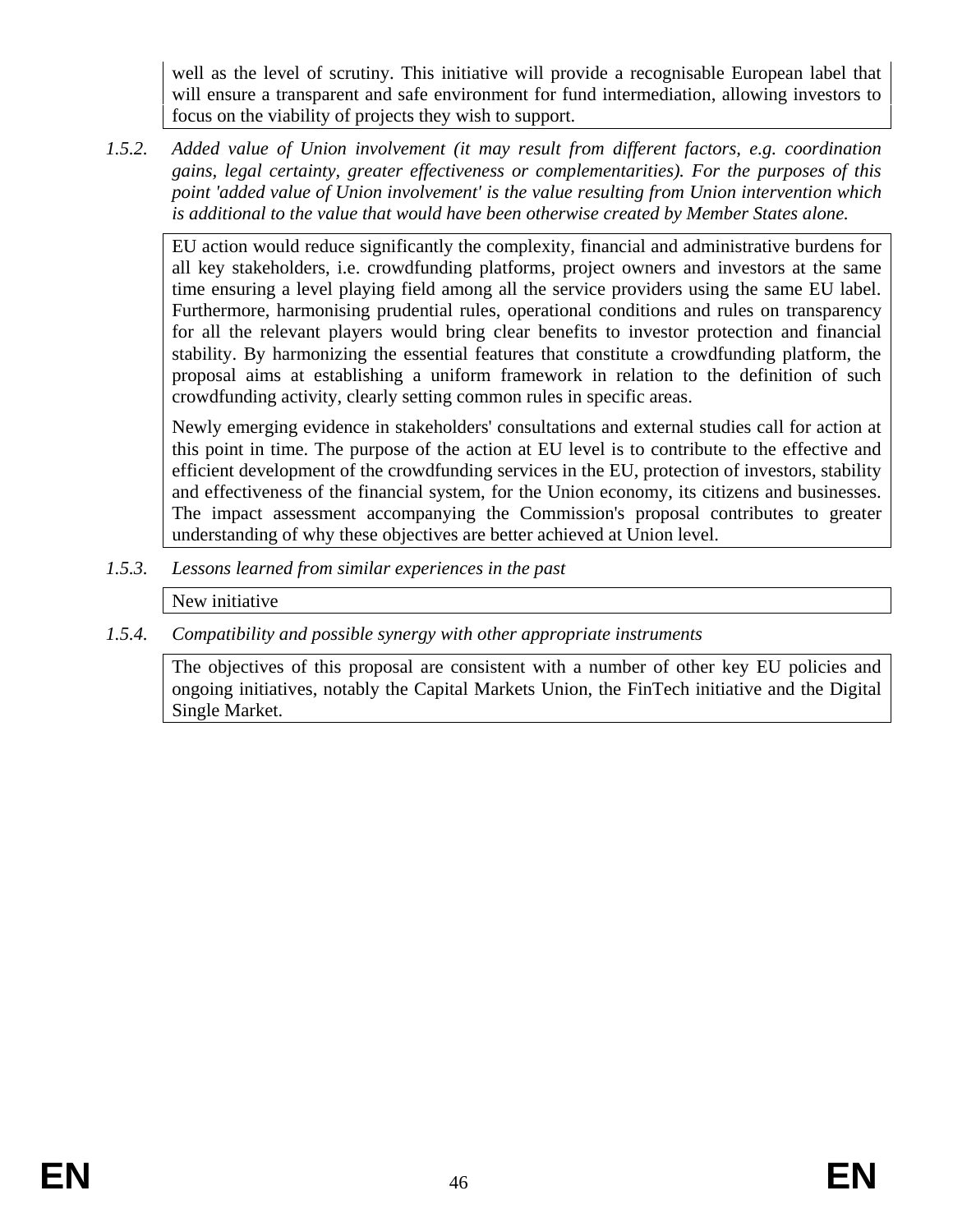# **1.6. Duration and financial impact**

Proposal/initiative of **limited duration** 

- $\Box$  Proposal/initiative in effect from [DD/MM]YYYY to [DD/MM]YYYY
- $\Box$  Financial impact from YYYY to YYYY
- Proposal/initiative of **unlimited duration**
- Implementation with a start-up period from YYYY to YYYY,
- followed by full-scale operation.

# **1.7. Management mode(s) planned<sup>18</sup>**

□ **Direct management** by the Commission through

- $\Box$  executive agencies
- **Shared management** with the Member States

**Indirect management** by entrusting budget implementation tasks to:

 $\square$  international organisations and their agencies (to be specified);

 $\Box$  the EIB and the European Investment Fund;

bodies referred to in Articles 208 and 209;

 $\square$  public law bodies;

 $\square$  bodies governed by private law with a public service mission to the extent that they provide adequate financial guarantees;

 $\square$  bodies governed by the private law of a Member State that are entrusted with the implementation of a public-private partnership and that provide adequate financial guarantees;

 $\square$  persons entrusted with the implementation of specific actions in the CFSP pursuant to Title V of the TEU, and identified in the relevant basic act.

**Comments** 

N/A

18

Details of management modes and references to the Financial Regulation may be found on the BudgWeb site: [https://myintracomm.ec.europa.eu/budgweb/EN/man/budgmanag/Pages/budgmanag.aspx.](https://myintracomm.ec.europa.eu/budgweb/EN/man/budgmanag/Pages/budgmanag.aspx)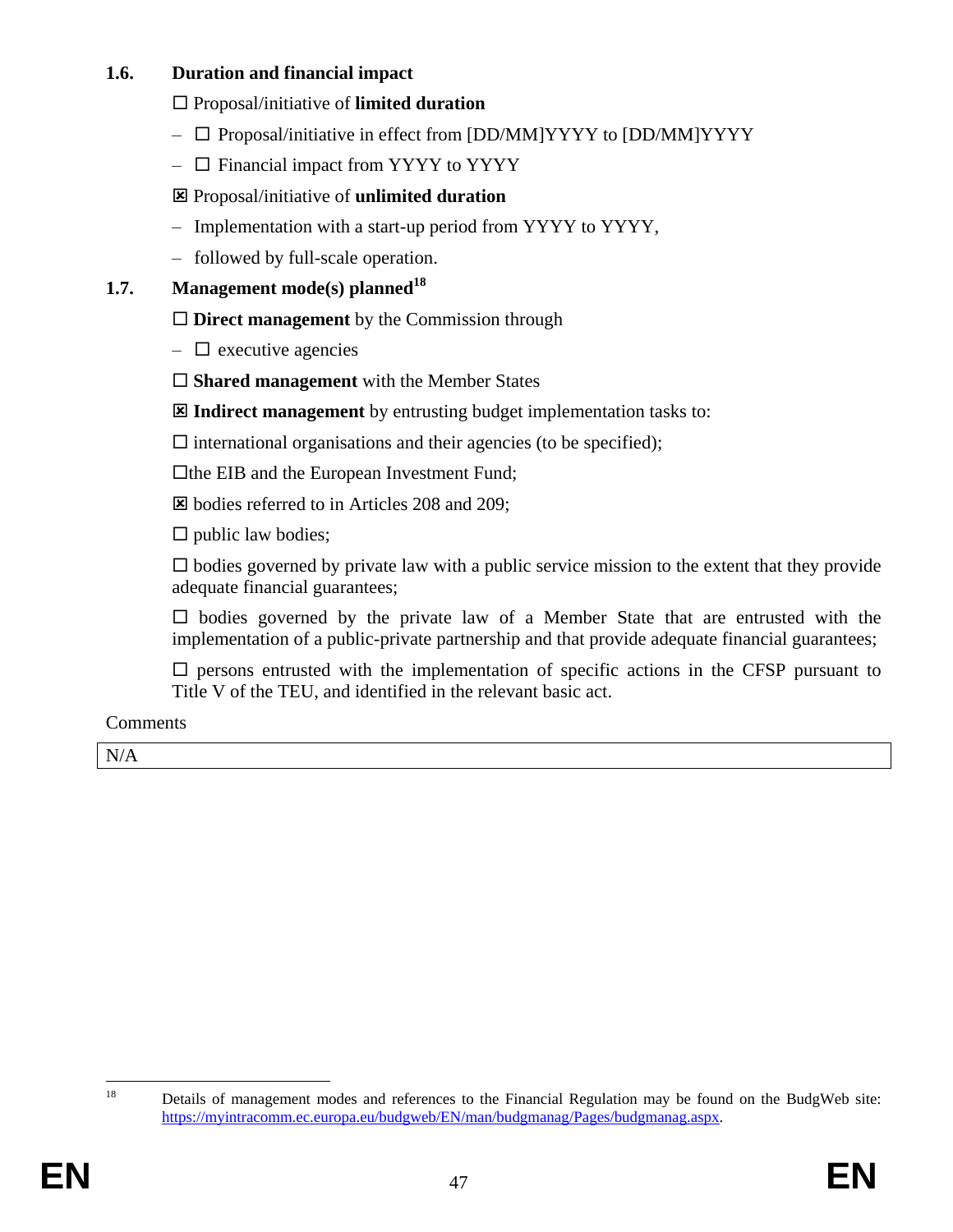# **2. MANAGEMENT MEASURES**

# **2.1. Monitoring and reporting rules**

*Specify frequency and conditions.*

In line with already existing arrangements, the ESAs prepare regular reports on their activity (including internal reporting to Senior Management, reporting to Boards and the production of the annual report), and are subject to audits by the Court of Auditors and the Commission's Internal Audit Service on their use of resources and performance. Monitoring and reporting of the actions included in the proposal will comply with the already existing requirements as well as with any new requirements resulting from this proposal.

# **2.2. Management and control system**

# *2.2.1. Risk(s) identified*

Given the modest size of the market, targeted at early stage financial support for small companies, no significant economic, financial stability or other risks have been identified. It is noted that projects intermediated on crowdfunding platforms bear very high risk, however this is reflected in risk warnings to investors and through other safeguards, thus ensuring investor familiarity with their chosen environment which is not comparable to a space for savings products, but provides a space to support ventures. Platforms themselves are not allowed to participate by investing or underwriting these offerings and only help facilitate transactions between the parties.

# *2.2.2. Control method(s) envisaged*

Management and control systems as provided for in the ESAs Regulations are already implemented. ESAs work closely together with the Internal Audit Service of the Commission to ensure that the appropriate standards are met in all areas of internal control framework. These arrangements will apply also with regard to the role of ESA according to the present proposal.

In addition, every financial year, the European Parliament, following a recommendation from the Council, grants discharge to each ESA for the implementation of their budget.

# **2.3. Measures to prevent fraud and irregularities**

*Specify existing or envisaged prevention and protection measures.*

For the purposes of combating fraud, corruption and any other illegal activity, the provisions of Regulation (EU, Euratom) No 883/2013 of the European Parliament and of the Council of 11 September 2013 concerning investigations conducted by the European Anti-Fraud Office (OLAF) apply to the ESAs without any restriction.

The ESAs have a dedicated anti-fraud strategy and resulting action plan. The ESAs' strengthened actions in the area of anti-fraud will be compliant with the rules and guidance provided by the Financial Regulation (anti-fraud measures as part of sound financial management), OLAF's fraud prevention policies, the provisions provided by the Commission Anti-Fraud Strategy (COM(2011)376) as well as set out by the Common Approach on EU decentralised agencies (July 2012) and the related roadmap.

In addition, the Regulations establishing the ESAs as well as the ESAs Financial Regulations set out the provisions on implementation and control of the ESAs budget and applicable financial rules, including those aimed at preventing fraud and irregularities.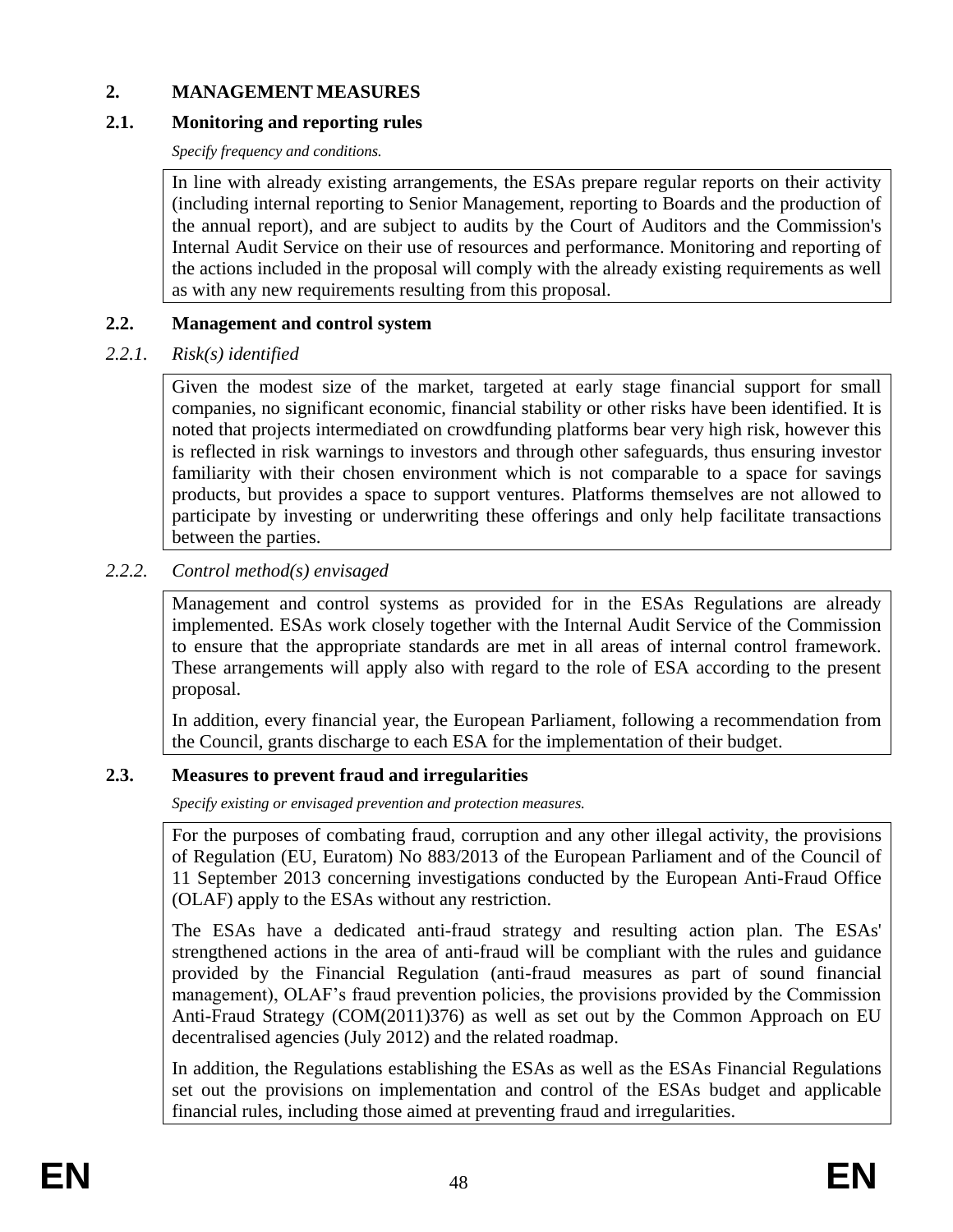#### **3. ESTIMATED FINANCIAL IMPACT OF THE PROPOSAL/INITIATIVE**

# **3.1. Heading(s) of the multiannual financial framework and expenditure budget line(s) affected**

• Existing budget lines

In order of multiannual financial framework headings and budget lines.

|                                                     | Budget line        | Type of<br>expenditure            | Contribution                           |                                       |                         |                                                                               |  |  |
|-----------------------------------------------------|--------------------|-----------------------------------|----------------------------------------|---------------------------------------|-------------------------|-------------------------------------------------------------------------------|--|--|
| Heading of<br>multiannual<br>financial<br>framework | Number<br>[Heading | Diff./Non-<br>diff. <sup>19</sup> | from<br><b>EFTA</b><br>countries<br>20 | from<br>candidate<br>-21<br>countries | from third<br>countries | within the meaning<br>of Article $21(2)(b)$<br>of the Financial<br>Regulation |  |  |
| 1a                                                  | 12 02 06 ESMA      | Diff./Non-<br>diff.               | N <sub>O</sub>                         | NO                                    | N <sub>O</sub>          | N <sub>O</sub>                                                                |  |  |

• New budget lines requested

In order of multiannual financial framework headings and budget lines.

| Heading of                            | Budget line                     | Type of<br>expenditure | Contribution                     |                                |                         |                                                                               |  |  |  |
|---------------------------------------|---------------------------------|------------------------|----------------------------------|--------------------------------|-------------------------|-------------------------------------------------------------------------------|--|--|--|
| multiannual<br>financial<br>framework | Number<br>[Heading.<br>$\cdots$ | $Diff./non-$<br>diff.  | from<br><b>EFTA</b><br>countries | from<br>candidate<br>countries | from third<br>countries | within the meaning<br>of Article $21(2)(b)$<br>of the Financial<br>Regulation |  |  |  |
| []                                    | [XX.YY.YY.YY]<br>$\cdots$       | $\cdots$               | YES/N<br>O                       | YES/N<br>O                     | YES/N<br>$\Omega$       | YES/NO                                                                        |  |  |  |

 $19$ <sup>19</sup> Diff. = Differentiated appropriations / Non-diff. = Non-differentiated appropriations.<br><sup>20</sup> EETA: European Free Trede Association

<sup>&</sup>lt;sup>20</sup> EFTA: European Free Trade Association.<br> $\frac{21}{2}$  Condidate countries and where applicable

Candidate countries and, where applicable, potential candidates from the Western Balkans.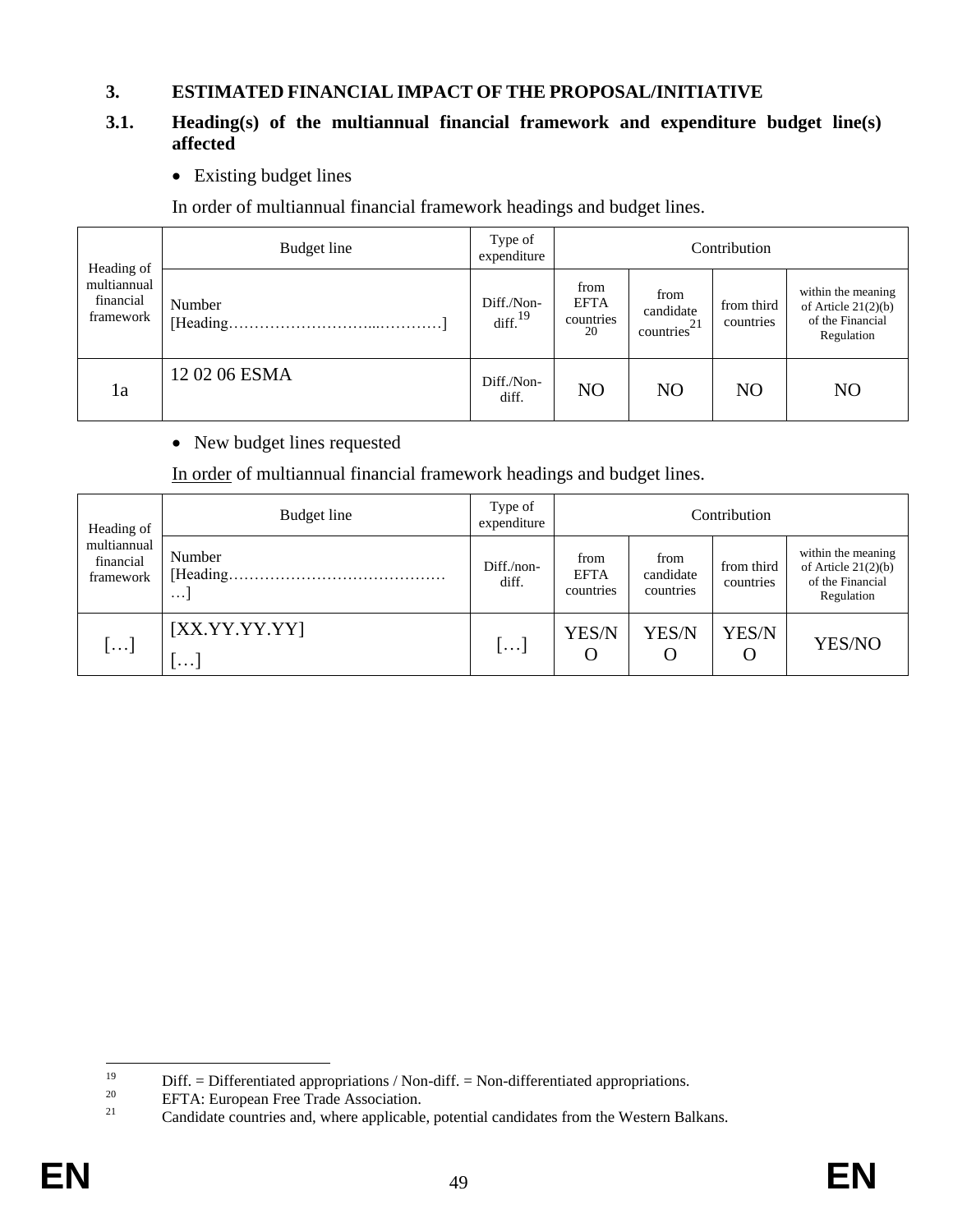# **3.2. Estimated impact on expenditure**

# *3.2.1. Summary of estimated impact on expenditure*

EUR million (to three decimal places)

| t multiannual financial<br><b>Heading of</b><br>framework | Number | Heading<br>. |
|-----------------------------------------------------------|--------|--------------|
|-----------------------------------------------------------|--------|--------------|

| $DG: \leq$ >                        |             |                  | Year<br>2019 | Year<br>2020 | Year<br>$N+2$ | Year<br>$N+3$ | Enter as many years as<br>necessary to show the duration<br>of the impact (see point 1.6) | <b>TOTAL</b> |
|-------------------------------------|-------------|------------------|--------------|--------------|---------------|---------------|-------------------------------------------------------------------------------------------|--------------|
|                                     | Commitments | (1)              | 0.764        | 1.637        |               |               |                                                                                           | 2.401        |
| Title 1: Operational appropriations | Payments    | (2)              | 0.764        | 1.637        |               |               |                                                                                           | 2.401        |
| Title 2:                            | Commitments | (1a)             |              |              |               |               |                                                                                           |              |
|                                     | Payments    | (2a)             |              |              |               |               |                                                                                           |              |
| Title 3:                            | Commitments | (3a)             |              |              |               |               |                                                                                           |              |
|                                     | Payments    | (3b)             |              |              |               |               |                                                                                           |              |
| <b>TOTAL</b> appropriations         | Commitments | $=1+1a$<br>$+3a$ | 0.764        | 1.637        |               |               |                                                                                           | 2.401        |
| for ESMA                            | Payments    | $=2+2a$<br>$+3b$ | 0.764        | 1.637        |               |               |                                                                                           | 2.401        |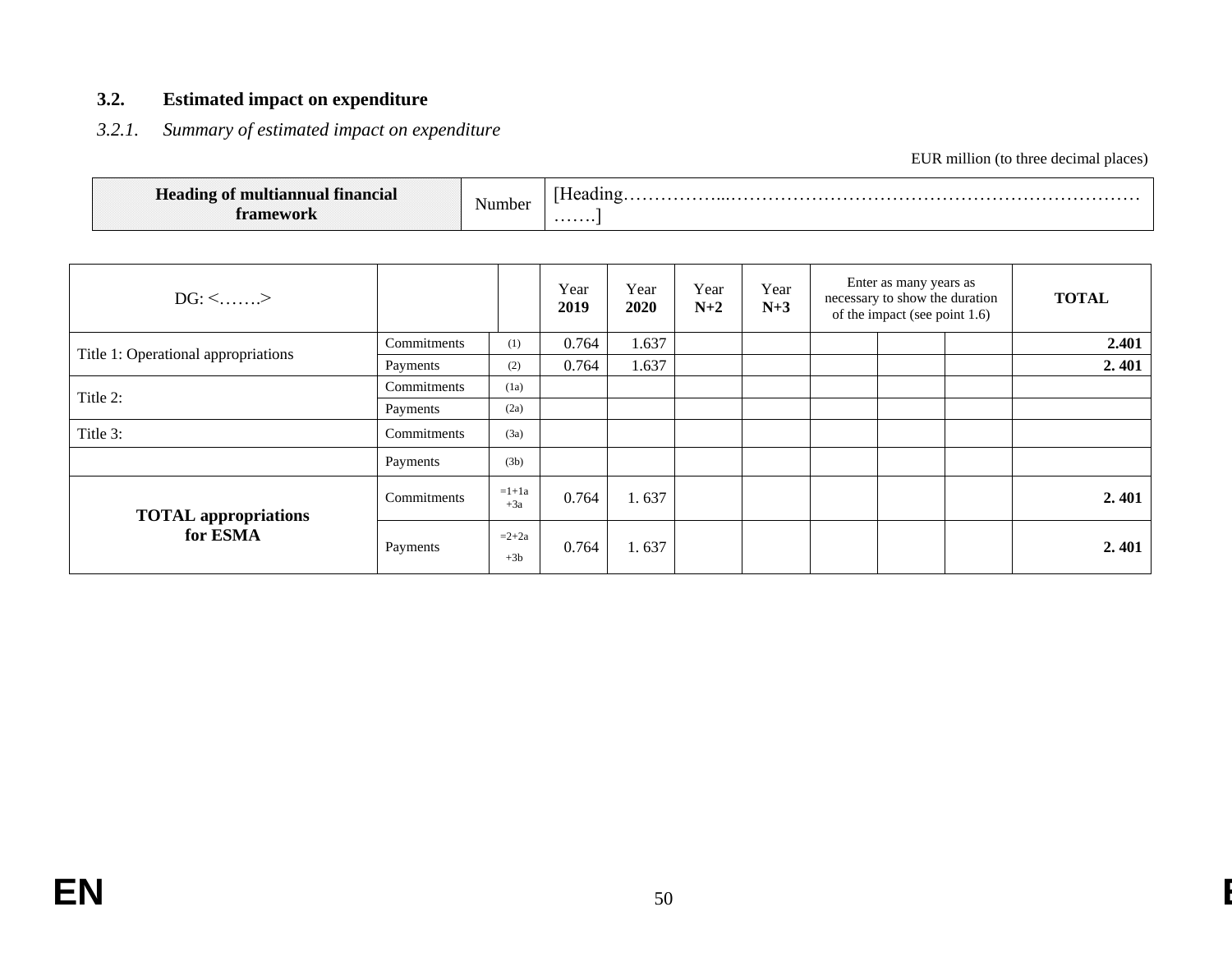| <b>Heading of multiannual financial</b><br>5<br>'Administrative expenditure'<br>framework |                |  |              |              |               |               |                                                                                           |                                       |
|-------------------------------------------------------------------------------------------|----------------|--|--------------|--------------|---------------|---------------|-------------------------------------------------------------------------------------------|---------------------------------------|
|                                                                                           |                |  |              |              |               |               |                                                                                           | EUR million (to three decimal places) |
|                                                                                           |                |  | Year<br>2019 | Year<br>2020 | Year<br>$N+2$ | Year<br>$N+3$ | Enter as many years as<br>necessary to show the duration<br>of the impact (see point 1.6) | <b>TOTAL</b>                          |
| $DG: \leq$ >                                                                              |                |  |              |              |               |               |                                                                                           |                                       |
| • Human Resources                                                                         |                |  | 0.401        | 0.995        |               |               |                                                                                           | 1.396                                 |
| • Other administrative expenditure                                                        |                |  | 0.091        | 0.236        |               |               |                                                                                           | 0.327                                 |
| <b>TOTAL DG &lt;&gt;</b>                                                                  | Appropriations |  |              |              |               |               |                                                                                           |                                       |

| <b>TOTAL appropriations</b><br>under HEADING 5<br>of the multiannual financial framework | commitments<br>l'otal<br>Total payments) |  |  |  |  |  |  |  |  |
|------------------------------------------------------------------------------------------|------------------------------------------|--|--|--|--|--|--|--|--|
|------------------------------------------------------------------------------------------|------------------------------------------|--|--|--|--|--|--|--|--|

EUR million (to three decimal places)

|                                                                 |             | Year<br>2019 | Year<br>2020 | Year<br>$N+2$ | Year<br>$N+3$ | Enter as many years as<br>necessary to show the duration<br>of the impact (see point $1.6$ ) | <b>TOTAL</b> |
|-----------------------------------------------------------------|-------------|--------------|--------------|---------------|---------------|----------------------------------------------------------------------------------------------|--------------|
| <b>TOTAL</b> appropriations                                     | Commitments | 0.764        | .637         |               |               |                                                                                              | 2.401        |
| under HEADINGS 1 to 5<br>of the multiannual financial framework | Payments    | 0.764        | .637         |               |               |                                                                                              | 2.401        |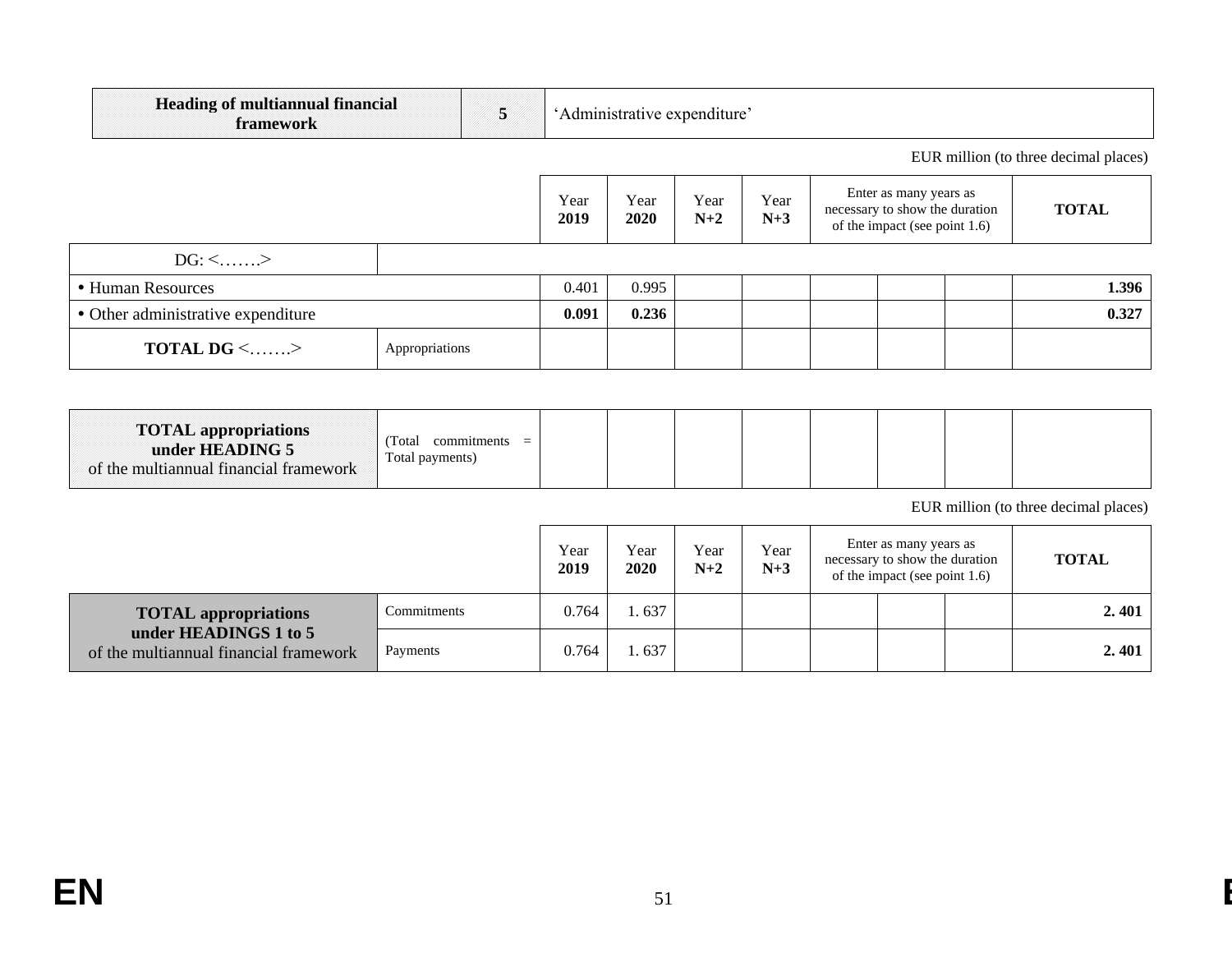# *3.2.2. Estimated impact on [body]'s appropriations*

- $\Box$  The proposal/initiative does not require the use of operational appropriations
- $\Box$  The proposal/initiative requires the use of operational appropriations, as explained below:

Commitment appropriations in EUR million (to three decimal places)

| Indicate                             |                   |                     |                     | Year<br>$\mathbf N$ |                                | Year<br>$N+1$ |                      | Year<br>$N+2$ | Year<br>$N+3$             |      |                           |      |                           | Enter as many years as necessary to show the<br>duration of the impact (see point 1.6) |                           |      |                         | <b>TOTAL</b>  |
|--------------------------------------|-------------------|---------------------|---------------------|---------------------|--------------------------------|---------------|----------------------|---------------|---------------------------|------|---------------------------|------|---------------------------|----------------------------------------------------------------------------------------|---------------------------|------|-------------------------|---------------|
| objectives and<br>outputs            | <b>OUTPUTS</b>    |                     |                     |                     |                                |               |                      |               |                           |      |                           |      |                           |                                                                                        |                           |      |                         |               |
| ⇩                                    | $T_{22}$ pe       | Avera<br>ge<br>cost | $\mathcal{\hat{Z}}$ | $\mathop{\rm Cost}$ | $\stackrel{\circ}{\mathsf{Z}}$ | Cost          | $\mathsf{S}^{\circ}$ | Cost          | $\mathsf{S}^{\mathsf{o}}$ | Cost | $\rm \stackrel{\circ}{Z}$ | Cost | $\mathsf{X}^{\mathsf{o}}$ | Cost                                                                                   | $\mathsf{S}^{\mathsf{o}}$ | Cost | Total<br>N <sub>o</sub> | Total<br>cost |
| SPECIFIC OBJECTIVE No $1^{23}$       |                   |                     |                     |                     |                                |               |                      |               |                           |      |                           |      |                           |                                                                                        |                           |      |                         |               |
| - Output                             |                   |                     |                     |                     |                                |               |                      |               |                           |      |                           |      |                           |                                                                                        |                           |      |                         |               |
| - Output                             |                   |                     |                     |                     |                                |               |                      |               |                           |      |                           |      |                           |                                                                                        |                           |      |                         |               |
| - Output                             |                   |                     |                     |                     |                                |               |                      |               |                           |      |                           |      |                           |                                                                                        |                           |      |                         |               |
| Subtotal for specific objective No 1 |                   |                     |                     |                     |                                |               |                      |               |                           |      |                           |      |                           |                                                                                        |                           |      |                         |               |
| SPECIFIC OBJECTIVE No 2              |                   |                     |                     |                     |                                |               |                      |               |                           |      |                           |      |                           |                                                                                        |                           |      |                         |               |
| - Output                             |                   |                     |                     |                     |                                |               |                      |               |                           |      |                           |      |                           |                                                                                        |                           |      |                         |               |
| Subtotal for specific objective No 2 |                   |                     |                     |                     |                                |               |                      |               |                           |      |                           |      |                           |                                                                                        |                           |      |                         |               |
|                                      | <b>TOTAL COST</b> |                     |                     |                     |                                |               |                      |               |                           |      |                           |      |                           |                                                                                        |                           |      |                         |               |

<sup>22</sup>  $^{22}$  Outputs are products and services to be supplied (e.g.: number of student exchanges financed, number of km of roads built, etc.).

 $2<sup>23</sup>$  As described in point 1.4.2. 'Specific objective(s)...'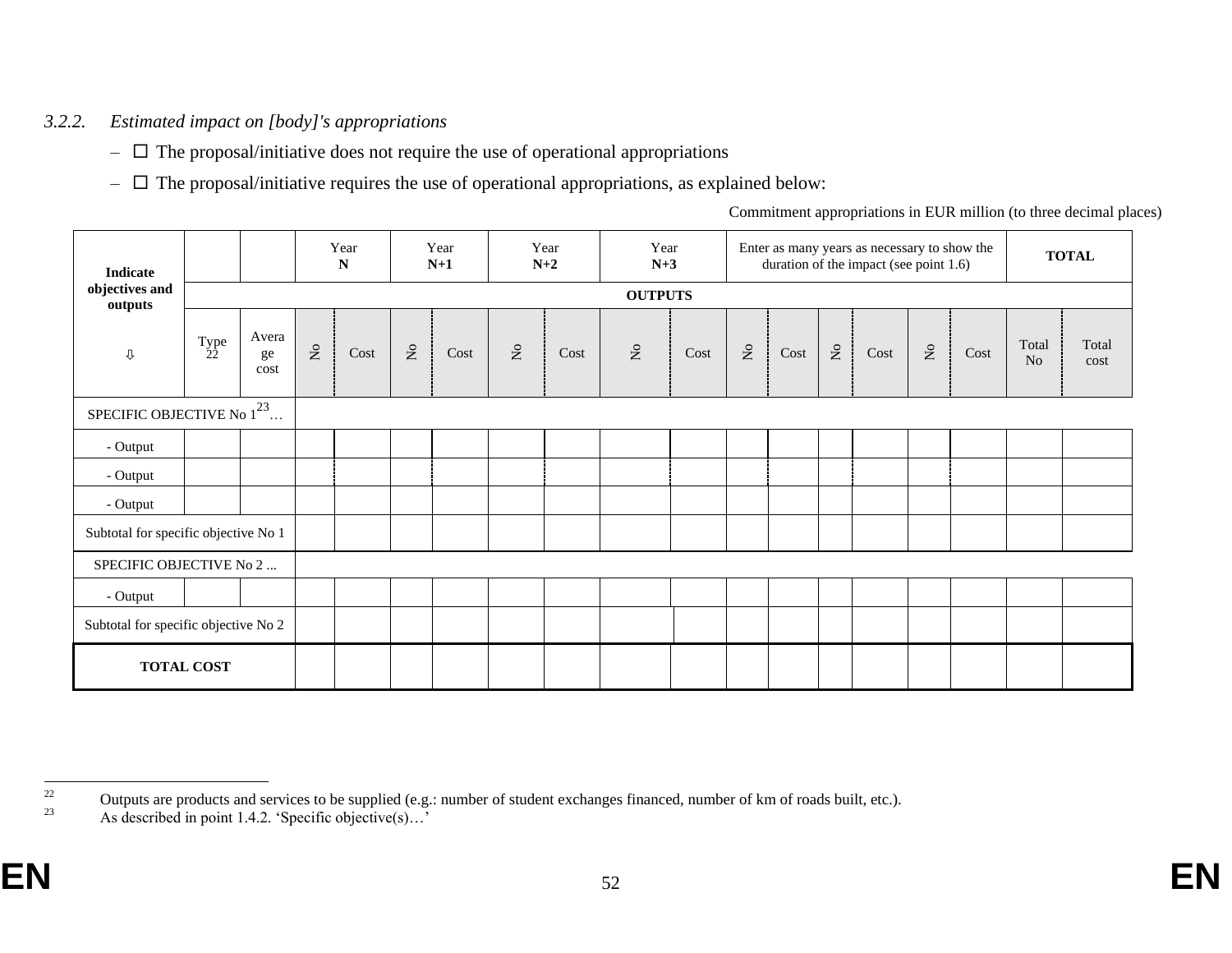# *3.2.3. Estimated impact on [body]'s human resources*

#### 3.2.3.1. Summary

- $\Box$  The proposal/initiative does not require the use of appropriations of an administrative nature
- $\Box$  The proposal/initiative requires the use of appropriations of an administrative nature, as explained below:

EUR million (to three decimal places)

|  | Year<br>2019 | Year<br>2020 | $v_{\text{ear}}$<br>$N+2$ | Year<br>$N+3$ | Enter as many years as necessary to<br>show the duration of the impact (see<br>point $1.6$ ) | <b>TOTAL</b> |
|--|--------------|--------------|---------------------------|---------------|----------------------------------------------------------------------------------------------|--------------|
|--|--------------|--------------|---------------------------|---------------|----------------------------------------------------------------------------------------------|--------------|

| Officials (AD Grades)               | $\overline{2}$ | 6 |  |  | 8 |
|-------------------------------------|----------------|---|--|--|---|
| Officials<br>(AST<br>grades)        |                |   |  |  |   |
| Contract staff                      |                |   |  |  |   |
| Temporary staff                     |                |   |  |  |   |
| <b>Seconded National</b><br>Experts |                |   |  |  |   |

| TOTAT<br>TOTAL |  |  |  |  |
|----------------|--|--|--|--|

# Estimated impact on the staff (additional FTE) – establishment plan

| Function group and grade | Year N | Year $N+1$ | Year $N+2$ | Enter as many years as necessary<br>to show the duration of the impact<br>(see point 1.6) |
|--------------------------|--------|------------|------------|-------------------------------------------------------------------------------------------|
| AD16                     |        |            |            |                                                                                           |
| AD15                     |        |            |            |                                                                                           |
| AD14                     |        |            |            |                                                                                           |
| AD13                     |        |            |            |                                                                                           |
| AD12                     |        |            |            |                                                                                           |
| AD11                     |        |            |            |                                                                                           |
| AD10                     |        |            |            |                                                                                           |
| AD <sub>9</sub>          |        |            |            |                                                                                           |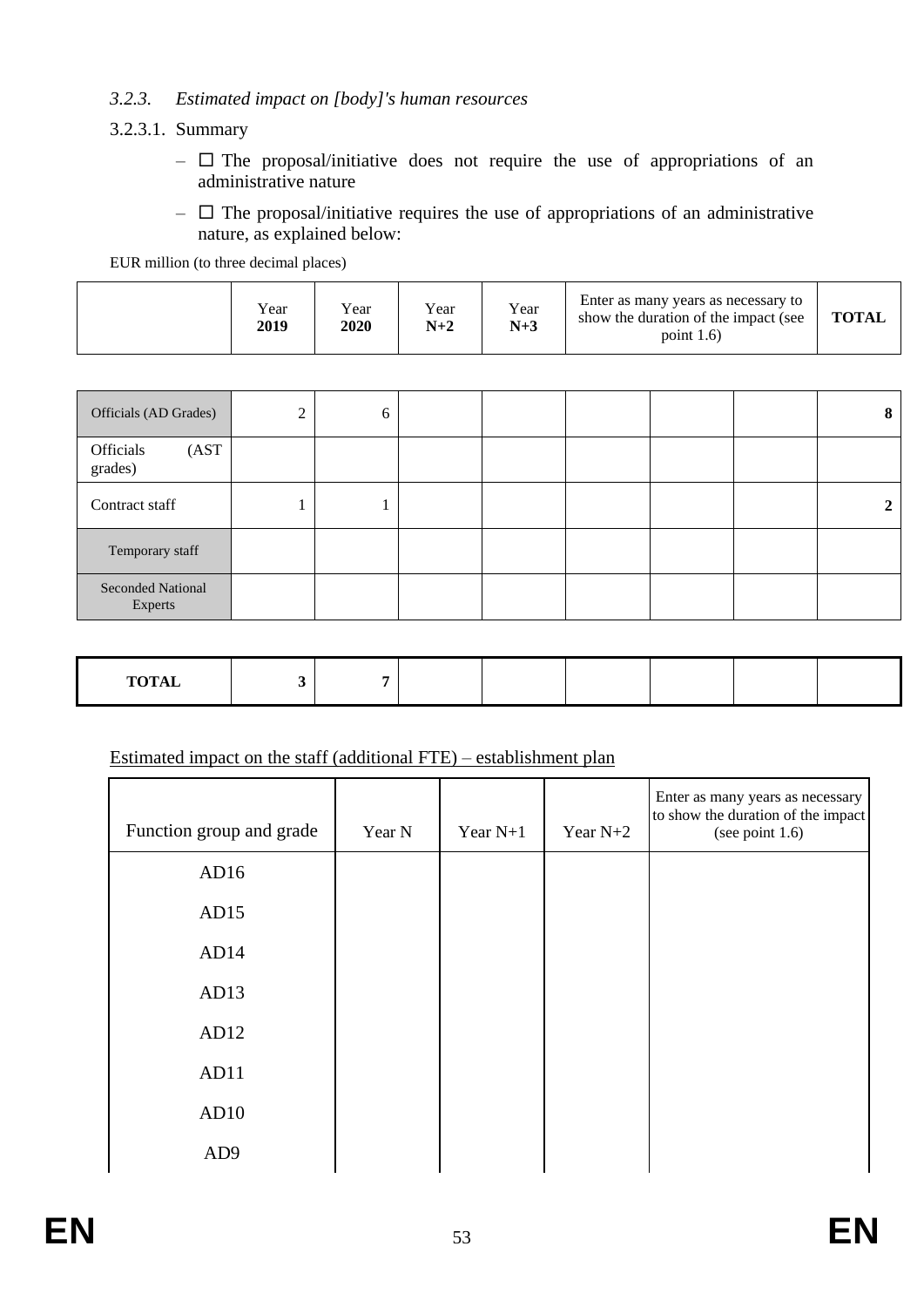| ${\rm AD8}$                                |  |  |
|--------------------------------------------|--|--|
| $\mbox{AD}7$                               |  |  |
| AD6                                        |  |  |
| AD5                                        |  |  |
|                                            |  |  |
| AD Total                                   |  |  |
| AST11                                      |  |  |
| AST10                                      |  |  |
| AST9                                       |  |  |
| $\operatorname{AST8}$                      |  |  |
| AST7                                       |  |  |
| $\operatorname{AST6}$                      |  |  |
| $\operatorname{AST5}$                      |  |  |
| AST4                                       |  |  |
| AST3                                       |  |  |
| $\operatorname{AST2}$                      |  |  |
| AST1                                       |  |  |
| <b>AST Total</b>                           |  |  |
| AST/SC 6                                   |  |  |
| AST/SC 5                                   |  |  |
| $\operatorname{AST}/\!\operatorname{SC}$ 4 |  |  |
| AST/SC 3                                   |  |  |
| $\operatorname{AST}/\!\operatorname{SC}$ 2 |  |  |
| AST/SC 1                                   |  |  |
| <b>AST/SC Total</b>                        |  |  |
| <b>GRAND TOTAL</b>                         |  |  |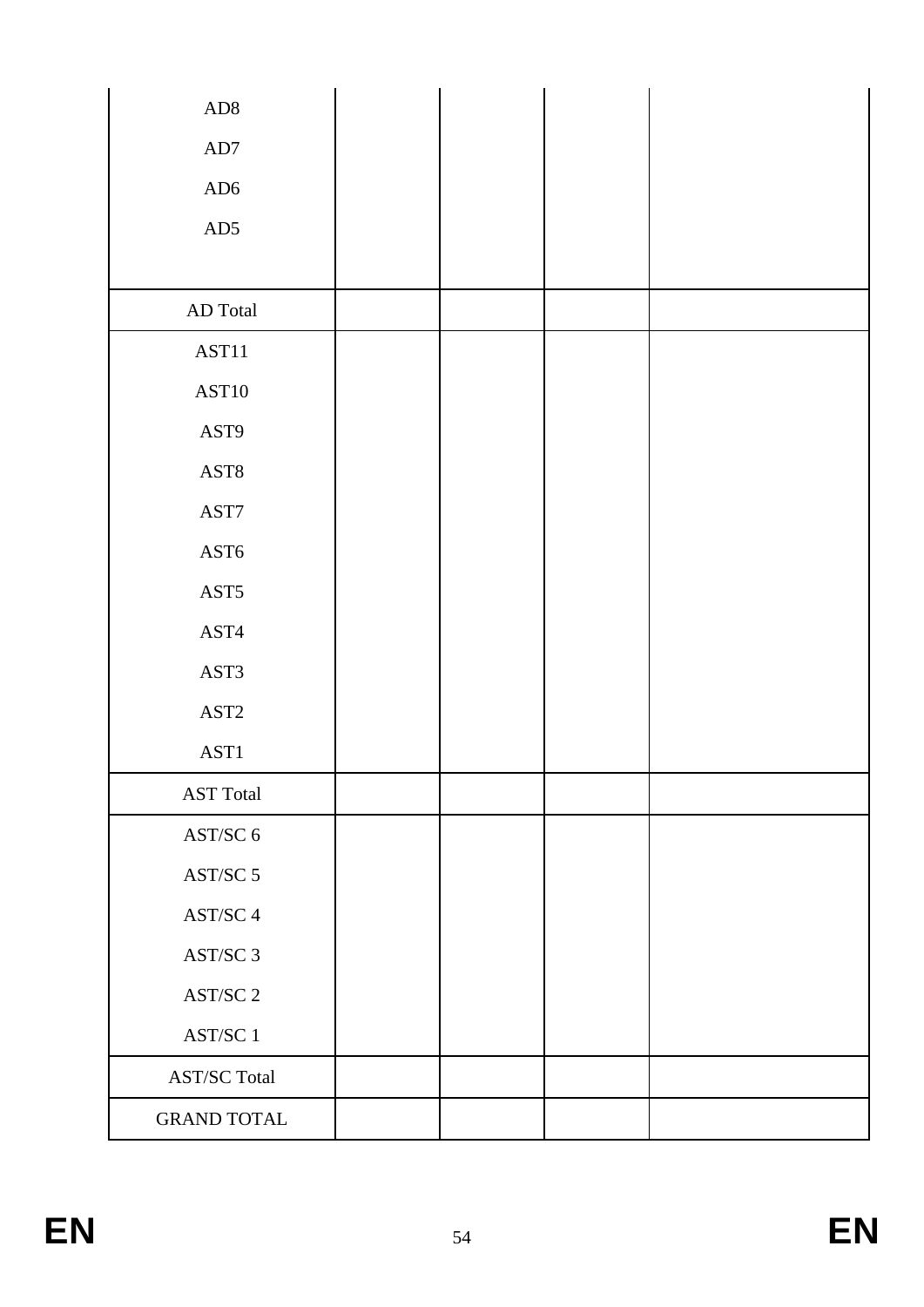# Estimated impact on the staff (additional) – external personnel

| Contract agents    | Year N | Year $N+1$ | Year $N+2$ | Enter as many years as necessary<br>to show the duration of the impact<br>(see point $1.6$ ) |
|--------------------|--------|------------|------------|----------------------------------------------------------------------------------------------|
| Function group IV  |        |            |            |                                                                                              |
| Function group III |        |            |            |                                                                                              |
| Function group II  |        |            |            |                                                                                              |
| Function group I   |        |            |            |                                                                                              |
| Total              |        |            |            |                                                                                              |

| <b>Seconded National Experts</b> | Year N | Year $N+1$ | Year $N+2$ | Enter as many years as necessary<br>to show the duration of the impact<br>(see point $1.6$ ) |
|----------------------------------|--------|------------|------------|----------------------------------------------------------------------------------------------|
| Total                            |        |            |            |                                                                                              |

Please indicate the planned recruitment date and adapt the amount accordingly (if recruitment occurs in July, only 50 % of the average cost is taken into account) and provide further explanations in an annex.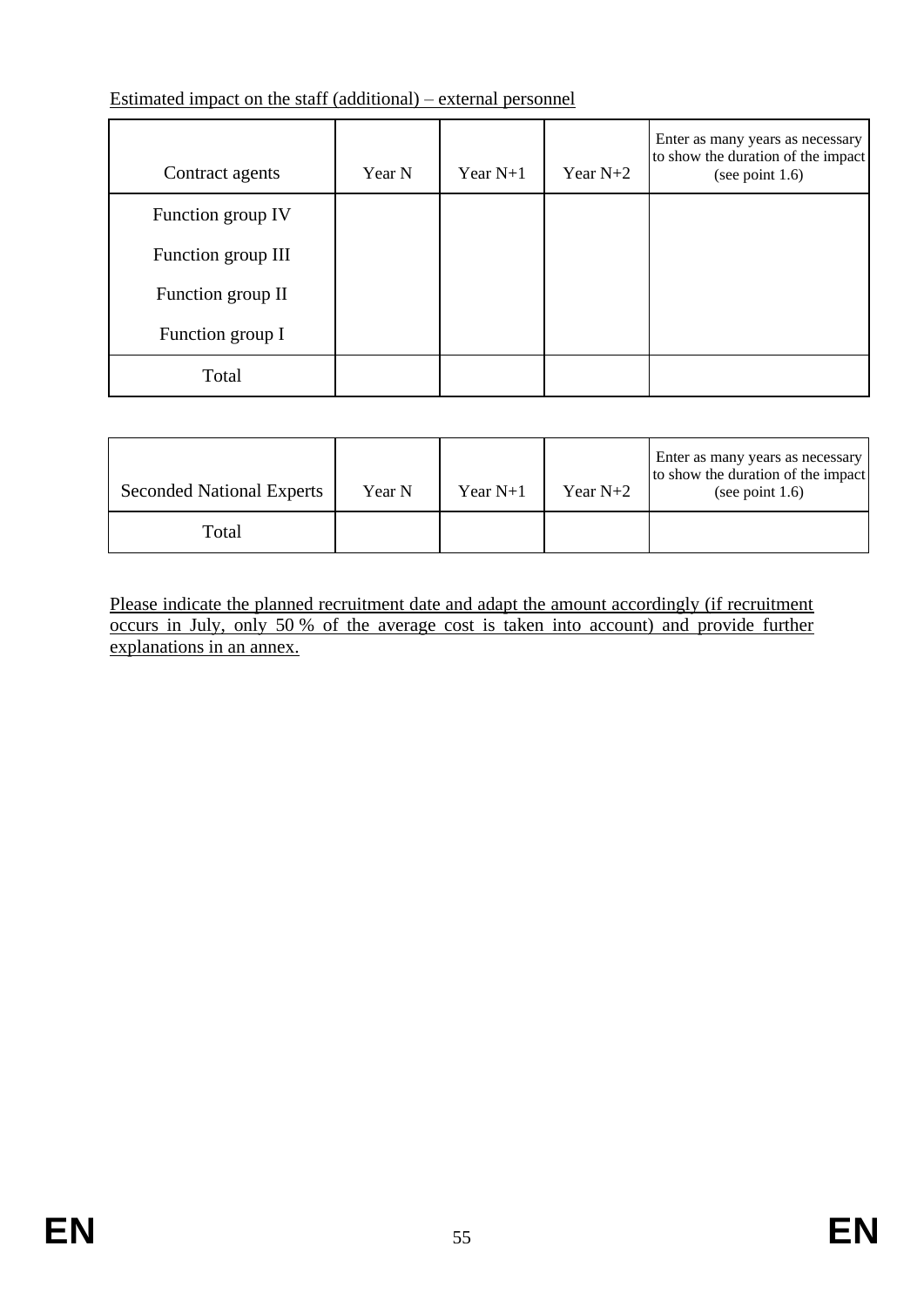3.2.3.2. Estimated requirements of human resources for the parent DG

- $\Box$  The proposal/initiative does not require the use of human resources.
- $\Box$  The proposal/initiative requires the use of human resources, as explained below:

*Estimate to be expressed in full amounts (or at most to one decimal place)*

|                                                                        |                                                           | Year<br>2020 | Year<br>$N+1$ | Year $N+2$ | Year $N+3$ | Enter as many years as necessary to show the<br>duration of the impact (see point 1.6) |  |  |
|------------------------------------------------------------------------|-----------------------------------------------------------|--------------|---------------|------------|------------|----------------------------------------------------------------------------------------|--|--|
| • Establishment plan posts (officials and temporary staff)             |                                                           |              |               |            |            |                                                                                        |  |  |
| Offices)                                                               | XX 01 01 01 (Headquarters and Commission's Representation |              |               |            |            |                                                                                        |  |  |
| XX 01 01 02 (Delegations)                                              |                                                           |              |               |            |            |                                                                                        |  |  |
| XX 01 05 01 (Indirect research)                                        |                                                           |              |               |            |            |                                                                                        |  |  |
| 10 01 05 01 (Direct research)                                          |                                                           |              |               |            |            |                                                                                        |  |  |
|                                                                        |                                                           |              |               |            |            |                                                                                        |  |  |
| • External staff (in Full Time Equivalent unit: $\text{FTE}$ ) $^{24}$ |                                                           |              |               |            |            |                                                                                        |  |  |
|                                                                        | XX 01 02 01 (AC, END, INT from the 'global envelope')     |              |               |            |            |                                                                                        |  |  |
|                                                                        | XX 01 02 02 (AC, AL, END, INT and JED in the Delegations) |              |               |            |            |                                                                                        |  |  |
| <b>XX</b> 01 04 $yy^{25}$                                              | - at Headquarters <sup>26</sup>                           |              |               |            |            |                                                                                        |  |  |
|                                                                        | - in Delegations                                          |              |               |            |            |                                                                                        |  |  |
| $XX$ 01 05 02 (AC, END, INT – Indirect research)                       |                                                           |              |               |            |            |                                                                                        |  |  |
| $10010502$ (AC, END, INT – Direct research)                            |                                                           |              |               |            |            |                                                                                        |  |  |

<sup>24</sup> <sup>24</sup> AC = Contract Staff; AL = Local Staff; END = Seconded National Expert; INT = agency staff; JED = Junior Experts in Delegations.

<sup>&</sup>lt;sup>25</sup> Sub-ceiling for external staff covered by operational appropriations (former 'BA' lines).<br><sup>26</sup> Mainly for the Structural Eure of the Eurenese Aggiuntural Eure for Burgh Development

Mainly for the Structural Funds, the European Agricultural Fund for Rural Development (EAFRD) and the European Fisheries Fund (EFF).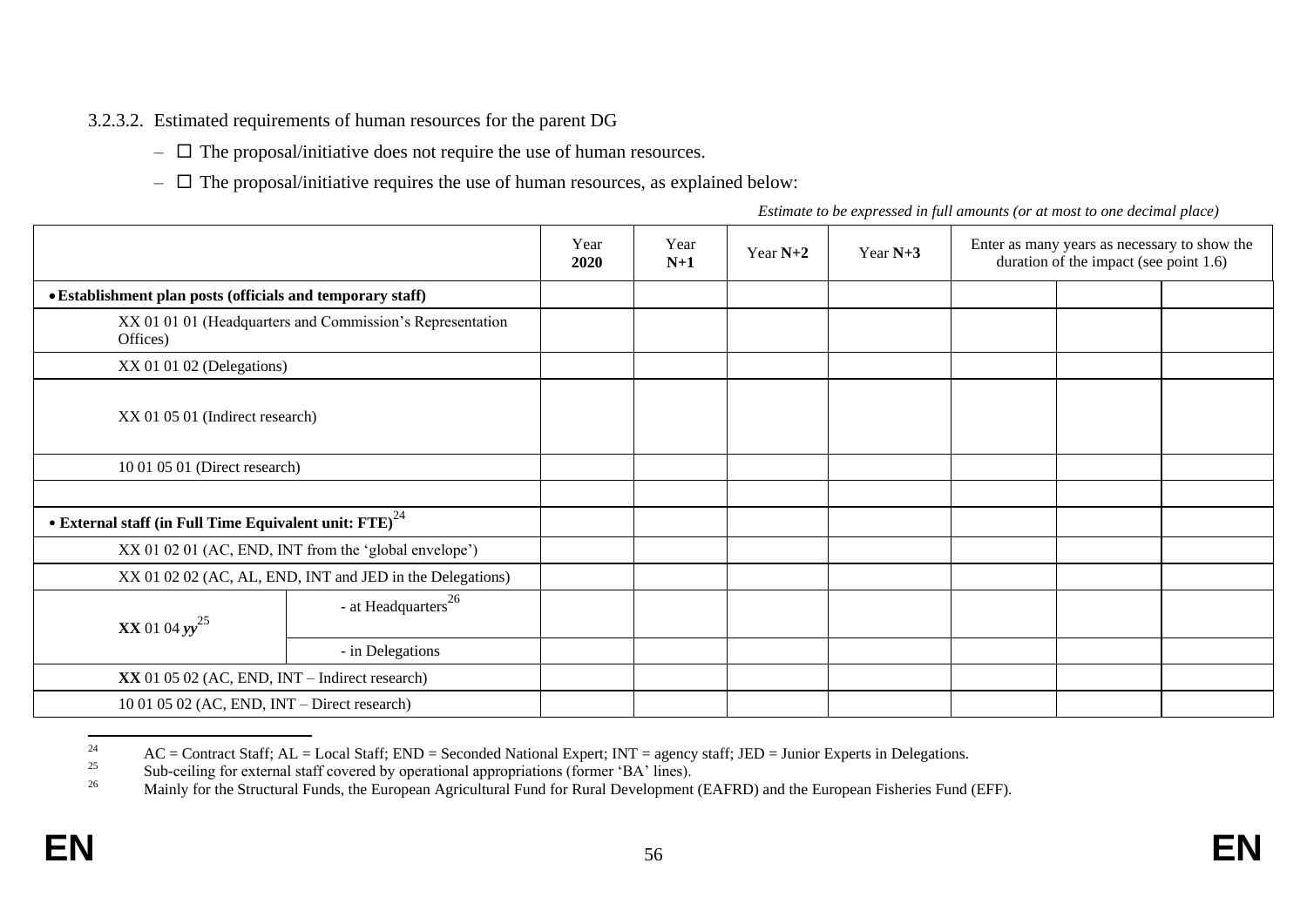| Other budget lines (specify)                      |  |  |  |  |
|---------------------------------------------------|--|--|--|--|
| $T_{\rm I}$ $\Omega$ $T_{\rm I}$ $\Lambda$<br>TUL |  |  |  |  |

**XX** is the policy area or budget title concerned.

The human resources required will be met by staff from the DG who are already assigned to management of the action and/or have been redeployed within the DG, together if necessary with any additional allocation which may be granted to the managing DG under the annual allocation procedure and in the light of budgetary constraints.

Description of tasks to be carried out:

| Officials and temporary staff |  |
|-------------------------------|--|
| External staff                |  |

Description of the calculation of cost for FTE units should be included in the Annex V, section 3.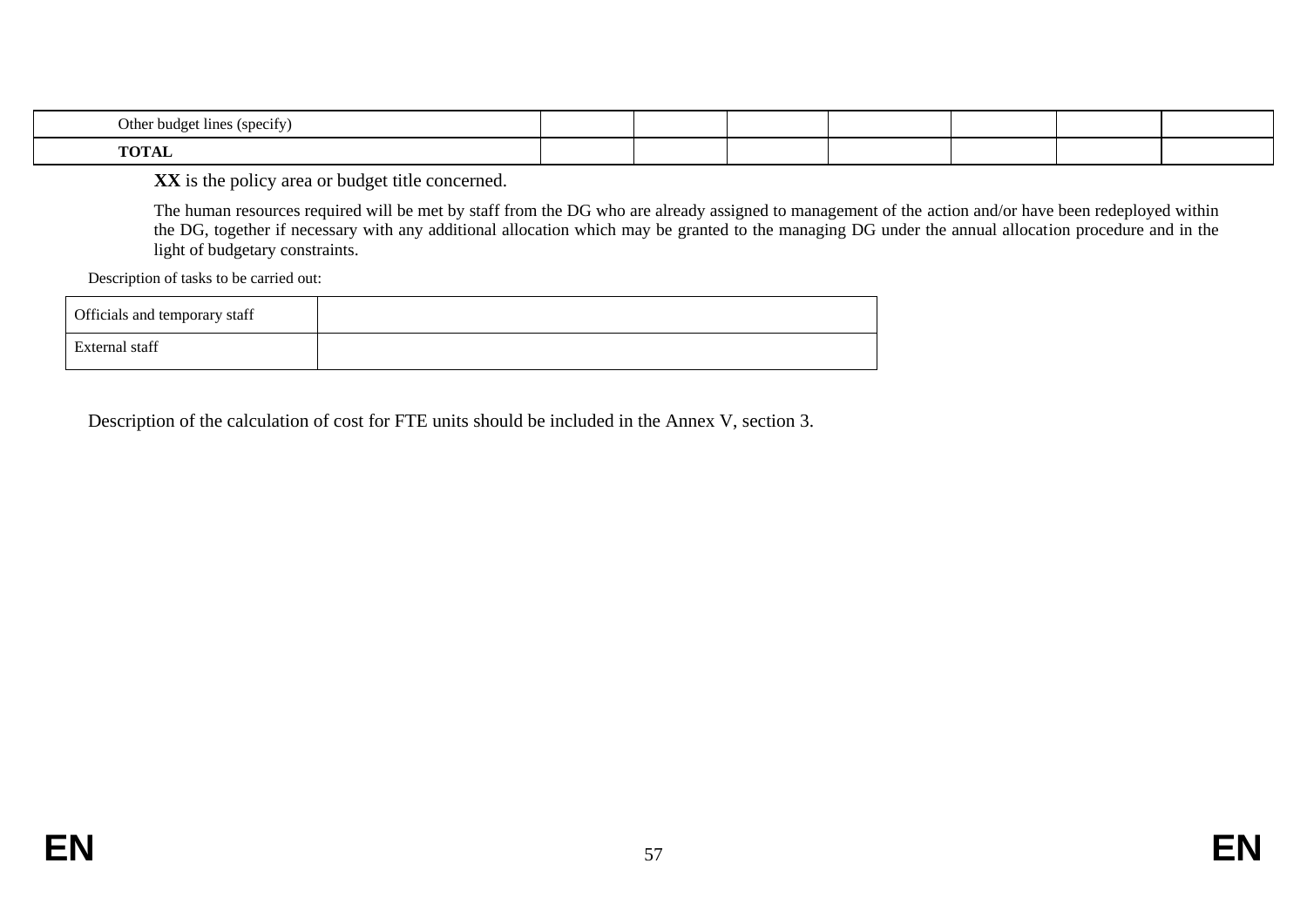## *3.2.4. Compatibility with the current multiannual financial framework*

- $\Box$  The proposal/initiative is compatible the current multiannual financial framework.
- $\Box$  The proposal/initiative will entail reprogramming of the relevant heading in the multiannual financial framework.

Explain what reprogramming is required, specifying the budget lines concerned and the corresponding amounts.

 $\Box$  The proposal/initiative requires application of the flexibility instrument or revision of the multiannual financial framework $2^7$ .

Explain what is required, specifying the headings and budget lines concerned and the corresponding amounts.

27

<sup>27</sup> See Articles 11 and 17 of Council Regulation (EU, Euratom) No 1311/2013 laying down the multiannual financial framework for the years 2014-2020.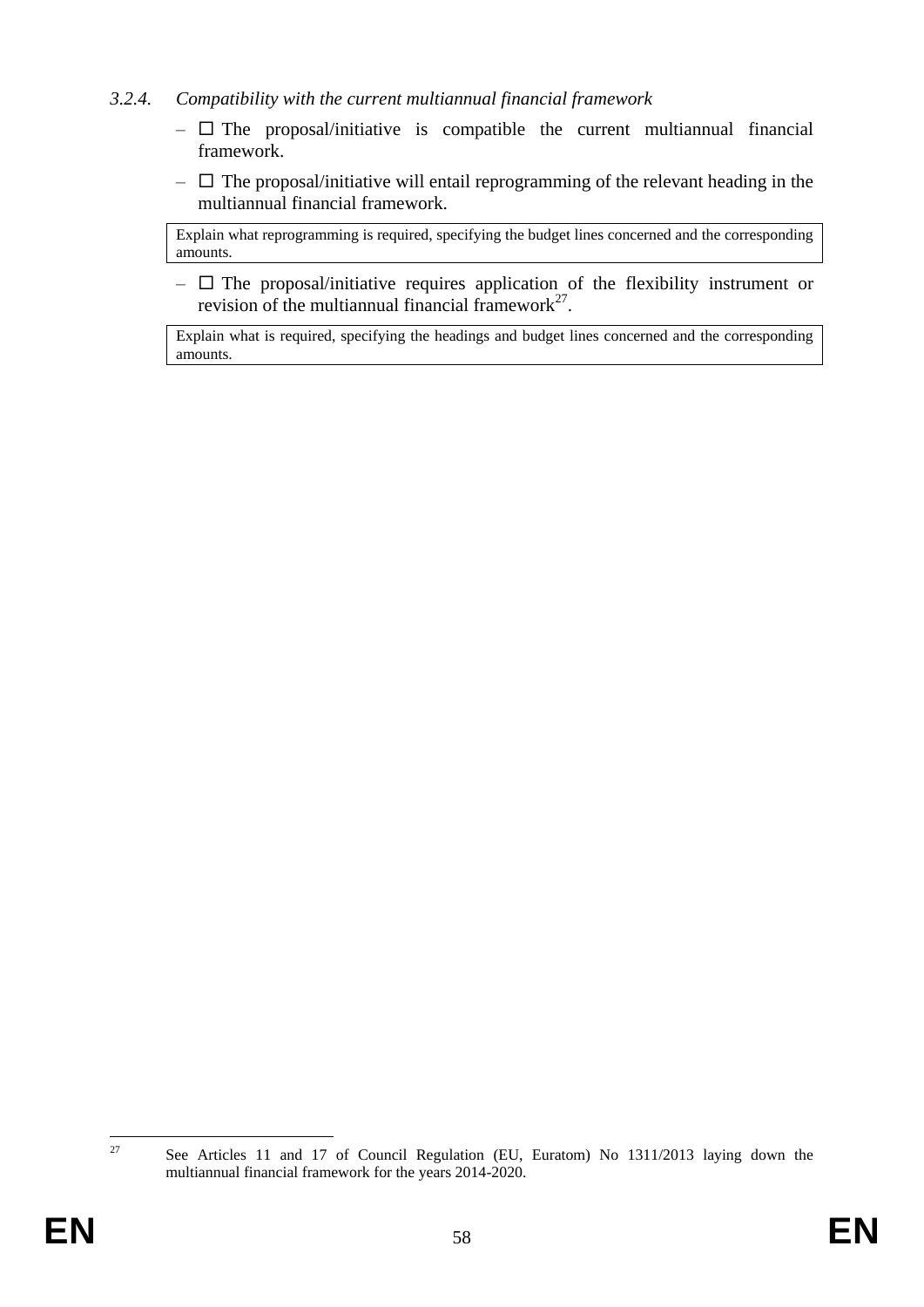## **3.3. Estimated impact on revenue**

- $\boxtimes$  The proposal/initiative has no financial impact on revenue.
- $\Box$  The proposal/initiative has the following financial impact:
	- $\Box$  on own resources
	- $\Box$  on miscellaneous revenue

EUR million (to three decimal places)

|                      | Appropriation<br>s available for |           |               |               | Impact of the proposal/initiative $^{28}$ |                                                                                           |  |
|----------------------|----------------------------------|-----------|---------------|---------------|-------------------------------------------|-------------------------------------------------------------------------------------------|--|
| Budget revenue line: | the current<br>financial year    | Year<br>N | Year<br>$N+1$ | Year<br>$N+2$ | Year<br>$N+3$                             | Enter as many years as necessary to show<br>the duration of the impact (see point $1.6$ ) |  |
| Article              |                                  |           |               |               |                                           |                                                                                           |  |

For miscellaneous 'assigned' revenue, specify the budget expenditure line(s) affected.

[…]

**ANNEX** to Legislative Financial Statement for Proposal for Regulation on European Crowdfunding Service Providers (ECSP) for business

#### **Applied methodology and main underlying assumptions**

The costs related to the authorisation and supervision of European Crowdfunding Service Providers (ECSP) by ESMA have been estimated according to three cost categories: the staff costs, administrative costs and operational costs<sup>29</sup>.

According to preliminary current estimations by the Commission, the ECSP authorisation and supervisory tasks will require 4 new staff members in 2019 and 9 additional staff members for the year 2020. This would be in addition to the staff that are currently working in ESMA and that are covered under the current budget for ESMA. The costs would be financed by EU budget in order not to burden a nascent industry with disproportionate fees. Contributions will be collected from ECSP authorised under this regime, however a cap will be applied, as detailed in the text of the proposal.

The need for increased staff numbers reflect the additional tasks entrusted by the Regulation to ESMA and related to the coordination and supervision of ECSPs:

- Prepare for and manage authorisation processes;
- Set up and maintain a central registry;
- Develop technical standards foreseen in the Regulation;
- Review Key Investment Information Sheets (KIIS)
- Prepare the take up of coordination and of ongoing supervision of ECSPs
- Annually, monitor and report KPIs

These new tasks are set out in the proposed Regulation and further spelled out in the explanatory memorandum. They include, but are not limited to, the authorisation and

 $28$ <sup>28</sup> As regards traditional own resources (customs duties, sugar levies), the amounts indicated must be net amounts, i.e. gross amounts after deduction of 25 % for collection costs.

<sup>&</sup>lt;sup>29</sup> Operational costs include also translation and IT costs.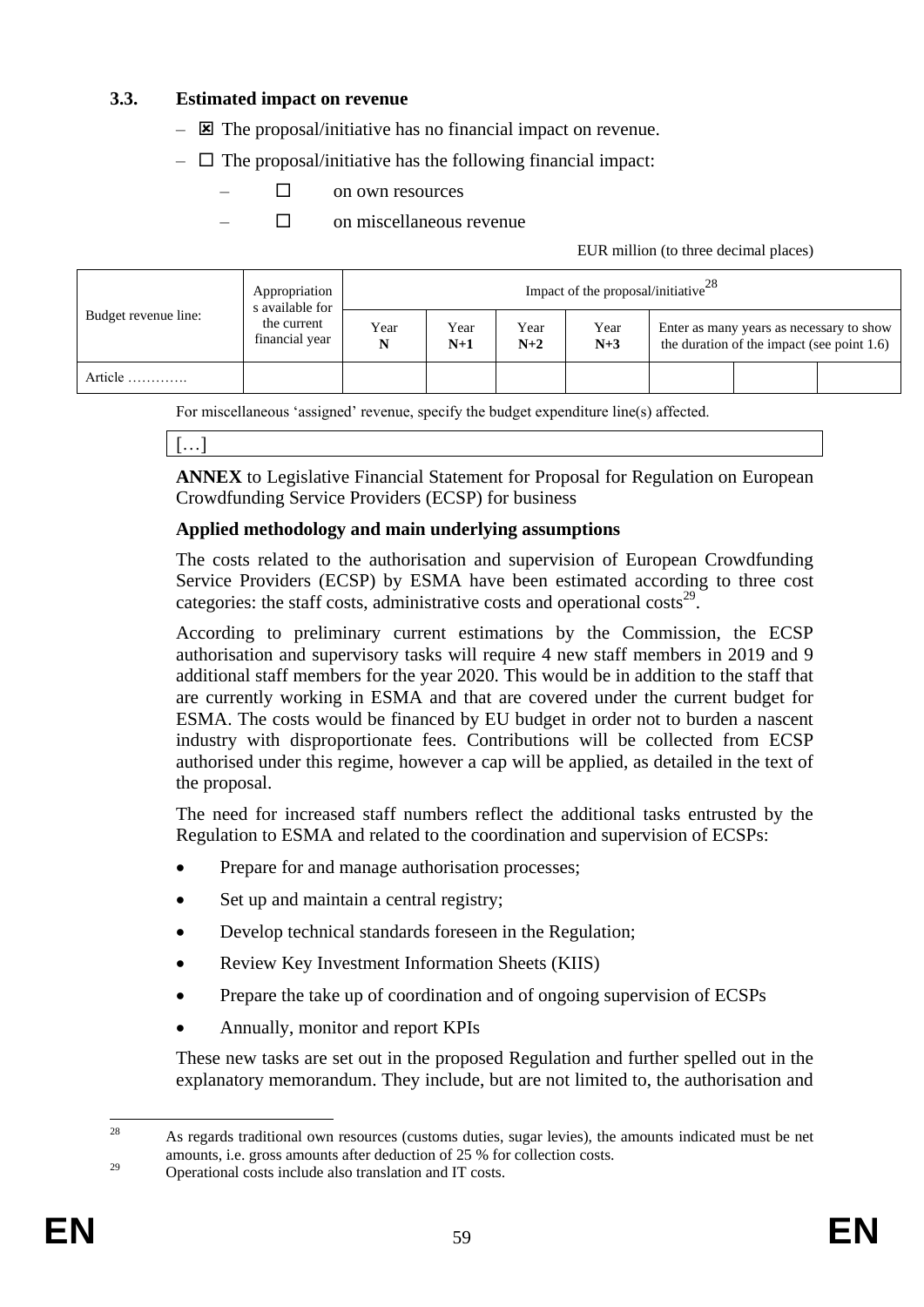registration of ECSPs, supervision of registered ECSPs, requiring periodic contacts with the management/ staff of the supervised entities, responding to questions, complaints or requests by national competent authorities or consumers, monitoring of the compliance with ESCP requirements as set out in the ESCP Regulation, requesting information from ECSPs or persons involved in the management of the entities, conducting onsite inspections, examining records and hearing of persons on alleged breaches of the Regulation, examining the Key Investment Information Sheet in accordance to the requirements set out in the Regulation as well as translating necessary documents. ESMA could also fulfil a role to withdraw authorisation of ECSP and take other supervisory measures as listed in the ECSP Regulation.

The following section reviews the general assumptions for the calculation of additional resources, the cost of new headcount and the additional ITinfrastructure.

## **General assumptions made when calculating additional resources**

When calculating additional resources the following assumptions have been made.

It is assumed that the Regulation shall enter into application at the start of 2019 and the year will be used for preparations by ESMA to draft RTS and technical advices as well as to draft processes and procedures. In 2020, based on the number of crowdfunding platforms currently in the market, their size, activity, general market conditions and the number of platforms that have already been attempting to expand cross-border, it is estimated that approximately 25 entities will be supervised by ESMA.

Additional posts are assumed to be either permanent staff or contract agent. Average annual total  $\cos^{30}$  for permanent staff assumed at EUR173 000 and for contract agents at EUR86 000. If pension and recruitment costs are included, while staffrelated administrative and operational costs go in a separate category, the table below summarises the total yearly average cost per category of staff.

| <b>Category of Staff</b> | 2019<br><b>Total</b><br>yearly<br>average staff cost $(*)$ | <b>2020</b><br><b>Total</b><br>yearly<br>average staff cost $(*)$ |
|--------------------------|------------------------------------------------------------|-------------------------------------------------------------------|
| <b>Official</b>          | EUR 158 020                                                | EUR 153 687                                                       |
| <b>Contract Agent</b>    | EUR 85 640                                                 | EUR 72 640                                                        |

#### **Table 1 Staff Costs**

(\*) Includes: recruitment expenses, salaries & allowances, pension contributions, other costs (training, medical, school, staff management). Staff-related administrative (e.g. mission expenses) and operational expenses (e.g. databases, meetings, legal) are not included.

# **Calculation of additional headcount**

Table 2 illustrates the foreseen staffing resources that ESMA will require to carry out the functions as set out in the Regulation.

# **Table 2 Total FTE per annum**

 $30$ 

Excluding pension and recruitment costs, but including staff-related operational (e.g. mission expenses) and administrative costs (e.g. databases, meetings, legal).